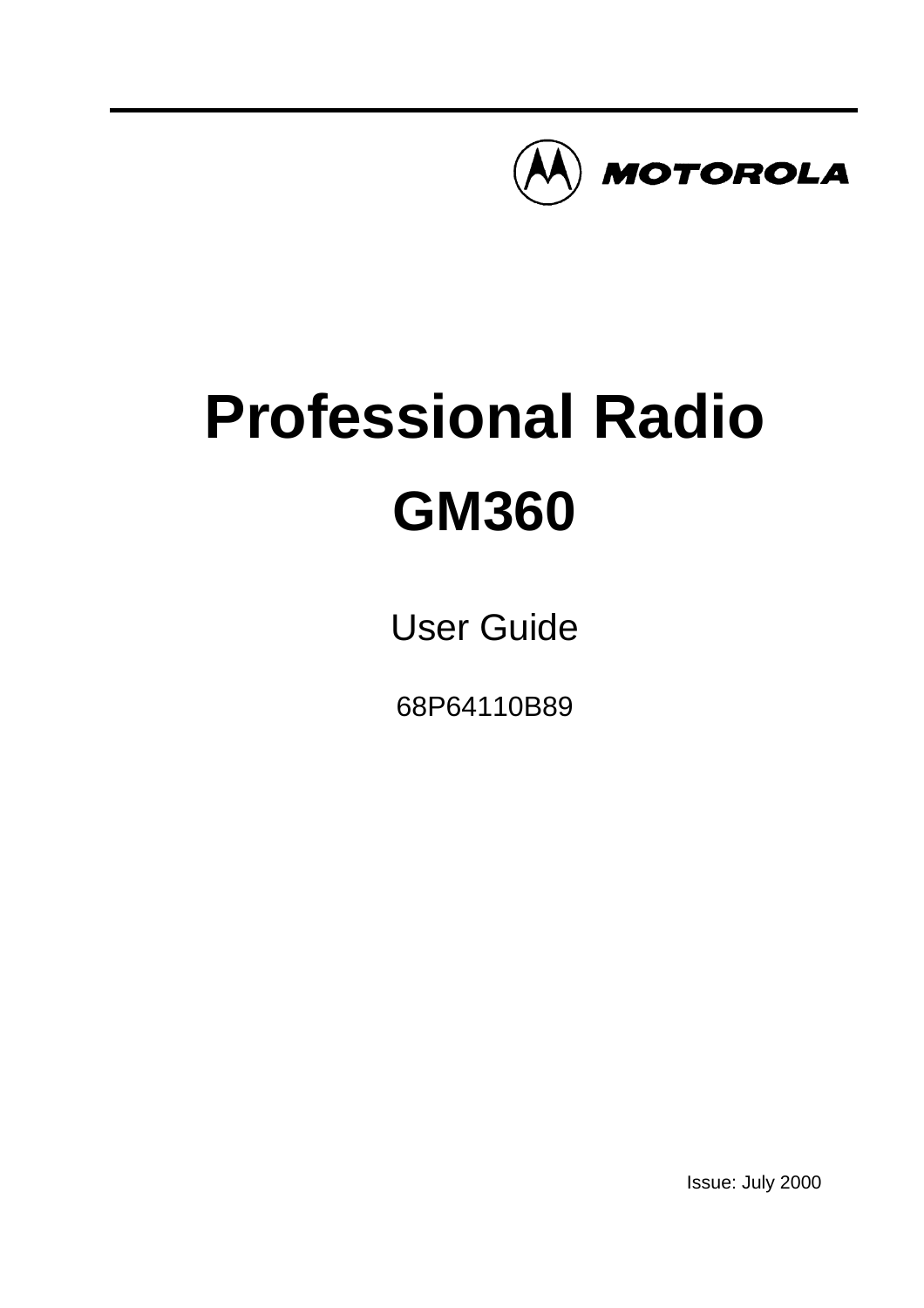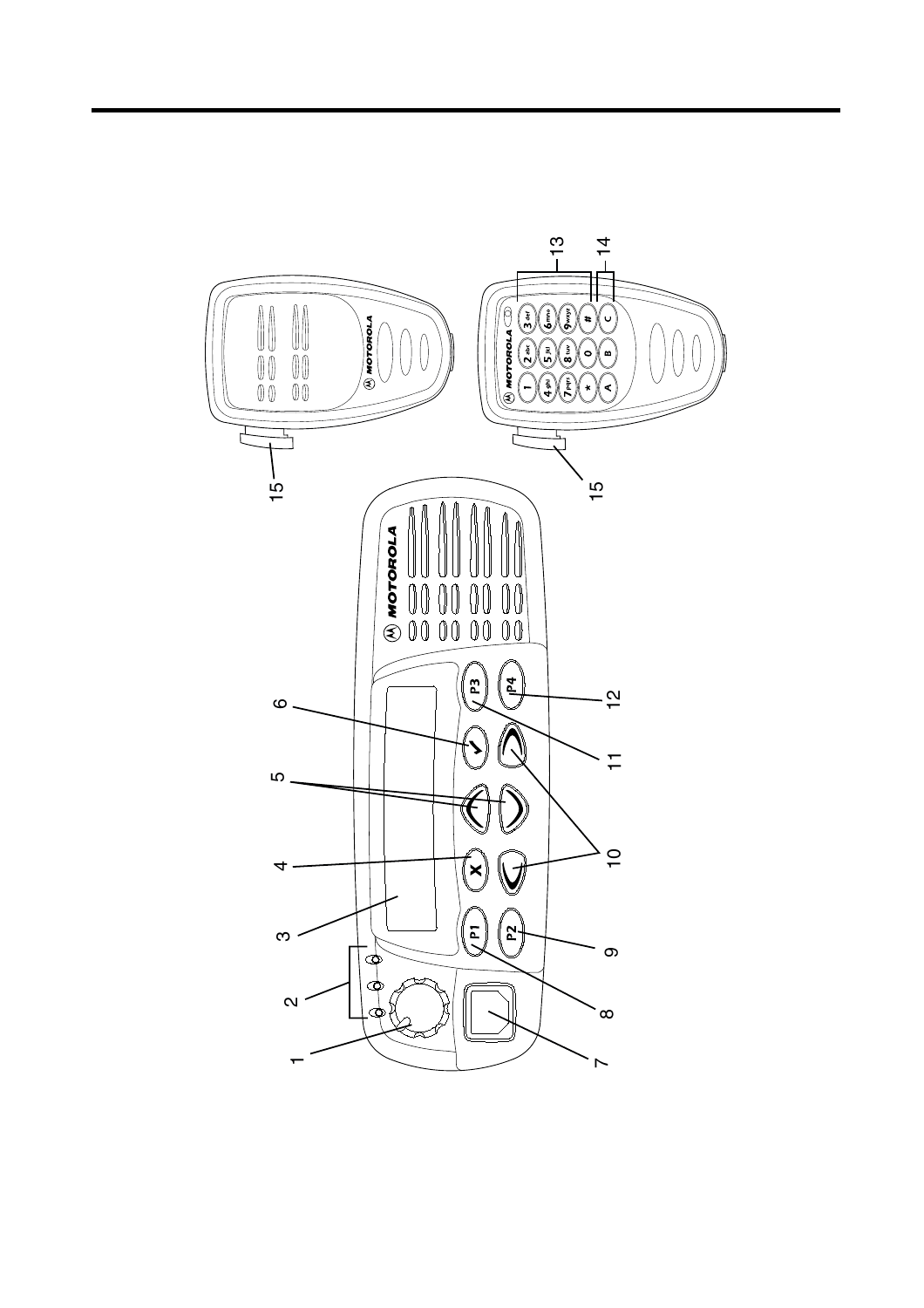## **CONTENTS CONTENTS**

## **CONTENTS**

| Radio Overview  3                                       |  |
|---------------------------------------------------------|--|
|                                                         |  |
| Programmable Buttons  3                                 |  |
|                                                         |  |
|                                                         |  |
| Menu Keys 8                                             |  |
| Menu Navigation Chart  9                                |  |
| LCD Display and Icons. 10                               |  |
| Audio Signal Tones 11                                   |  |
|                                                         |  |
|                                                         |  |
| Getting Started 13                                      |  |
|                                                         |  |
| Turning the Radio On-Off. 13                            |  |
| Radio On Message 13<br>Adjusting the Radio's Volume  13 |  |
| Selecting a Radio Channel. 14                           |  |
| Memory Channel  15                                      |  |
|                                                         |  |
|                                                         |  |
| Cancelling a Call  16                                   |  |

| Radio Calls17                                                                                                                               |
|---------------------------------------------------------------------------------------------------------------------------------------------|
| Selective Calls17<br>Making a Selective Call 17<br>Receiving a Selective Call. 17<br>Making a Status Call. 23<br>Receiving a Status Call 24 |
|                                                                                                                                             |
|                                                                                                                                             |
| Emergency Message 34<br>Public Address Mode. 35                                                                                             |
|                                                                                                                                             |
| Scan 39<br>External Alarm44                                                                                                                 |
|                                                                                                                                             |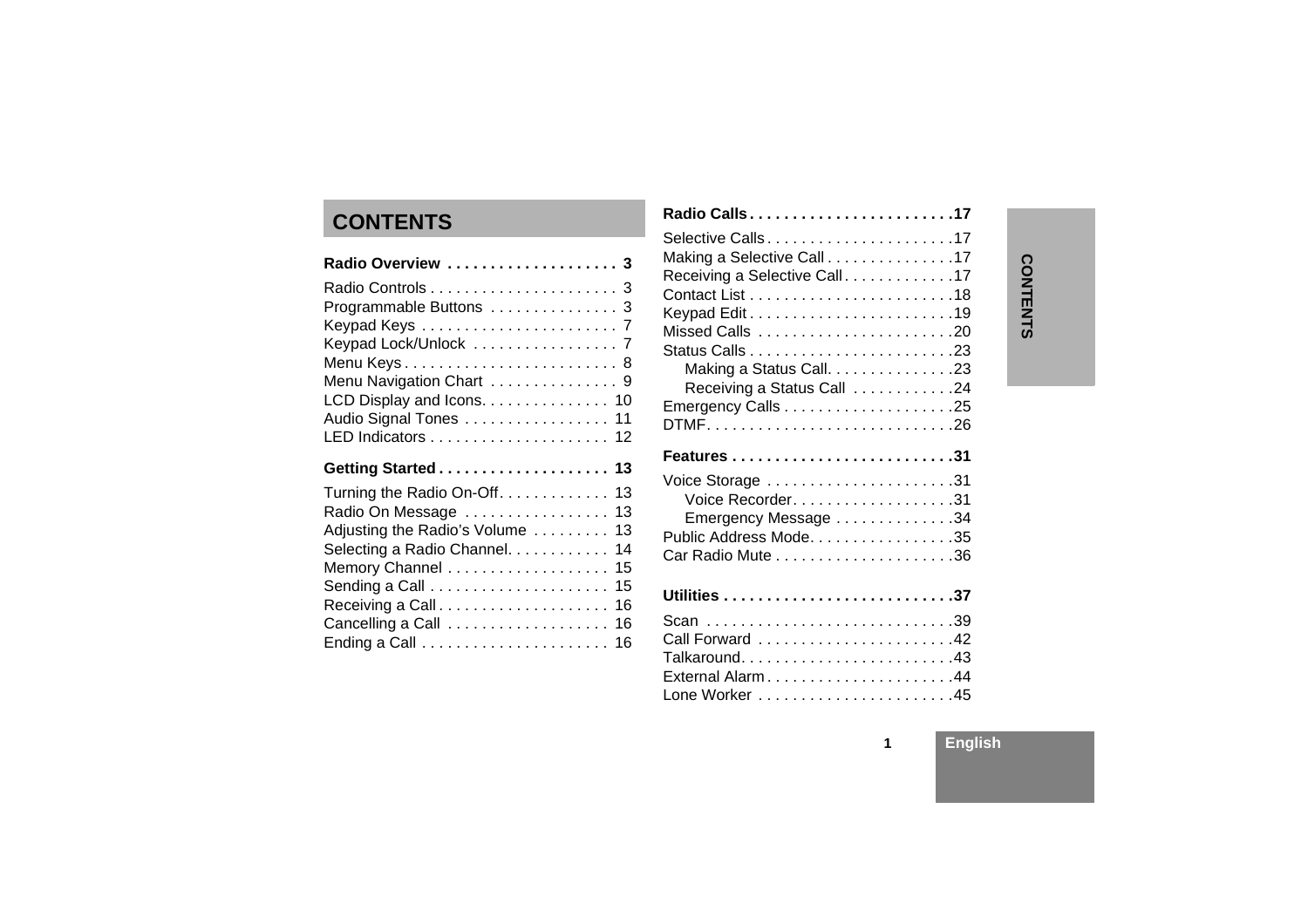| Voice Operated Transmit (VOX) 51                                                                                                                                                                                                   |  |
|------------------------------------------------------------------------------------------------------------------------------------------------------------------------------------------------------------------------------------|--|
| Radio Information  53                                                                                                                                                                                                              |  |
| Safety Information  55                                                                                                                                                                                                             |  |
| Safe and Efficient Operation  55<br>Exposure to Radio Frequency Energy 55<br>Electromagnetic Interference/                                                                                                                         |  |
| Operational Warnings  56<br>Potentially Explosive Atmospheres 56<br>Blasting Caps and Areas. 56<br>Radio Operation and EME Exposure 57<br>Mobile Antenna Installation 57<br>Control Station Operation. 57<br>General Radio Care 58 |  |

#### **Computer Software Copyright**

The products described in this manual may include copyrighted computer programmes stored in semiconductor memories or other media. Laws in the United States of America and other countries preserve for Motorola Europe and Motorola Inc. certain exclusive rights for copyrighted computer programmes, including the right to copy or reproduce in any form the copyrighted computer programme. Accordingly, any copyrighted computer programmes contained in the products described in this manual may not be copied or reproduced in any manner without the express written permission of the holders of the rights. Furthermore, the purchase of these products shall not be deemed to grant either directly or by implication, estoppel, or otherwise, any licence under the copyrights, patents, or patent applications of the holders of the rights, except for the normal non-exclusive royalty free licence to use that arises by operation of the law in the sale of the product.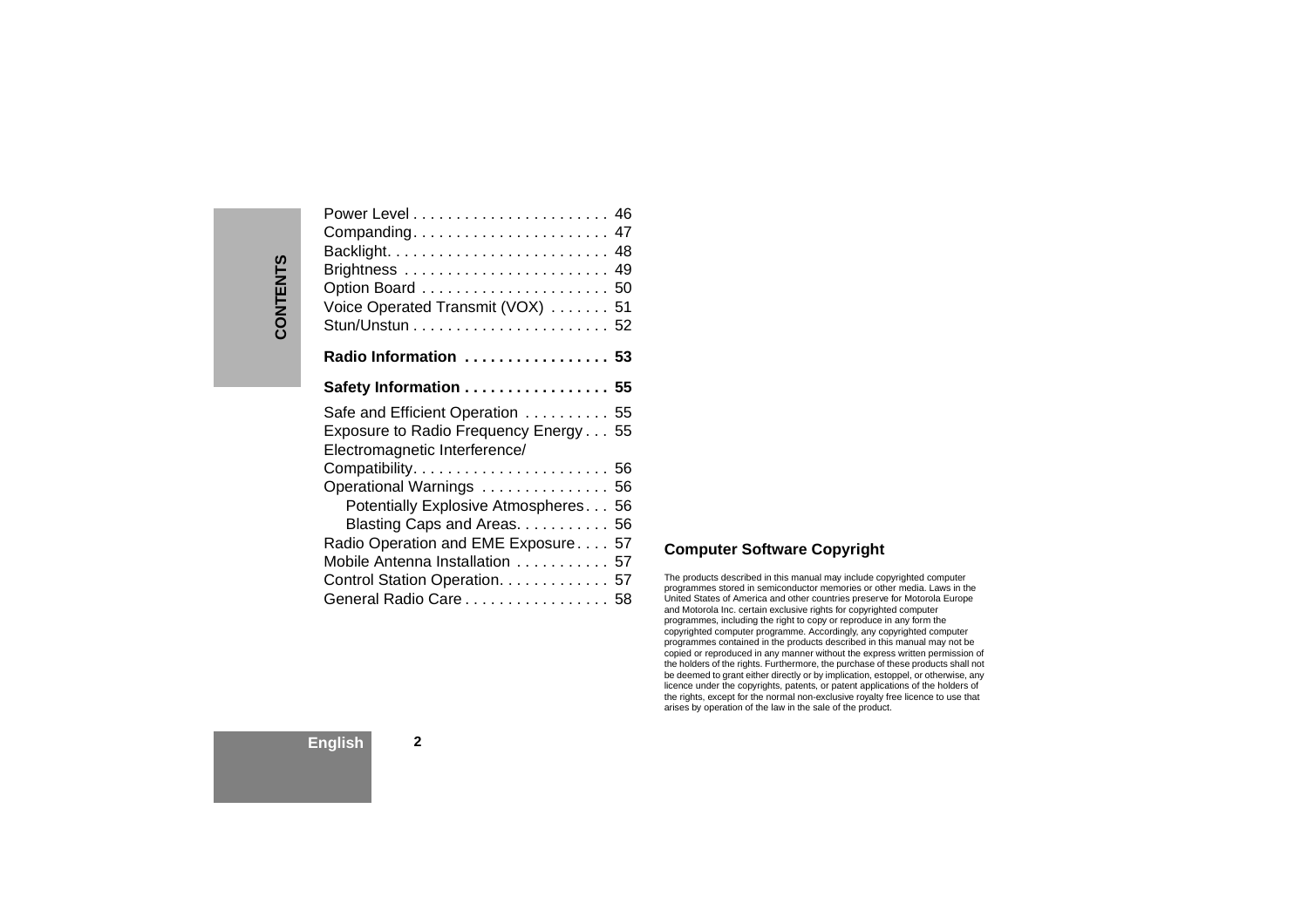### <span id="page-4-0"></span>**RADIO OVERVIEW**

<span id="page-4-1"></span>

This user guide covers the operation of the<br>
GM360 Professional Mobile Radio.<br>
Please read pages [55](#page-56-2) to [58](#page-59-0) before using this radio.<br> **RADIO CONTROLS**<br>
The numbers below refer to the illustrations on (Keypad Microphone)<br>
th

#### **1. On-Off / Volume Knob**

Used to turn the radio on or off, and to adjust the radio's volume.

**2. LED Indicators**

Indicates channel, scan, and monitor status, as well as receipt of <sup>a</sup> selective call.

- **3. LCD Display** (1 Line)
- **4. Menu Exit/Escape Button** x
- **5. Channel Selector/Menu Navigation Up/Down**  $\bigcirc$  or  $\bigcirc$

Used for channel scrolling. When in menu mode, used for menu navigation.

- **6. Menu Enter/Select Button** c
- **7. Mic Jack**
- **8.** Programmable Button 1 (PI)
- **9.** Programmable Button 2  $\boxed{P2}$
- **10.**  $\,$  <code>Edit</code> <code>Buttons Left/Right  $\bigcirc$  or  $\bigcirc$ </code>
- **11.** Programmable Button 3 (P3)
- **12.** Programmable Button 4  $\boxed{P4}$

#### **MICROPHONE CONTROLS**

(Keypad Microphone)

Hold the microphone 2.5 to 5 cm (1-2 inches) from your mouth, and speak clearly into it.

- **13. Keypad**
- **14.** Programmable Keys  $\binom{A}{A}$
- **15. Push-to-talk (PTT)** Press and hold down this button to talk; release it to listen.

#### <span id="page-4-2"></span>**PROGRAMMABLE BUTTONS**

Several of your radio buttons can be programmed (by Customer Programming Software CPS) to activate the radio features. The following table shows the features that can be assigned to the P1-P4 buttons and the A B C buttons. P1-P4 are exchangeable for customised icon buttons to match programming.

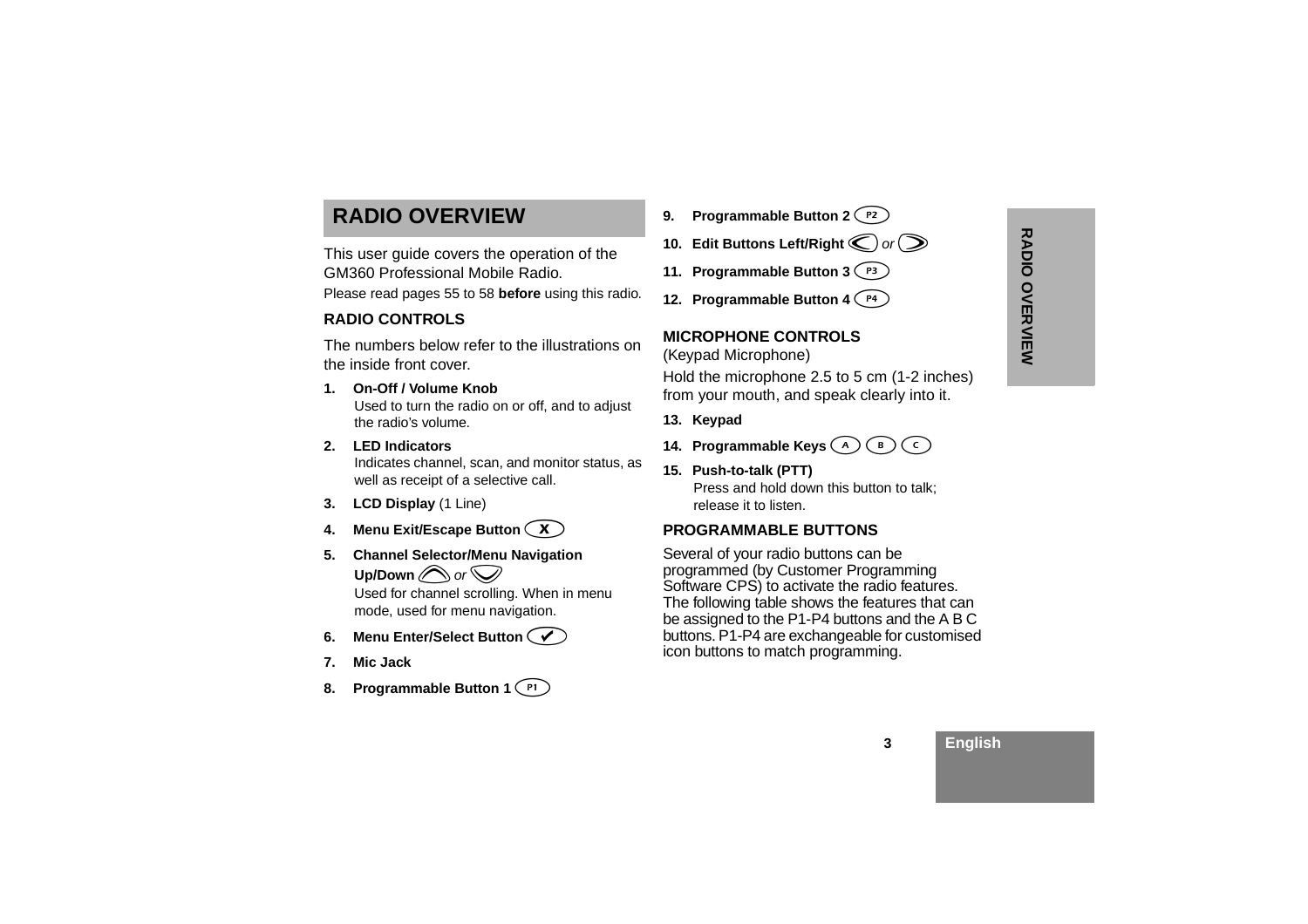|                                 | <b>Feature</b>      | <b>Description</b>                                                                                                                                                                                                              |
|---------------------------------|---------------------|---------------------------------------------------------------------------------------------------------------------------------------------------------------------------------------------------------------------------------|
| <b>OVERVIEW</b><br><b>RADIO</b> | Monitor/Cancel      | Monitor allows user to select between signalling squelch,<br>carrier squelch and unsquelch, and to suspend scan when<br>landed on a channel in scan mode.<br>Cancel allows user to cancel current incoming or outgoing<br>call. |
|                                 | Radio Call          | To make an individual or group selective call.                                                                                                                                                                                  |
|                                 | Missed Call List    | Allows user direct access into the Missed Call List menu<br>feature.                                                                                                                                                            |
|                                 | <b>Contact List</b> | Allows user direct access into Contact List menu feature.                                                                                                                                                                       |
|                                 | <b>Status List</b>  | Allows user direct access into Status List menu<br>feature.                                                                                                                                                                     |
|                                 | Channel             | Allows user direct access into the Channel mode. The up/<br>down keys (5) are set to increment/decrement the channel<br>number.                                                                                                 |
|                                 | Scan On/Off         | To toggle between start and stop of the scan<br>operation.                                                                                                                                                                      |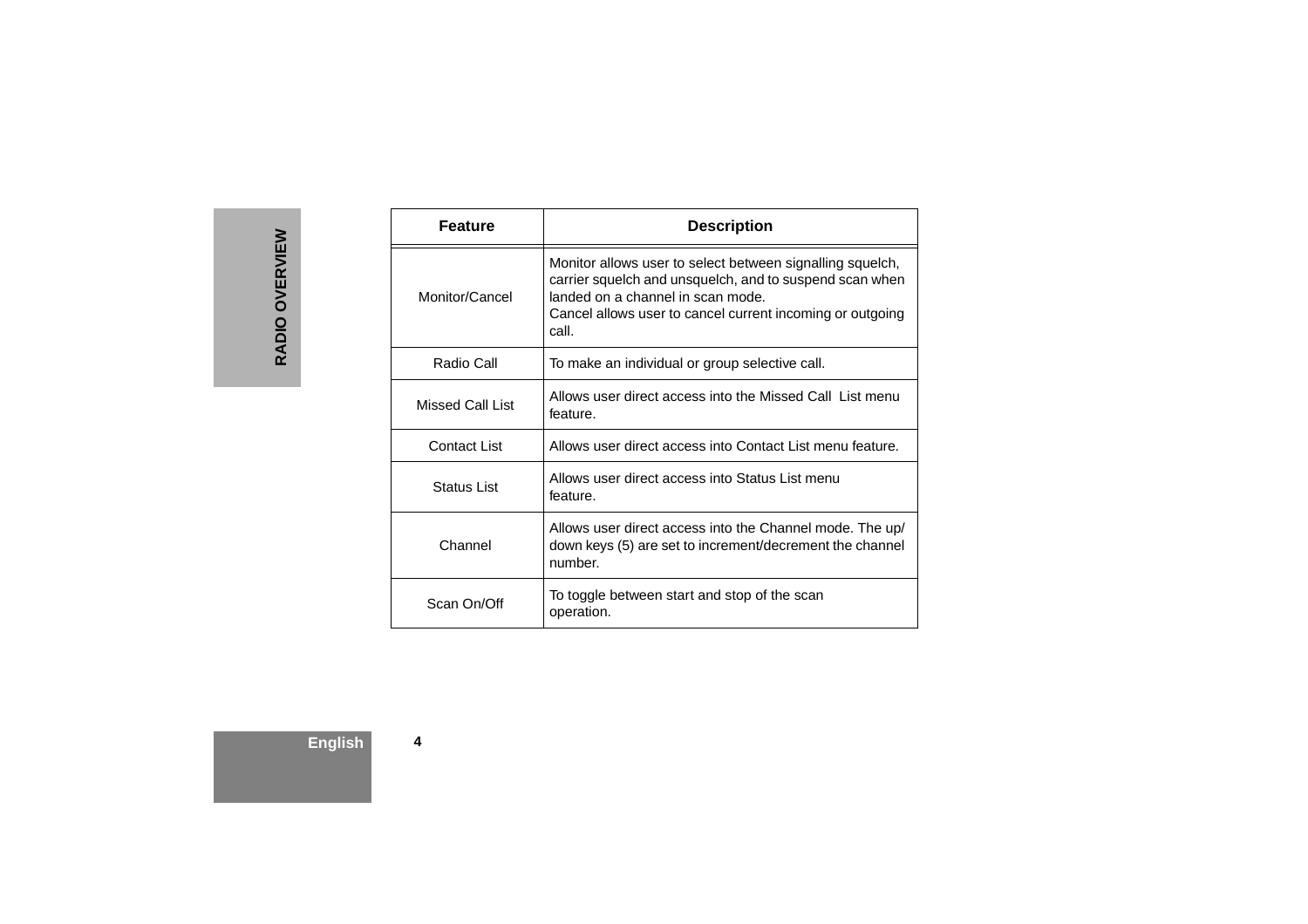| <b>Feature</b>                                      | <b>Description</b>                                                                                                                                                                                                            |                       |
|-----------------------------------------------------|-------------------------------------------------------------------------------------------------------------------------------------------------------------------------------------------------------------------------------|-----------------------|
| <b>Nuisance</b><br>Delete/Cancel<br>(Voice Storage) | To delete a nuisance (unwanted) channel when scanning,<br>with exception of priority channel, last channel in scan list<br>and home channel.<br>Cancel, deletes messages being played back from the<br>Voice Storage feature. | <b>AADIO OVERVIEW</b> |
| Nuisance Delete                                     | To delete a nuisance (unwanted) channel when scanning,<br>with exception of priority channel, last channel in scan list<br>and home channel.                                                                                  |                       |
| Cancel<br>(Voice Storage)                           | Cancel, deletes messages being played back from the<br>Voice Storage feature.                                                                                                                                                 |                       |
| Power Level                                         | To toggle the radio's transmit power level between High<br>and Low.                                                                                                                                                           |                       |
| Talkaround On/Off                                   | To talk directly with another radio without going through a<br>system or despatcher.                                                                                                                                          |                       |
| Emergency                                           | Activates emergency alarm sequence. A pre- recorded<br>message (using the voice storage feature) may be sent to<br>enable the user's location or status to be determined.                                                     |                       |
| Lone Worker                                         | To identify user as a lone worker. Radio enters emergency<br>sequence unless user responds, when prompted, by<br>pressing any radio button.                                                                                   |                       |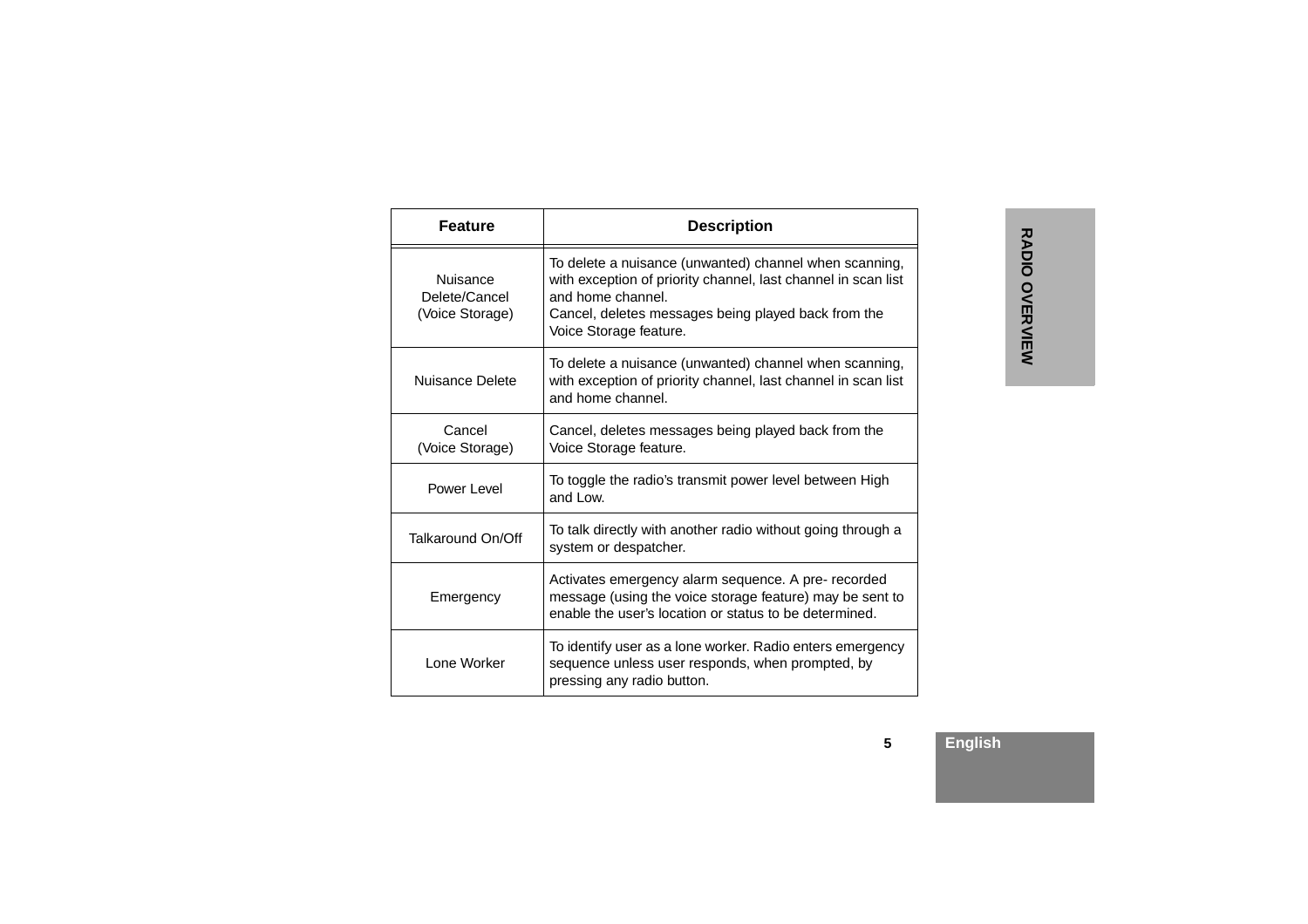|                 | <b>Feature</b>                       | <b>Description</b>                                                                             |
|-----------------|--------------------------------------|------------------------------------------------------------------------------------------------|
| <b>OVERVIEW</b> | Call Forward                         | To transfer calls automatically to another radio if user is<br>unable to take the call.        |
| <b>RADIO</b>    | Companding On/Off                    | To toggle between compression/expansion of audio signal<br>and normal audio signal.            |
|                 | <b>Option Board</b><br>On/Off        | Allows user to toggle the option board between on and off.                                     |
|                 | Keypad Lock<br>On/Off                | Allows user to lock/unlock menu keys and keypad keys.                                          |
|                 | <b>DTMF</b>                          | To place the keypad microphone into permanent DTMF<br>live dial mode.                          |
|                 | <b>External Alarm</b>                | To toggle the External Alarm feature on and off.                                               |
|                 | Memory Channel                       | Allows user direct channel access on single button press.                                      |
|                 | <b>Backlight</b>                     | To toggle the display backlight on and off.                                                    |
|                 | Record/Play-back<br>(Voice Recorder) | To record/play-back incoming calls, emergency<br>message or memo using voice recorder feature. |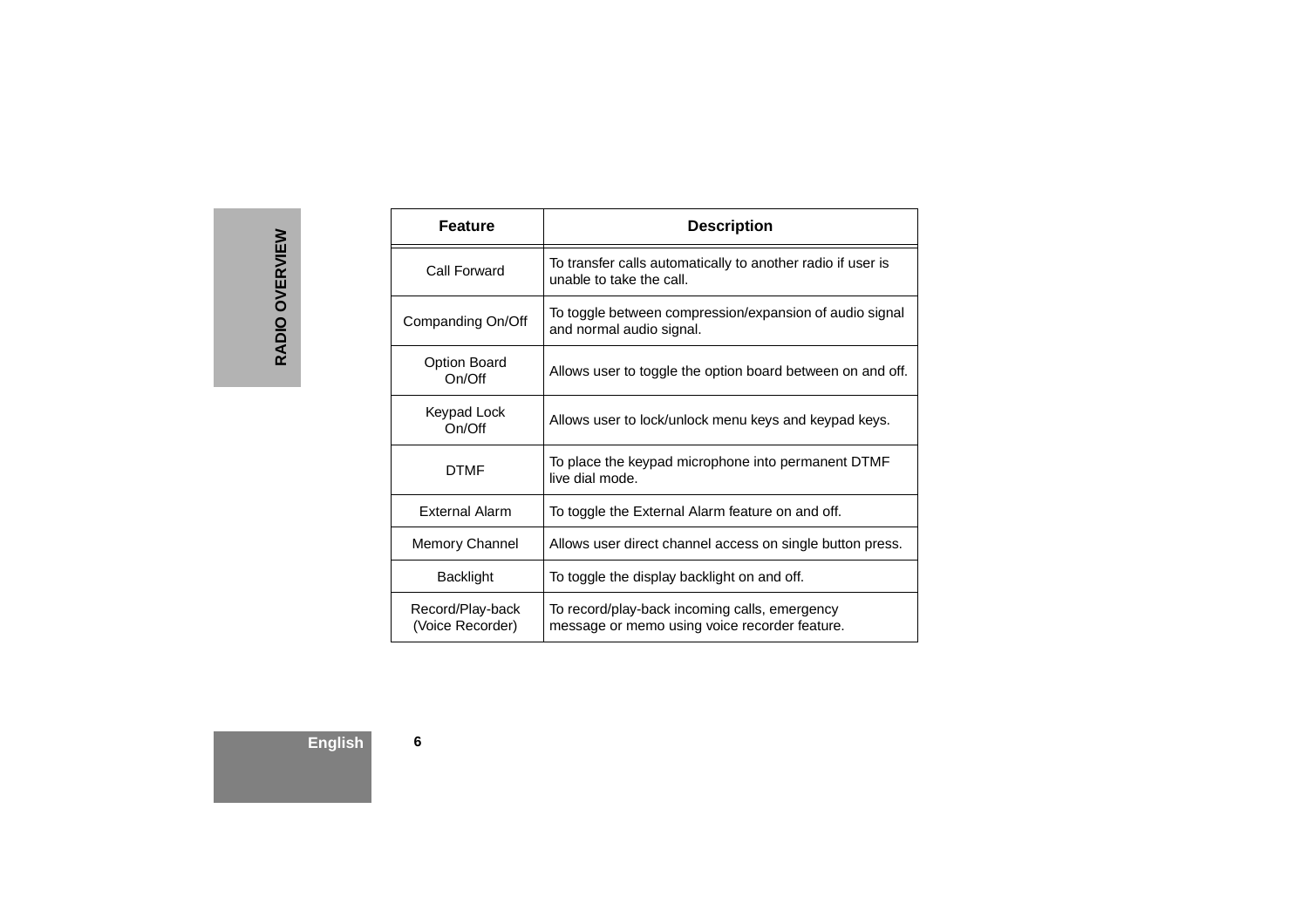#### <span id="page-8-0"></span>**KEYPAD KEYS**(Keypad Microphone)



These keys are used when dialling <sup>a</sup> phone number, making <sup>a</sup> radio call, or for numeric channel selection.

#### <span id="page-8-1"></span>**KEYPAD LOCK/UNLOCK**

On your radio there is <sup>a</sup> keypad lock feature which allows you to lock the keypad keys and menu keys to eliminate accidental key presses.

Press the keypad lock button to lock the keys, the display icon  $\ddot{Q}$  will be lit and the display will show:

Lock Keypad

After 2 seconds the radio returns to the IDLESTATE.

Press the keypad lock button again to unlock the keys when the icon will be extinguished and the display will show:

Unlock Keypad

The radio will then return to the IDLE STATE.

**Keypad Unlock** may be performed during <sup>a</sup> call, to allow menu access to the contact list, status list and scan on/off features.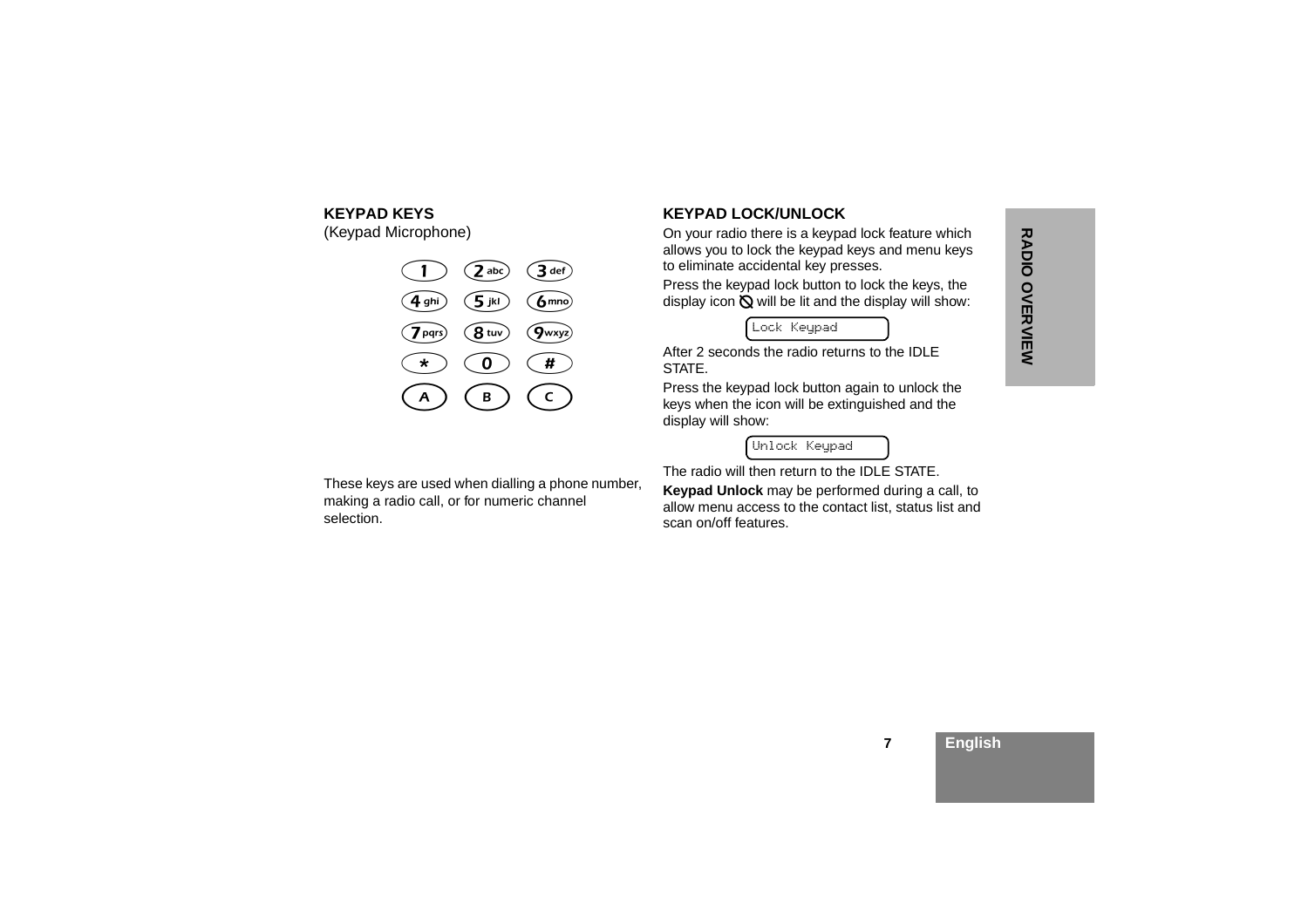#### <span id="page-9-0"></span>**MENU KEYS**



#### *Menu/Select Key* $\odot$

 Used to enter the Menu Mode. When you are in the Menu Mode, this key is also used to make menu selections.

**Note:** When the radio is in the IDLE STATE, pressing any of the  $\mathcal{O}(\mathbf{X})\mathbb{C}(\mathbf{X})$ menu keys causes the radio to enter the Menu mode.

#### *Exit Key*  $\left(\sqrt{x}\right)$

 Used to move up to the next higher Menu level. When the top level menu is selected, this key is used to exit the Menu Mode.

#### $Up$  /Down Key  $\oslash$  / $\oslash$

Used to scroll when in Menu Mode.Increment/decrement channel number or scrolladdress/status list, whichever is defined as IDLE STATE.

#### *Right* **Key**  $\odot$

Used as More key to provide additional information.

*Left Key*  $\bigcirc$ 

Used as <sup>a</sup> destructive backspace key when editing.

**English <sup>8</sup>**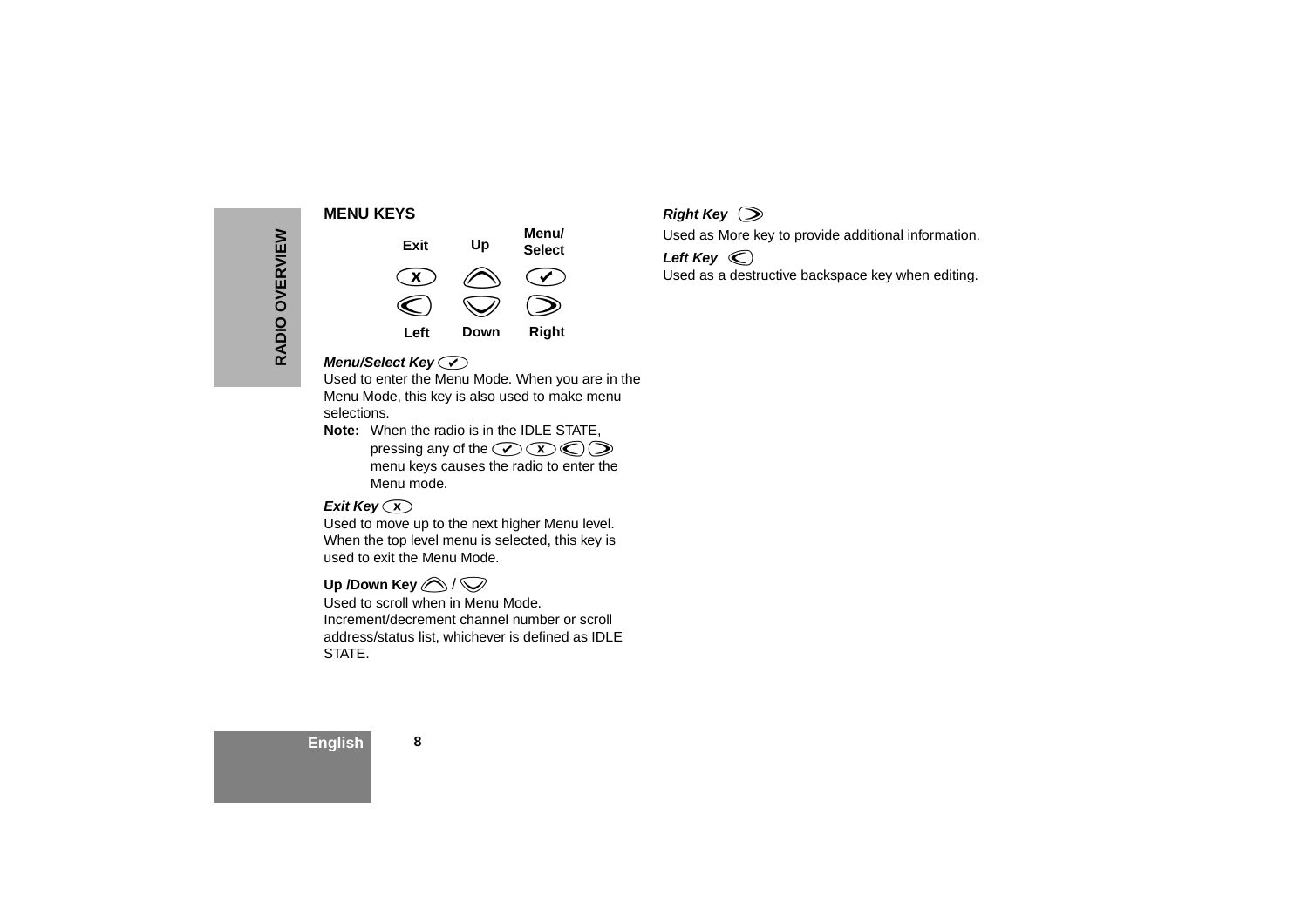<span id="page-10-0"></span>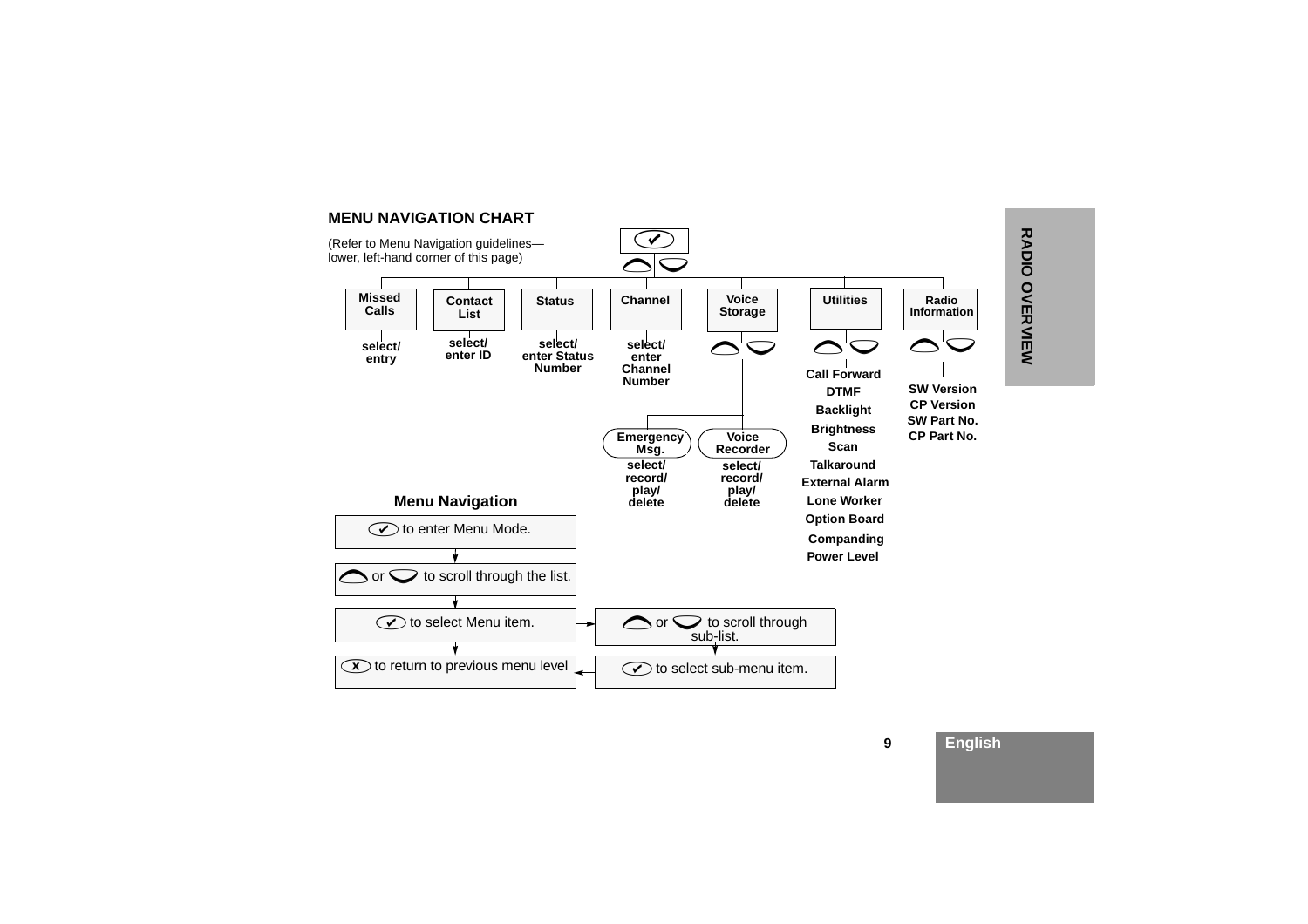#### <span id="page-11-0"></span>**LCD DISPLAY AND ICONS**



Displays channel, menu, and radio status information. The top screen row shows radio status indicator symbols, explained in the table below:

| Symbol                                                                                                                                                                             | <b>Name and Description</b>                                                                    |  |
|------------------------------------------------------------------------------------------------------------------------------------------------------------------------------------|------------------------------------------------------------------------------------------------|--|
| XPAND <sup>™</sup> Indicator<br>Indicates that your radio has the<br>companding feature activated.                                                                                 |                                                                                                |  |
| <b>Power Level Indicator</b><br>"L" lights when your radio is configured to<br>ıΗ<br>transmit in Low Power. "H" lights when your<br>radio is configured to transmit in High Power. |                                                                                                |  |
|                                                                                                                                                                                    | <b>Monitor Indicator</b><br>On indicates carrier squelch.<br>Off indicates signalling squelch. |  |

| Symbol                                                                                                                                      | <b>Name and Description</b>                                                                                       |  |
|---------------------------------------------------------------------------------------------------------------------------------------------|-------------------------------------------------------------------------------------------------------------------|--|
|                                                                                                                                             | <b>Voice Recorder Indicator</b><br>Indicates that there are stored messages or<br>memos in the voice recorder.    |  |
| 乙。                                                                                                                                          | <b>Scan Indicator</b><br>Indicates that you are scanning. The dot is lit<br>during priority scan mode.            |  |
|                                                                                                                                             | <b>Keypad Lock Indicator</b><br>On indicates that the keypad and menu keys<br>are locked. Off indicates unlocked. |  |
| <b>Option Board Indicator</b><br>Ö<br>Indicates that an option board is activated.                                                          |                                                                                                                   |  |
| <b>DTMF</b> Indicator<br>О<br>Indicates DTMF is enabled.                                                                                    |                                                                                                                   |  |
| <b>Missed Call Indicator</b><br>On indicates call in list.<br>ण<br>Off indicates no calls in list.<br>Flashing, indicates new call in list. |                                                                                                                   |  |
| l→l                                                                                                                                         | <b>Talkaround Indicator</b><br>Indicates talkaround enabled.                                                      |  |
| <b>External Alarm Indicator</b><br>Indicates external alarm enabled.                                                                        |                                                                                                                   |  |
| At extremely low temperatures, you may experi-<br>Note:                                                                                     |                                                                                                                   |  |

 At extremely low temperatures, you may experience <sup>a</sup> slight delay in displaying new information. This is normal and does not affect the function ofyour radio.

**English <sup>10</sup>**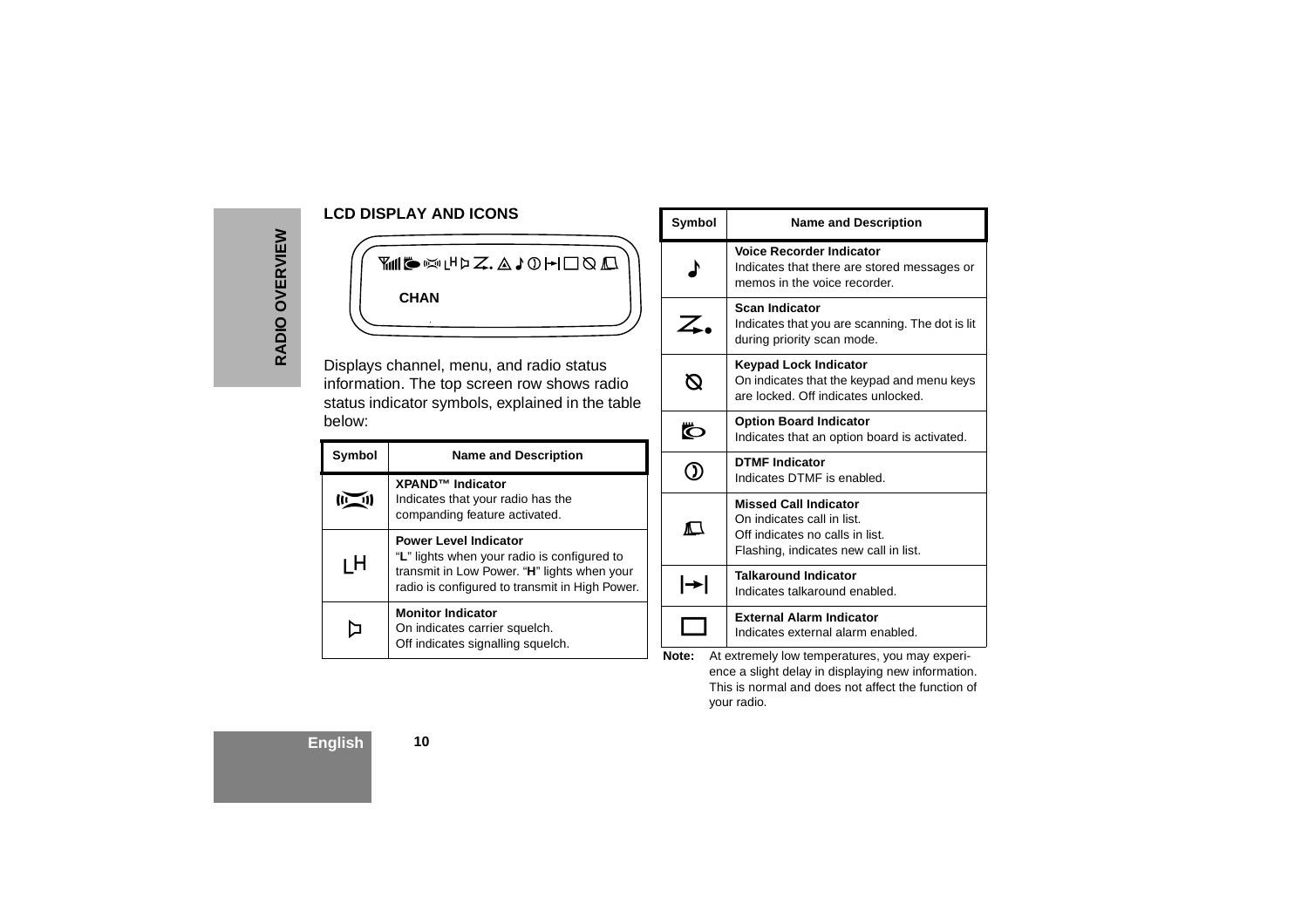| High pitched tone $\Box$<br>Low pitched tone |        |                                                                   |  |
|----------------------------------------------|--------|-------------------------------------------------------------------|--|
| Tone                                         | Signal | <b>Description</b>                                                |  |
| Power up OK                                  |        | Radio self-test OK.                                               |  |
| Power up Fail                                |        | Radio self-test fail.                                             |  |
| Button/<br>Keypad Error                      |        | Button/keypad key/<br>menu key press not<br>permitted.            |  |
| Engaged                                      |        | Channel busy or not<br>permitted to transmit.                     |  |
| Call Failed                                  |        | Call failed to connect.                                           |  |
| Force Monitor                                |        | Radio must monitor<br>channel before trans-<br>mission permitted. |  |
| <b>Button</b><br>Feature<br>Enable           |        | Any option button<br>pressed to enable a<br>feature.              |  |
| <b>Button</b><br>Feature<br>Disable          |        | Any option button<br>pressed to disable a<br>feature.             |  |
| Group Call                                   |        | Radio receives a<br>Group Call.                                   |  |

<span id="page-12-0"></span>**AUDIO SIGNAL TONES**

| Tone                           | Signal | <b>Description</b>                       |
|--------------------------------|--------|------------------------------------------|
| Individual Call                |        | Radio receives an<br>Individual Call.    |
| Call<br>Reminder               |        | Reminder of<br>unanswered call.          |
| <b>TOT Pre-Alert</b>           |        | Warns of expiry of<br>time out timer.    |
| <b>Monitor Alert</b>           |        | Alerts to change of<br>squelch.          |
| Voice Storage                  |        | Voice Storage-<br>Recording.             |
| <b>Voice Storage</b>           |        | Voice Storage-<br>Warning.               |
| <b>Voice Storage</b>           |        | Voice Storage-<br>Full.                  |
| <b>Scan Start</b>              |        | Radio starts<br>scanning.                |
| Scan Stop                      |        | Radio stops<br>scanning.                 |
| <b>Priority Call</b><br>Decode |        | Radio detects a<br>priority call.        |
| Priority<br>Channel            |        | Radio landed on the<br>priority channel. |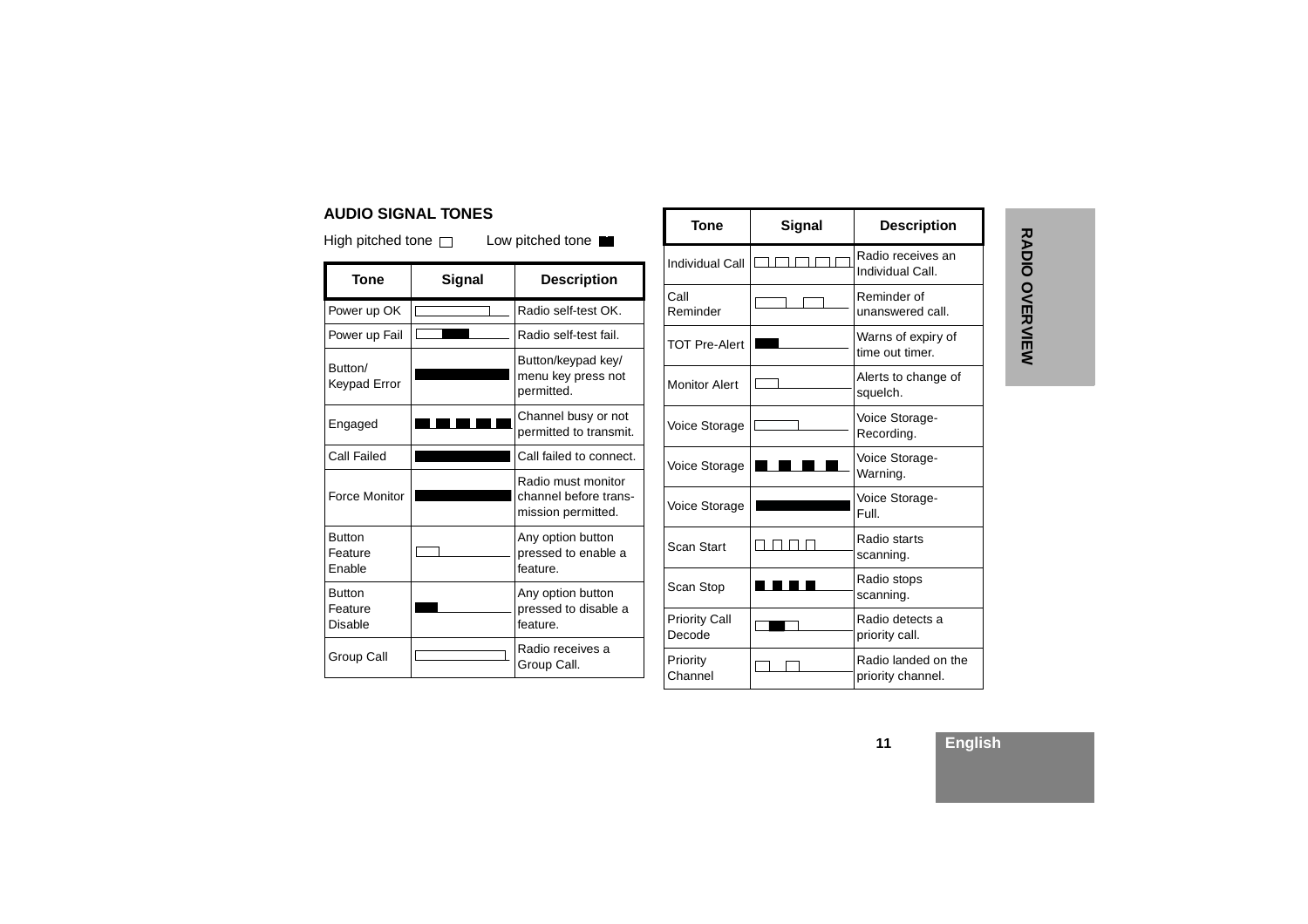| Tone                           | Signal                     | <b>Description</b>                                                                                  |
|--------------------------------|----------------------------|-----------------------------------------------------------------------------------------------------|
| Lone Worker                    |                            | Reminds lone worker<br>to respond.                                                                  |
| Hardware<br>Error              |                            | Hardware error, tone<br>continues until valid<br>operation.                                         |
| Cancel<br>Message              |                            | Previous message or<br>message currently<br>being played from<br>Voice Storage has<br>been deleted. |
| <b>Channel Free</b><br>Beep    |                            | Indicates current<br>channel is free.                                                               |
| Incoming<br>Emergency<br>Alert |                            | Indicates an<br>emergency situation.                                                                |
| Keypad<br>Acknowledge          |                            | Confidence tone<br>when any key<br>pressed.                                                         |
| Ringtones                      | English/French/<br>General | Incoming calls (high<br>tones), outgoing calls<br>(low tones).                                      |

#### <span id="page-13-0"></span>**LED INDICATORS**

**Green**: *Successful power up.* **Green Flashing**: *Radio scanning.* **Red**: *Radio transmitting.* **Red Flashing**: *Channel busy - when receiving.* **Yellow**: *Radio called or Monitor (lower priority).* **Yellow Flashing**: *Radio call reminder alert.*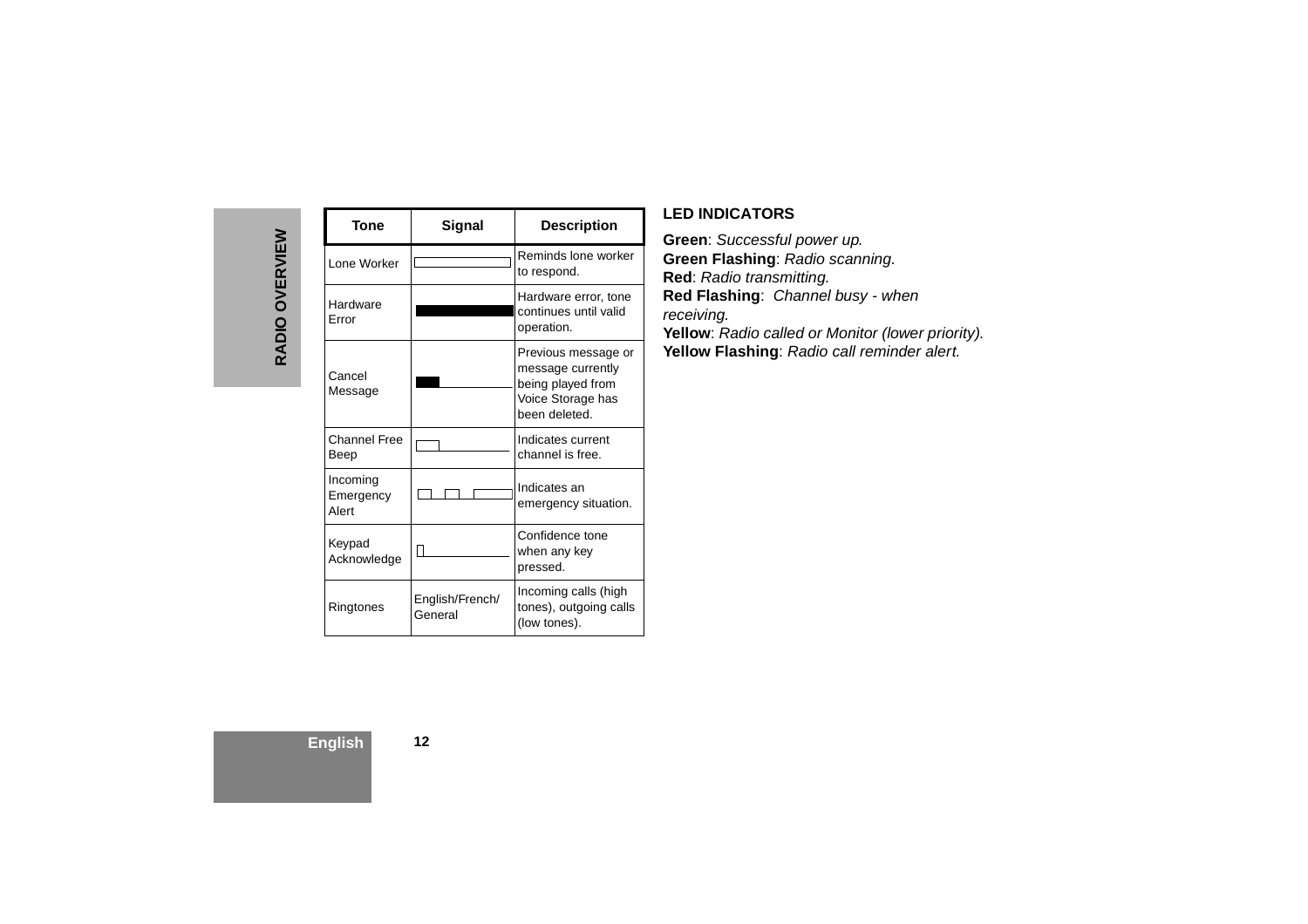#### <span id="page-14-3"></span>**GETTING STARTED**

<span id="page-14-0"></span>

| OΝ                                                                 | OFF                                                                                                 |
|--------------------------------------------------------------------|-----------------------------------------------------------------------------------------------------|
| Push the On/Off/<br>Volume Control knob<br>until you hear a click. | Push the On/Off/<br><b>Volume Control knob</b><br>until you hear a click and<br>the display clears. |

#### <span id="page-14-2"></span>**ADJUSTING THE VOLUME**

Turn the **On/Off/Volume Control** knob clockwise to increase the volume, or counterclockwise to decrease the volume.

#### <span id="page-14-1"></span>**RADIO ON MESSAGE**

At power up the radio will display <sup>a</sup> message customised by your dealer, e.g.:

Radio On

After this text has been displayed, the radio performs <sup>a</sup> self test routine. On completion of <sup>a</sup> successful self test the radio will display:

Channel

This may be <sup>a</sup> number or an alias and will be the current channel. Alternatively, if required the radio may display <sup>a</sup> message customised by your dealer, e.g.

Ready

**Note:** If your radio fails the self test routine consult your dealer.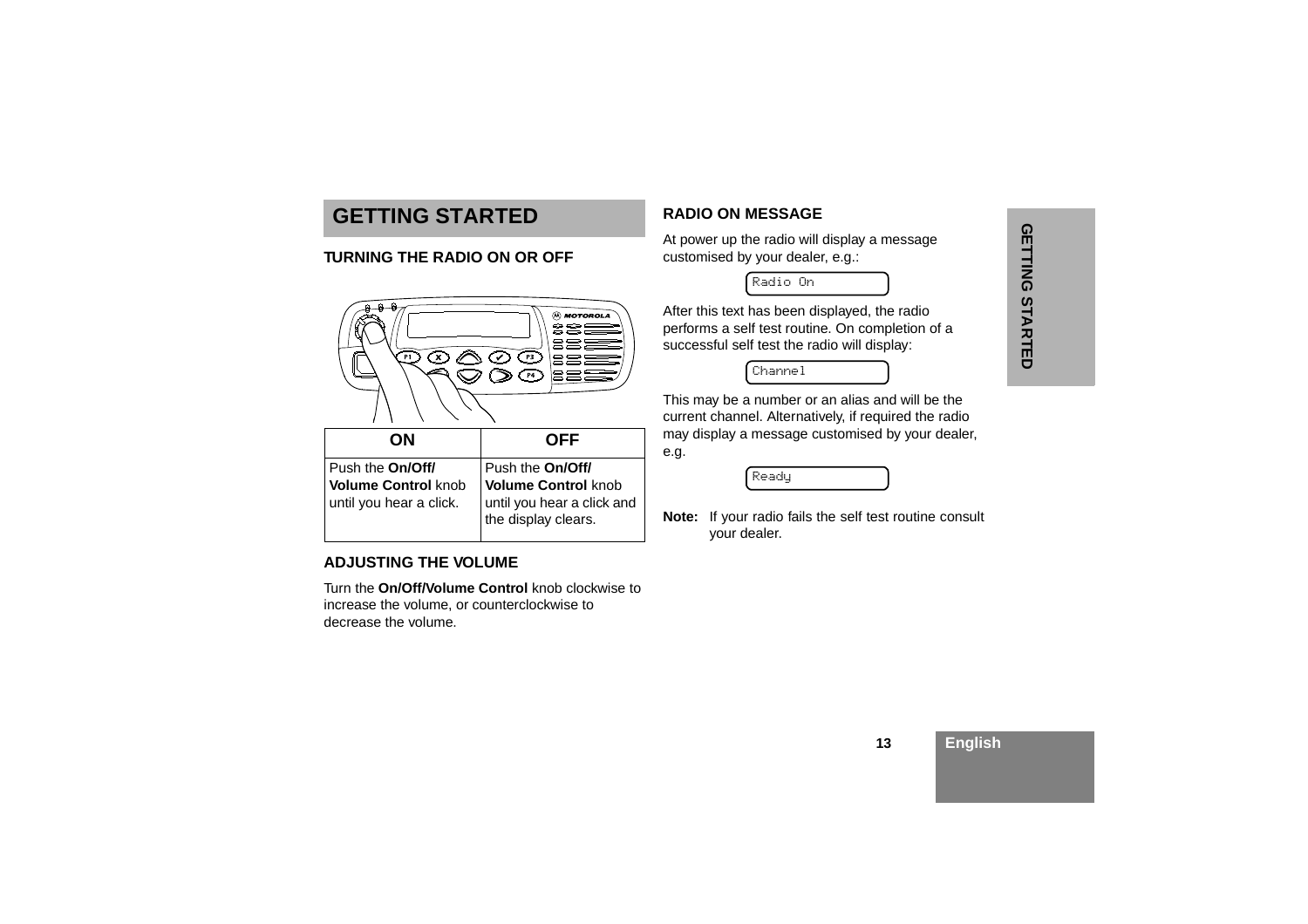#### <span id="page-15-0"></span>**Selecting <sup>a</sup> Radio Channel**

Your radio offers up to 255 channels, however some may not be programmed. Check with your dealer for more information.

Before selecting <sup>a</sup> channel ensure your radio is in channel mode.

**Note:** The keypad microphone and Up/Down keys IDLE states are programmable and may be set to channel mode.

There are two ways to enter channel mode:

#### Method 1

Press the Channel Mode direct access button, if programmed by your dealer.

#### Method 2

- **1** $\odot$  to enter Menu Mode
- **2** $\bigcirc$  or  $\bigcirc$  until:
- Channel

- **3** $\odot$  to select
- **4**Display shows e.g.:



**Note:** After <sup>a</sup> short period of inactivity the radio returns to the IDLE STATE.

Once in channel mode, there are two ways to select a channel:

Method 1



**Note:** If the  $\bigcirc$  or  $\bigcirc$  is pressed and held, the radio will fast scroll through the available channels.

**2** $\odot$  to confirm your selection. (If channel list is entered via the menu.)

> Display shows: (for 2 seconds)

**Selected** 

#### Method 2 (Keypad Microphone only)

**1** Enter the desired channel number fromthe keypad, e.g. 05:

CH: 05

**2** $\circledcirc$  to confirm your selection.

> Display shows: (for 2 seconds)

Selected

**Note:** The keypad microphone can't be used to enter the channel number during <sup>a</sup> call or whilst the radio is in a scan.

#### **English <sup>14</sup>**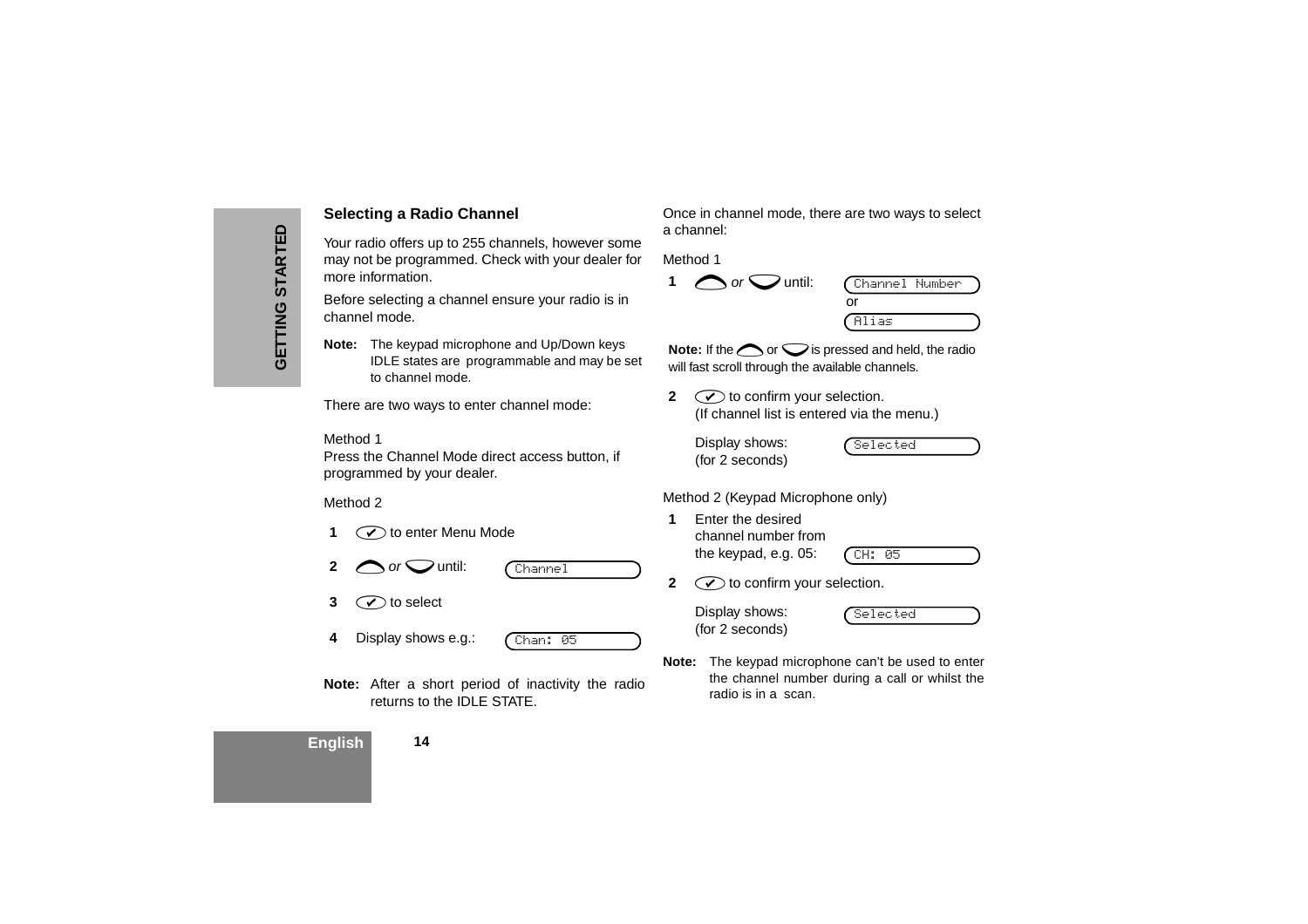#### <span id="page-16-0"></span>**Memory Channel**

Up to two programmable buttons can be<br>
programmed as memory channel buttons<br>
which allow you quick access to frequently<br>
used channels. The buttons may be pre-<br>
programmed by your dealer or programmable<br>
ontinuously.<br>
If p

press of the button will take you to the assigned channel.

To program <sup>a</sup> Memory Channel button yourself, select the desired channel in the normal way and press and hold the button for 2 seconds. The button is then programmed to the selected channel; <sup>a</sup> short press on the button will take you to that channel.

**Note:** The programming is retained when you turn off the radio.

#### <span id="page-16-1"></span>**Sending <sup>a</sup> Call**

- **1.**Select the desired radio channel.
- **2.** Press the **PTT** button and speak clearly into the microphone.Your mouth should be 2.5 to 5 cm away from the microphone.
- **3.** When transmitting, the red indicator will light continuously.
- **4.**Release the **PTT** button to listen.

Your radio may be configured for 'Transmit Inhibit' under certain conditions (e.g. when the channel is in use by others) in which case, the channel busy tone will sound when you press the PTT or call button to indicate that transmission is inhibited.

When the channel is free, the Channel Free beep will sound, and you can make <sup>a</sup> call.

If your radio is equipped with <sup>a</sup> transmit time out  $time$  (TOT), a warning tone  $\blacksquare$  will sound a few seconds before the transmission is cutoff. Your radio may be programmed to inhibit retransmission within <sup>a</sup> preset time.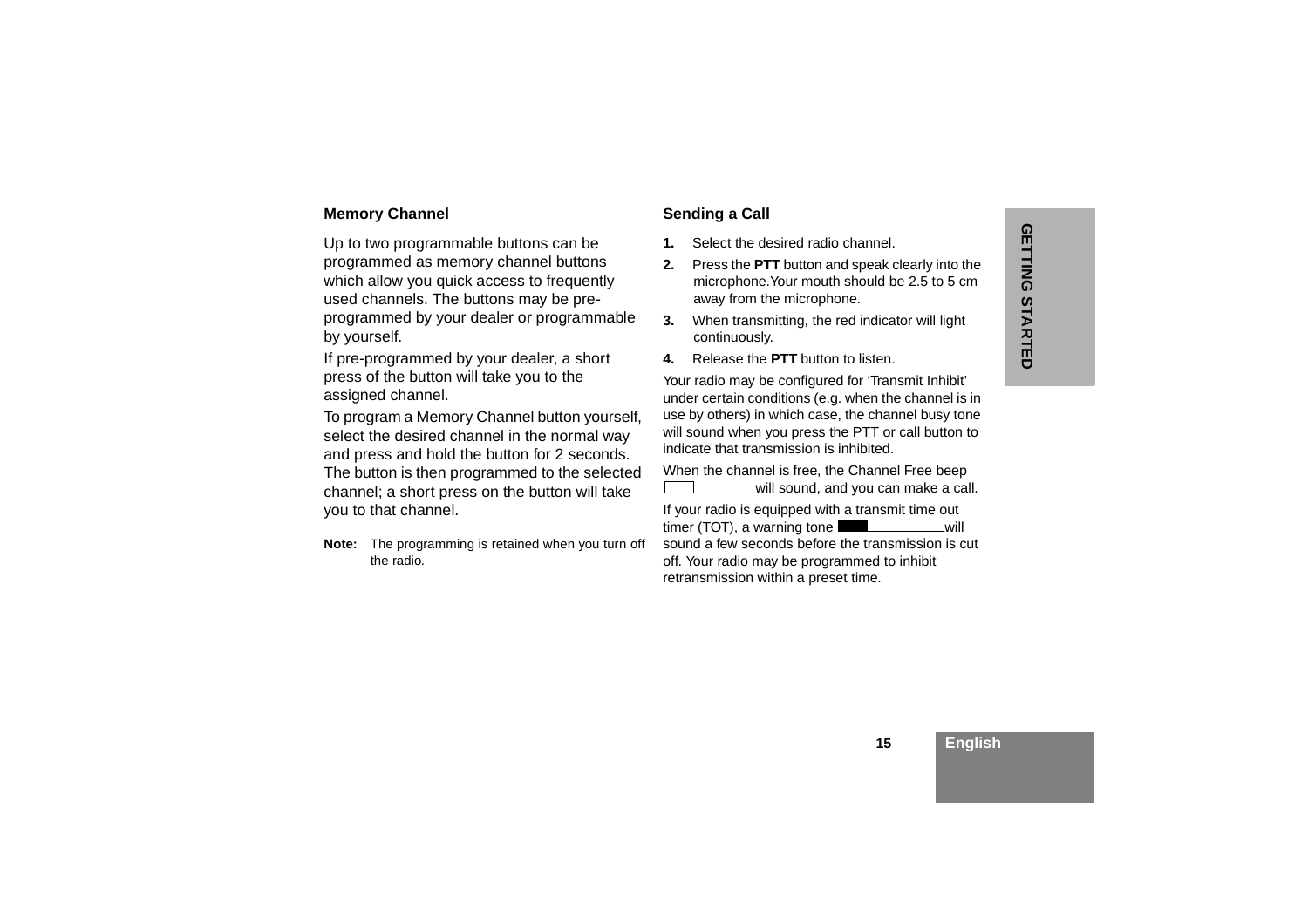#### <span id="page-17-0"></span>**Receiving <sup>a</sup> Call**

- **1.**Turn your radio on and adjust the volume level.
- **2.**Switch to the desired radio channel.
- **3.** If, at any time, <sup>a</sup> call is received you will hear the call at the volume level you have set.
- **Note:**The system may have <sup>a</sup> limited call time and the call may be terminated automatically if this call time is exceeded.

#### <span id="page-17-1"></span>**Cancelling <sup>a</sup> Call**

At any time while setting up <sup>a</sup> call it may be cancelled by pressing the Monitor/Call Cancel button, or replacing the microphone in its holder (referred to as going "on hook") . The call timer can also cancel a call.

#### <span id="page-17-2"></span>**Ending <sup>a</sup> Call**

A call should always be ended by pressing the Monitor/ Call Cancel button, or replacing the microphone in its holder.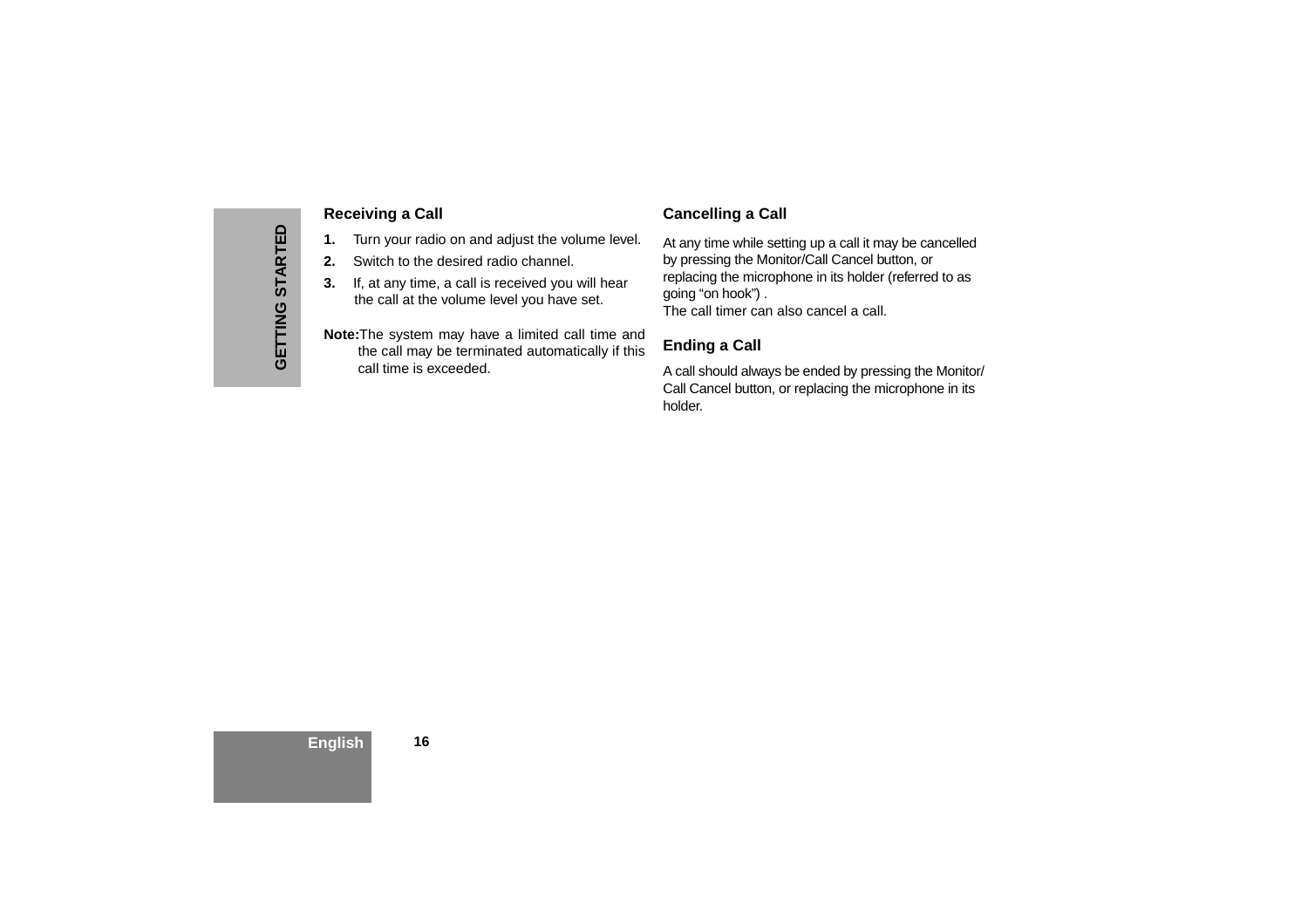### <span id="page-18-3"></span>**RADIO CALLS**

#### <span id="page-18-1"></span>**SELECTIVE CALLS**

#### <span id="page-18-2"></span>**Making <sup>a</sup> Selective Call**

You can make <sup>a</sup> selective call to <sup>a</sup> particular radio, known as an individual call, or <sup>a</sup> group of radios, known as <sup>a</sup> group call.

You can make calls by using the **Contact List**, the **Missed Calls List** or **Manual Dialling** (utilising the keypad microphone).

#### <span id="page-18-0"></span>**Receiving <sup>a</sup> Selective Call**

When you receive <sup>a</sup> selective call, you will hear either,

an individual call alert tone  $\Box \Box \Box \Box \Box$ 

or a group call alert tone  $\Box$ 

The LED Indicator will light (yellow) and the display will show the alias (name) or number (address) of the calling radio e.g.

Display shows:  $\sqrt{\text{Addr}: 234}$ 

To answer the call:

- **1.** Press the PTT button or Call button.
- **2.** The call will terminate automatically when the conversation has ended or press the Monitor button.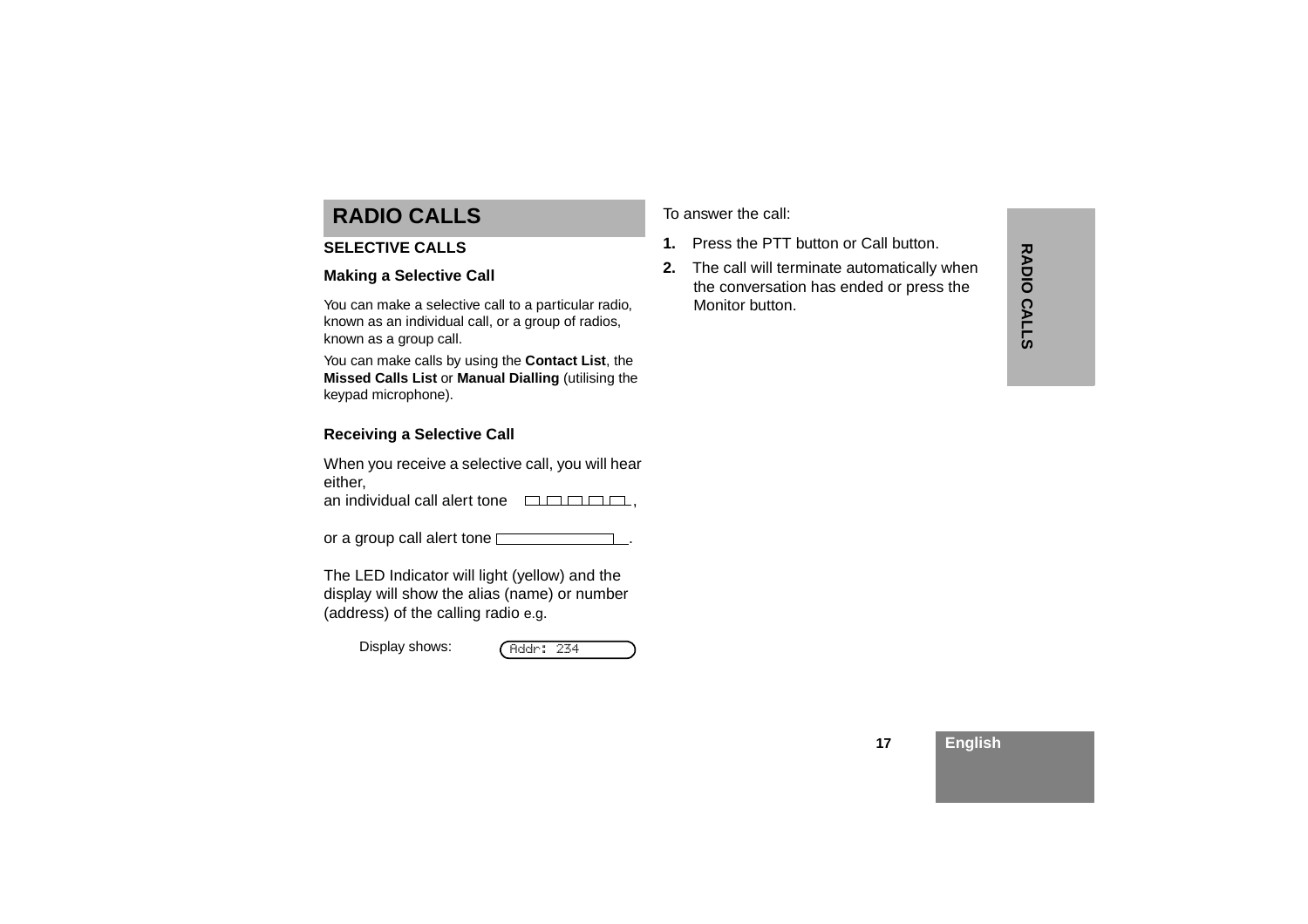#### <span id="page-19-0"></span>**CONTACT LIST**

When the radio is in the IDLE state or during <sup>a</sup> call, the contact list may be used to give access to up to 255 preprogrammed numbers accessed via the menu.

Depending on the way your radio is programmed, the radio will display either the alpha alias (name) or the number to be dialled.

There are two ways to enter the Contact List:

#### Method 1

Press the Contact List direct access button, if programmed by your dealer.

#### Method 2

- **1** $\widehat{\mathcal{C}}$  to enter Menu Mode.
- **2** $\sim$  *or*  $\sim$  until:

Contact List

**3**to select Once in the Contact List, there are two ways to choose the desired address:

Method 1



Method 2 (Manual Dialling-keypad microphone only)

Enter the desired address

from the

keypad, e.g. 0574:

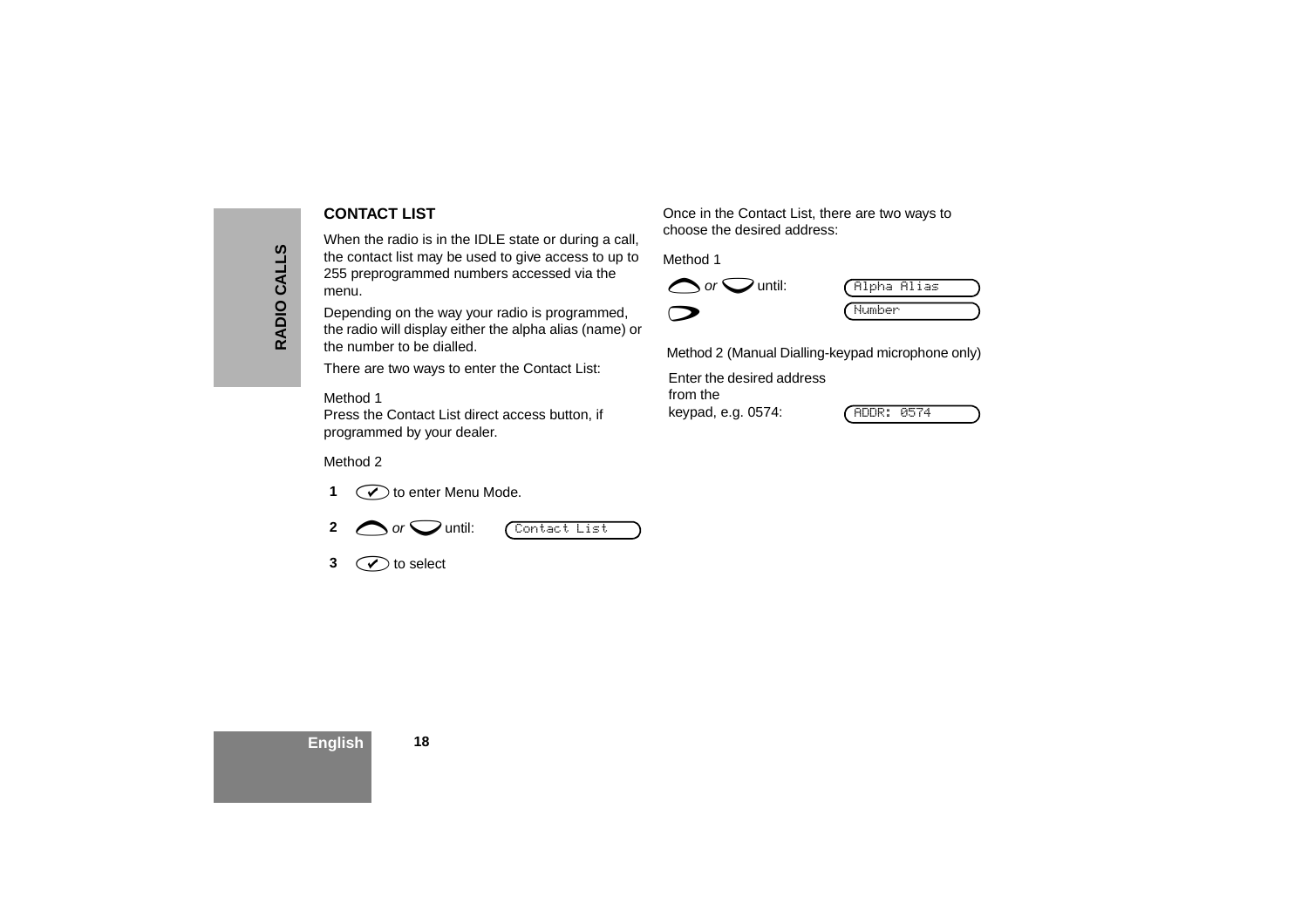Once the desired address is displayed, there are two methods to select the address:

Method 1

 $\odot$  to confirm your selection.

Display shows: (for 2 seconds)



Method 2

Press the PTT button *or* Call 1-4 to select address and make the call.

- Call 1-4 are pre-programmed call buttons.
- **Note:** During <sup>a</sup> call you may enter the contact list as described above and make another call to<sup>a</sup> third party, or initiate <sup>a</sup> new call. In either case the call may be <sup>a</sup> voice or status call.

#### <span id="page-20-0"></span>**Keypad Edit**

#### (Keypad Microphone)

If the radio is displaying <sup>a</sup> Contact List number, <sup>a</sup> Keypad Dialled number or <sup>a</sup> Status number, the last digit may be deleted by:



- **5**PTT button to make radio call.
- **Note:** The edited number is not saved at the end of the call in the contact list, but is saved in the last number redial.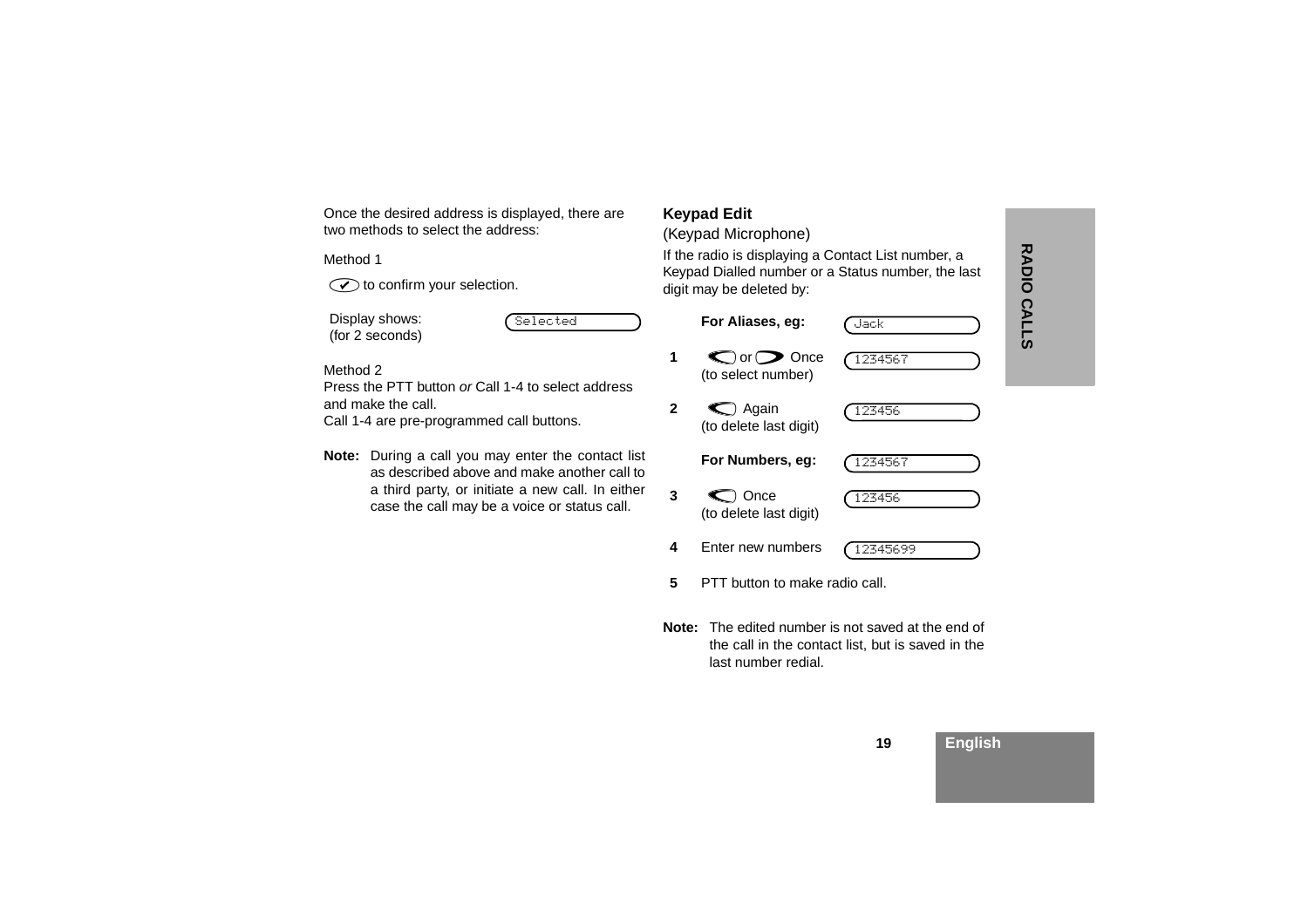#### <span id="page-21-0"></span>**MISSED CALLS**

If <sup>a</sup> call remains unanswered, the call will be stored by the radio, provided that Missed Calls has been programmed into your radio.

Up to ten calls can be stored. If the same radio calls more than once, only the most recent call is stored. When ten calls have been stored by the radio, depending on the radio programming, the eleventh call received may overwrite the first or not be stored by the radio. When <sup>a</sup> new call has been stored by the radio, the Missed Call icon  $\blacksquare$  will flash and the display will show the alias (name) or number (address) of the last calling radio e.g:

234

When the Missed Calls list has been read andany missed calls retained, the Missed Call icon will be illuminated.

The Missed Call List can be entered directly by pressing the Missed Call button (if programmed) when the radio is in the IDLE STATE or via the menu.

If using the Missed Call button, follow the procedures from step 3 below.

To view the calls in the list via the menu:

- **1** $\odot$  to enter Menu Mode.
- **2** Display shows: **3** $\widehat{\mathcal{C}}$  to select **4** +*or*eto scroll list:5 $\sigma$  to confirm your selection.6 Display shows: (for 2 seconds) Missed CallsAddr: Alias**Selected**
- **Note:** In the Missed Calls list some alpha alias/ numbers may contain <sup>a</sup> suffix S, which indicates <sup>a</sup> status message associated with the call.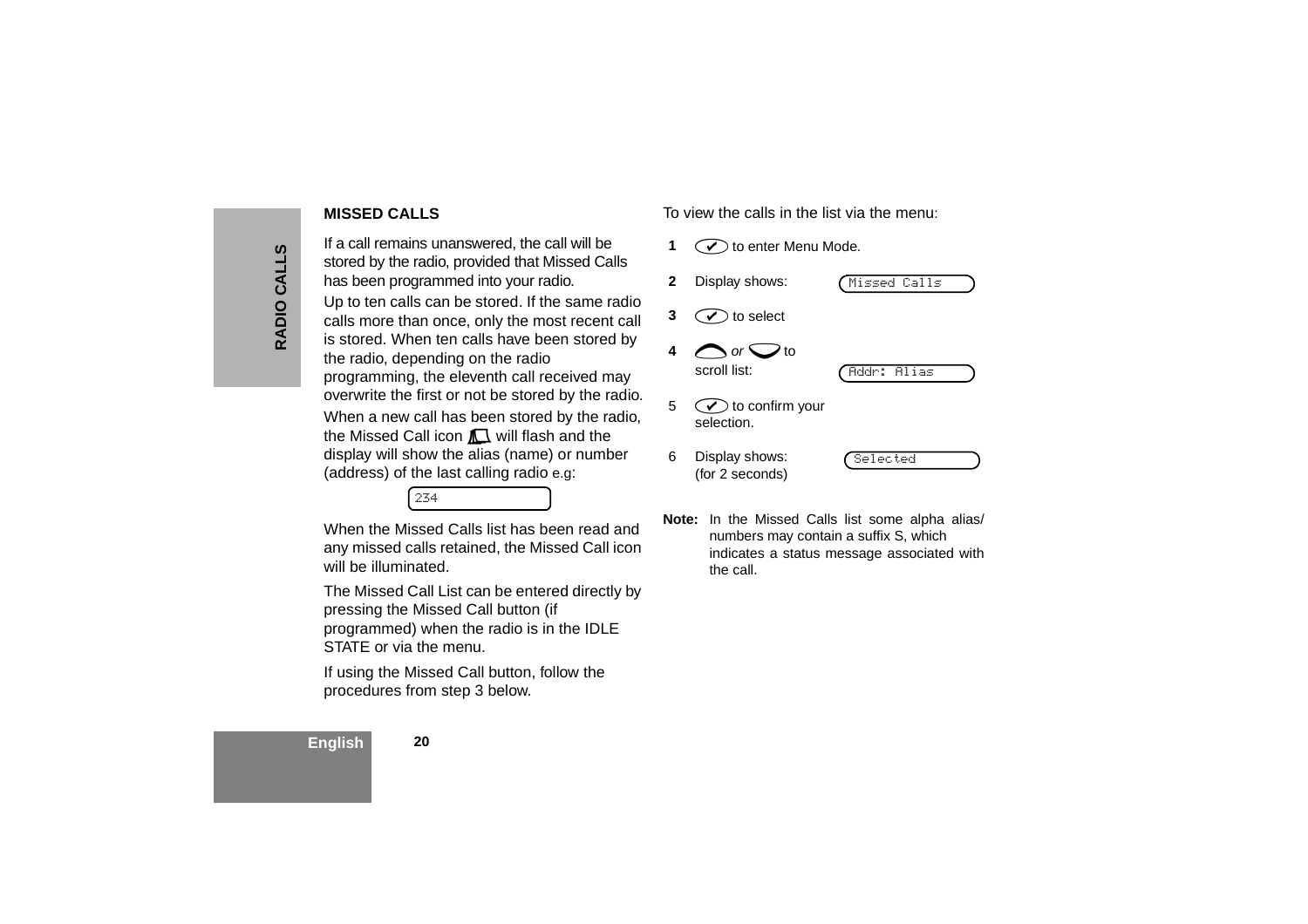**1**Display shows Reception S

If the displays shows S there is <sup>a</sup> status message associated with the call.

|         | Displays message e.g.<br>On Break           |
|---------|---------------------------------------------|
| ' again | Displays status number<br>e.g.<br>Status 04 |
| ' again | Display shows<br>Reception                  |

Example: You can call back to any number in the Missed Call list by:

> **1**1  $\bigcirc$  or  $\bigcirc$  until desired number isdisplayed:

- **22** PTT button or  $\bigcirc$  or  $\bigcirc$  to make the call.
- **3** After the call is set-up, press PTT button and talk with your mouth 2.5-5 cm from microphone. Release PTT to listen.
- **4** The call will terminate automatically when the conversation has ended or press the Monitor/Cancel button.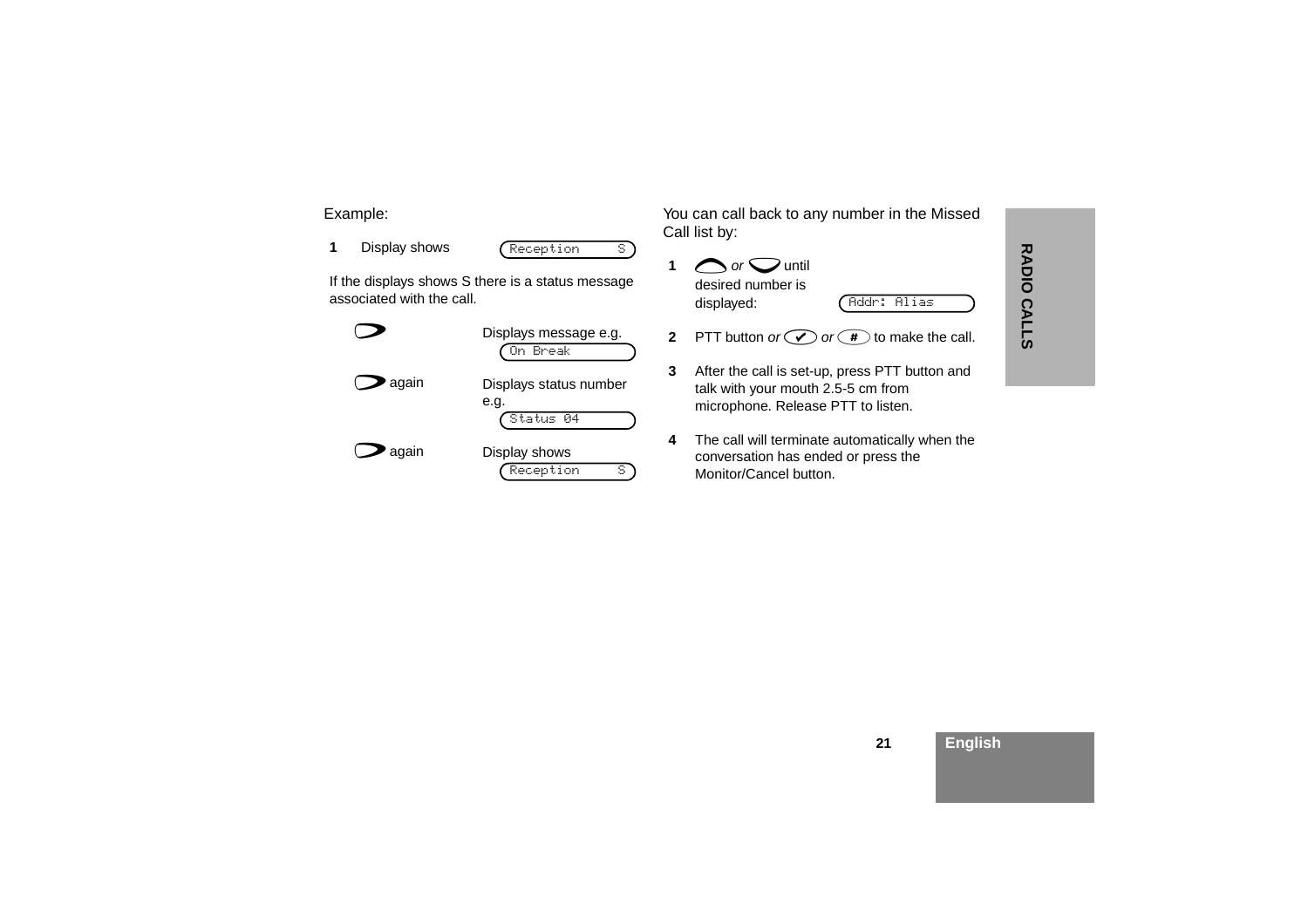On <sup>a</sup> successful call set- up, the entry is automatically deleted from the stack together with any associated status message. Unanswered calls may be deleted from the Missed Call list at any time by :

- **1** $\widehat{\mathcal{C}}$  to enter Menu Mode.
- **2**Display shows:

Missed Calls

- **3** $\widehat{\mathcal{C}}$  to select
- **4** $\sim$  *or* $\sim$  to select entry in list:



- **5** $(x)$  to request deletion.
- **6**Display shows:

Delete?  $\mathsf{V}\mathsf{/}\mathsf{X}$ 

- **7** $\widehat{\mathcal{C}}$  to confirm deletion.
- **8** Display shows momentarily, then returns to the MissedCalls list:

Deleted



On deletion of the last message in the Missed Calls list, the radio will exit the menu and return to the IDLE STATE.

To exit the Missed Call List:

**1** $\widehat{X}$  $\widehat{X}$ 

to exit Missed Call List.

Display shows e.g.:  $\qquad \qquad$  Ready



**Note:** The calls in the list are not deleted when theradio is turned off.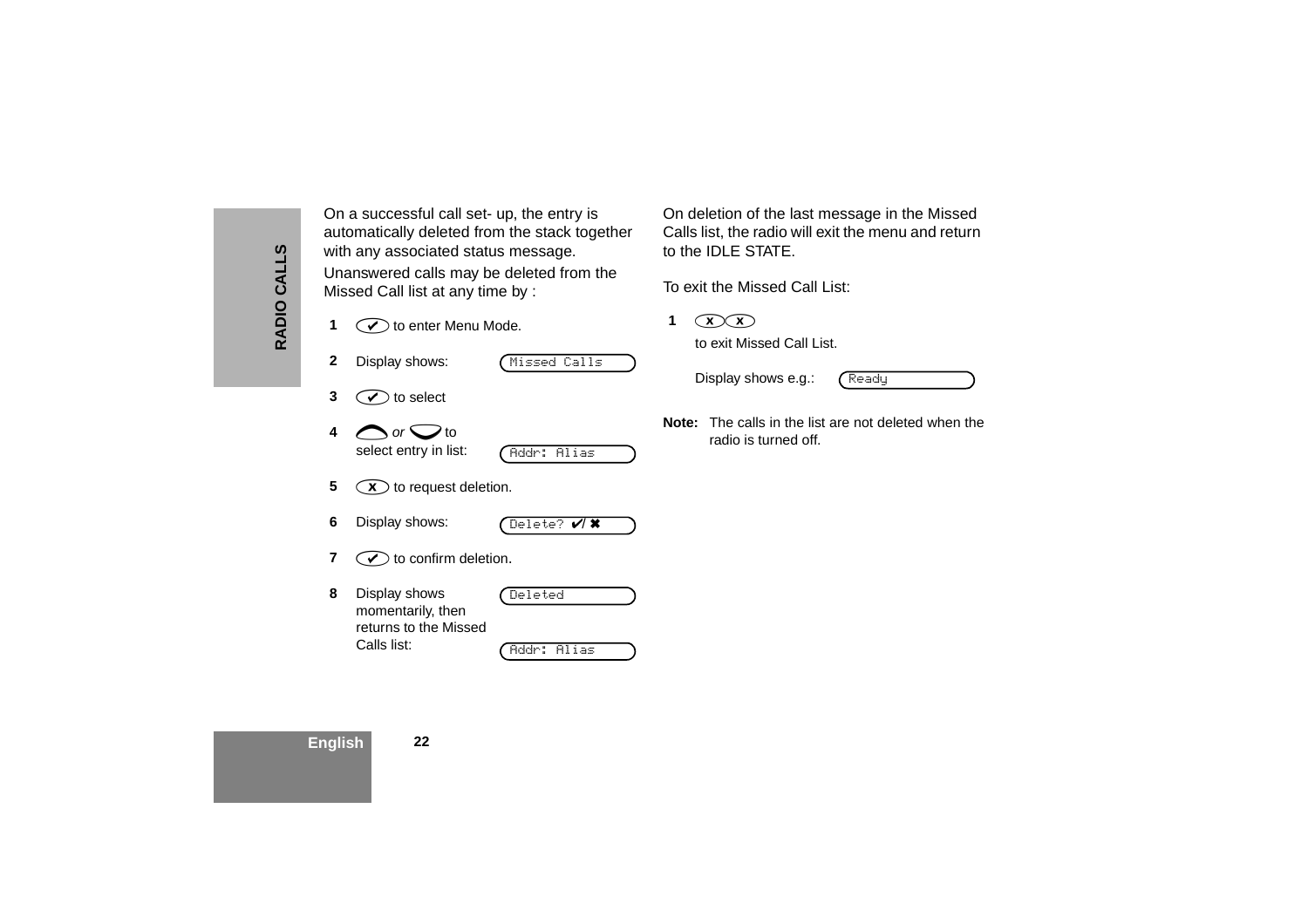#### <span id="page-24-1"></span>**STATUS CALLS**

A status is <sup>a</sup> code for transmitting prearranged messages, e.g. status "05" may indicate "Return to Base". The prearranged messages and associated code digits are contained in <sup>a</sup> Status List which contains up to 255 entries. This list is used for both incoming calls, when the status of the calling radio is displayed, and outgoing calls, when your status is sent either to <sup>a</sup> requesting radio or to other radios.

#### <span id="page-24-0"></span>**Making <sup>a</sup> Status Call**

When the radio is in the IDLE state or during <sup>a</sup> call, the status list may be used to select <sup>a</sup> status message to reply to <sup>a</sup> calling radio or send your status to another radio.

There are two ways to enter the Status List:

#### Method 1

Press the Status List direct access button, if programmed by your dealer.

Method 2

**1** $\curvearrowright$  to enter Menu Mode.



**3** $\widehat{\mathcal{C}}$  to select

Once in the Status List, there are two ways to choose the desired status:

Method 1



Method 2 (Manual Dialling-keypad microphone only)

Enter the desired statusfrom thekeypad, e.g. 04: (digit range 00 to 999)

| ч |  |  |
|---|--|--|
|   |  |  |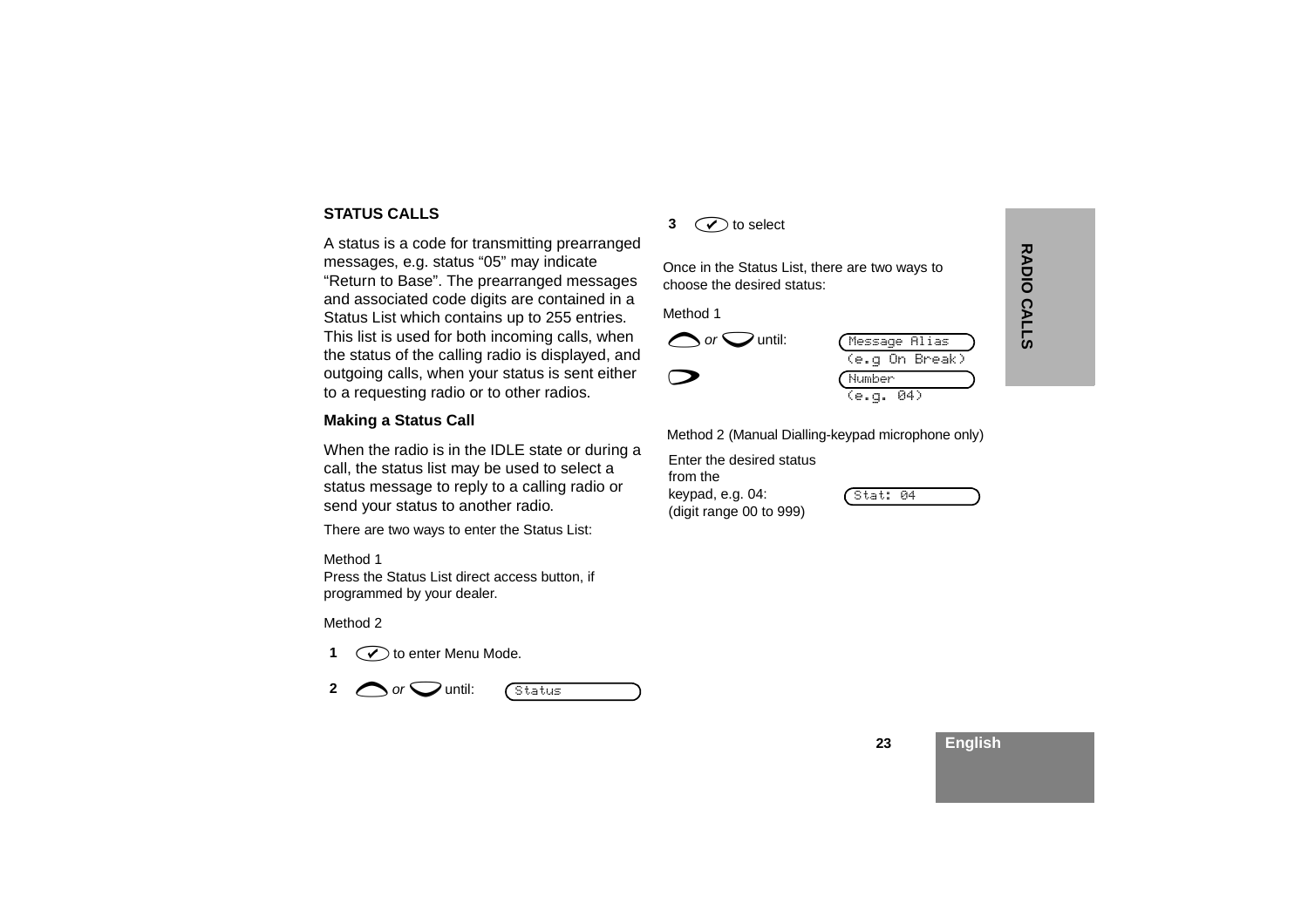Once the desired status is displayed, there are two methods to select the status:

Method 1

 $\odot$  to confirm your selection.

Display shows: (for 2 seconds)



#### Method 2

Press the PTT button *or* Call 1-4 to select and make the call. Call 1-4 are pre-programmed call buttons.

**Note:** During <sup>a</sup> call you may enter the status list as described above and make another statuscall to <sup>a</sup> third party or initiate <sup>a</sup> new status call.

To send status message to another radio, select radio Alias/ID from Contact List via menu and sendas detailed.

#### <span id="page-25-0"></span>**Receiving <sup>a</sup> Status Call**

Your radio receives a Status Call when:

- **1** Individual Call alert sounds
- **2**Display shows:

| Stat: On Break   |  |
|------------------|--|
| or               |  |
| Stat: 04'        |  |
|                  |  |
| alternating with |  |
| (Alias/Number    |  |

Where Status message "04" / "On Break" is example status message. Note that status number (04) only will be displayed if associated message is not programmed into your radio. Alias/Number is the name or number of thecalling radio.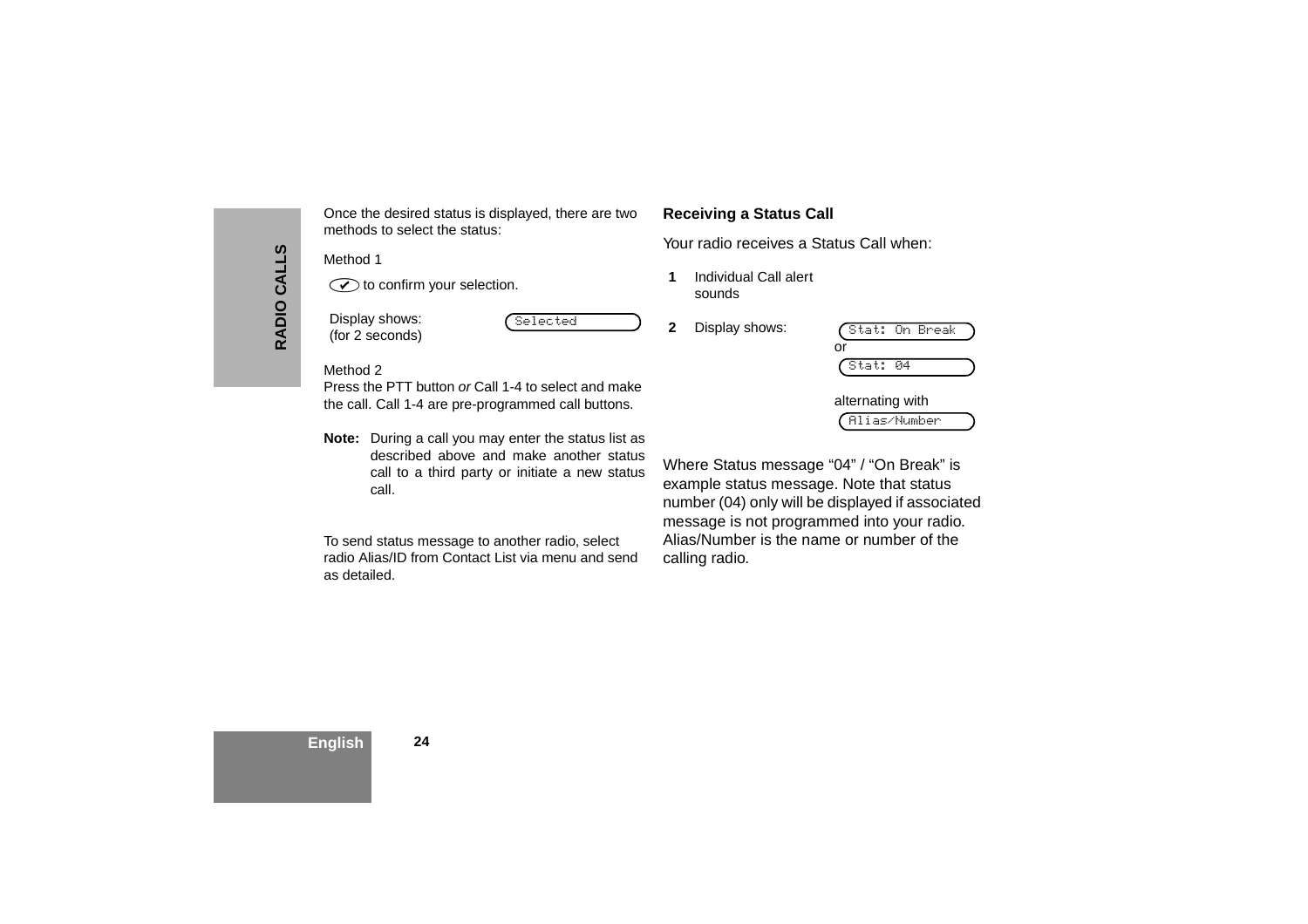#### <span id="page-26-0"></span>**EMERGENCY CALL**

Your radio can be programmed to give you <sup>a</sup> one-button quick access to call <sup>a</sup> particular radio or centre (predefined by your dealer) in emergency situations. This is the *Emergency Call*.

When you make an Emergency call, your radio goes into an Emergency state, which can be programmed to:

- •continually receive speech,
- •the radio can receive and transmit.
- **1.** Press the **Emergency** button to initiate an Emergency call.
- **2.** Emergency can be stopped by:
	- Switching the radio **Off** and **On** again.
	- A **reset** message is received by your radio.
	- The emergency time duration is reached.
- **Note:** The emergency time duration and reset message are programmed into your radio by your dealer.

You may pre-record <sup>a</sup> message (for example to confirm your location or status), which is sent automatically when the emergency call is activated. Refer to Voice Storage to use this feature.

Should you receive an Emergency call the incoming emergency alert tone

 $\Box$ will sound.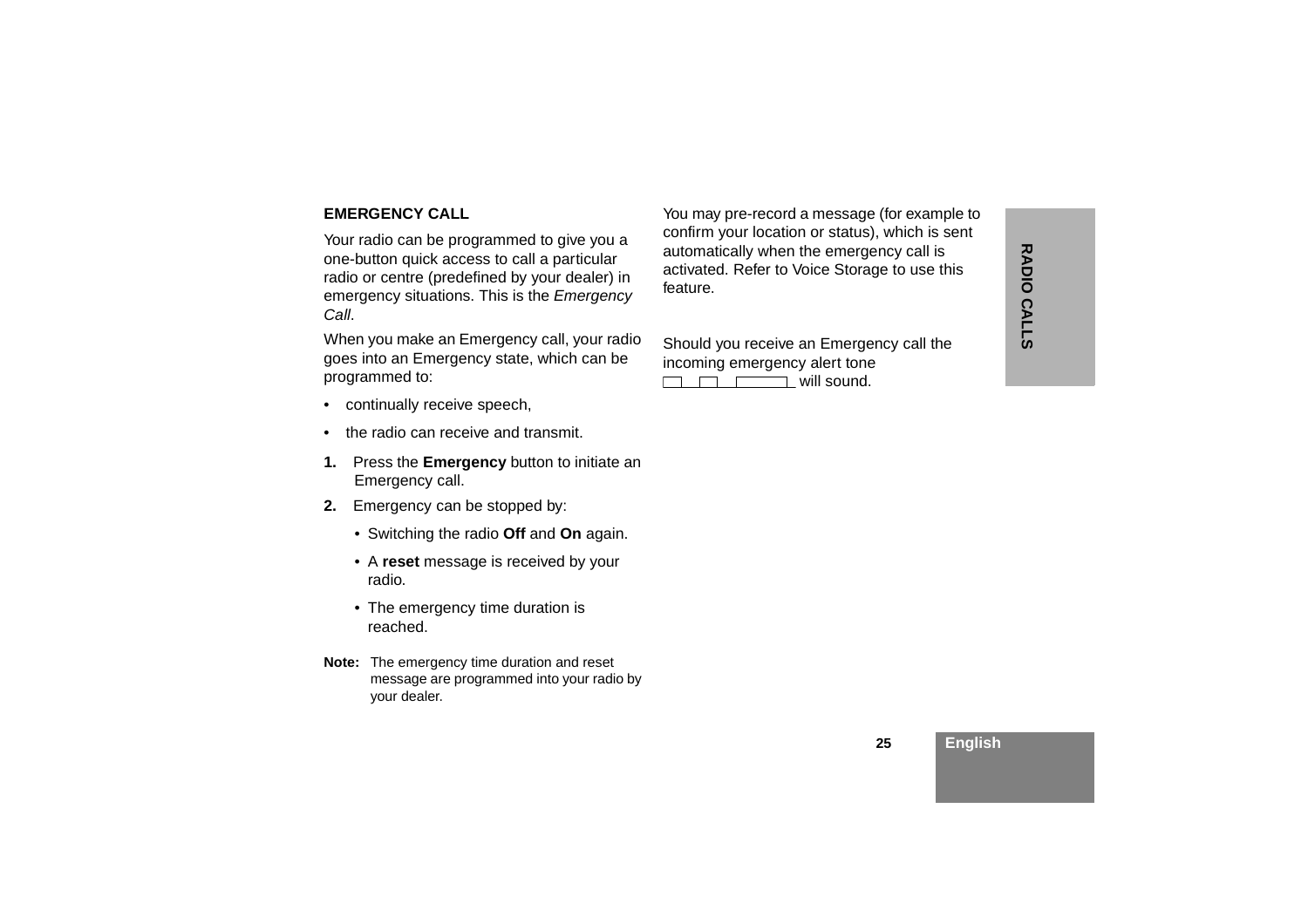#### <span id="page-27-0"></span>**DTMF**(Keypad Microphone only)

DTMF means Dual Tone Multi Frequency and is used when the radio is required to operate in <sup>a</sup> radio system with an interface to telephone systems.

There are two methods of accessing DTMF Live Dial Mode:

#### **Automatic/Manual**

To do this, your radio must send <sup>a</sup> telephone interconnect to <sup>a</sup> station that connects you to <sup>a</sup> phone line. After you have finished your call, the radio sends <sup>a</sup> clear down call (if programmed) to shutdown the connection to the phone line.

#### *Sending the Telephone Interconnect Call*

Your radio can be programmed to send the interconnect call in one of the following ways:

- • automatically - when <sup>a</sup> call button (Call 1 - 4 or PTT) has been programmed with the interconnect call, or <sup>a</sup> contact list entry has been programmed for DTMF access.
- • manually - when you dial the code using the keypad microphone.

If in doubt, please contact your dealer or network manager for further information.

#### *To initiate a DTMF call with AutomaticTelephone Interconnect Call*

**1** Press dedicated Call Button (Call 1-4 or PTT), you will hear <sup>a</sup> tone sequence.

Display icon lit: (1)

- 
- **2** Wait for call to be set up when you will hear <sup>a</sup> dial tone.

Display shows:

Enter Digits

**3** Enter desired phone number on the keypad microphone, taking care not to press the PTT.

Note: Each DTMF digit is transmitted instantly.

Display shows entered digits:

**4** Once the radio has connected to the called number, you can begin the conversation. Even though this is <sup>a</sup> phone call, your conversation mimics <sup>a</sup> radio call, that means that both parties speak in turn, i.e. press the PTT to talk, release to listen.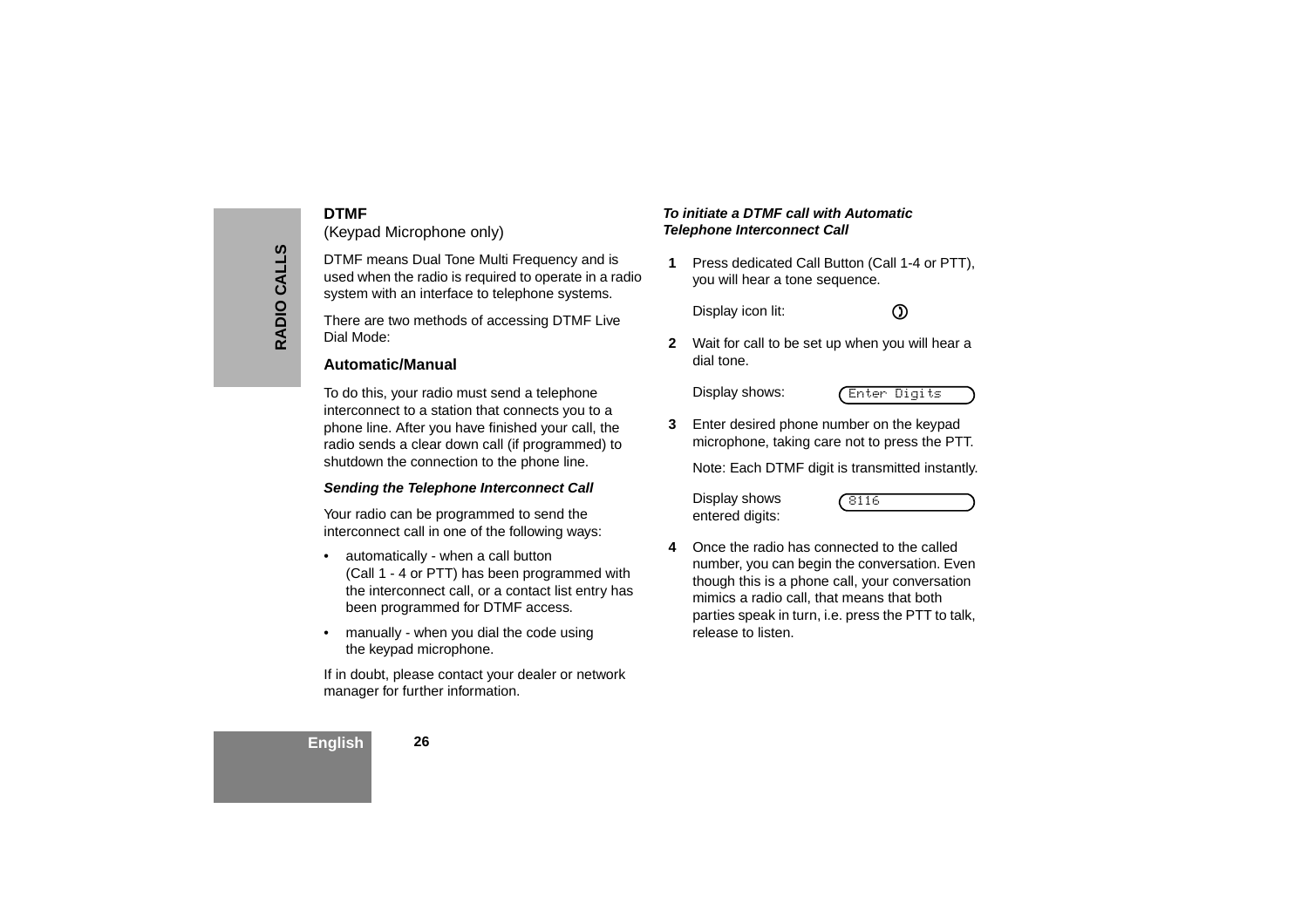**5** To end the call press the Monitor Button or change channel when the clear down call is sent automatically from your radio to shutdown the phone line.

**1** Enter the interconnect call from the keypad microphone, you will hear <sup>a</sup> tone sequence.

Display shows e.g.

- 122
- **2**Press dedicated Call Button (PTT or Call 1-4)

Display icon lit:

ന

**3** Wait for call to be set up when you will hear <sup>a</sup> dial tone.

Display shows:

Enter Digits

**4** Enter desired phone number, taking care not to press the PTT.

Note: Each DTMF digit is transmitted instantly.

Display shows entered digits:



- Sent automatically from your radio to shutdown<br>
the phone line.<br>
To initiate a DTMF call with Manually<br>
Dialled Telephone Interconnect Call<br>
Dialled Telephone Interconnect Call<br>
Dialled Telephone Interconnect Call<br>
Dialled **5** Once the radio has connected to the called number, you can begin the conversation. Even though this is <sup>a</sup> phone call, your conversation mimics <sup>a</sup> radio call, that means that both parties speak in turn, i.e. press the PTT to talk, release to listen.
	- **6** To end the call press the Monitor Button or change channel when the clear down call is sent automatically from your radio to shutdown the phone line.
	- **Note:** The radio starts <sup>a</sup> programmable timer the moment both parties stop transmitting (talking). If the time-out timer expires, the radio will end the phone call.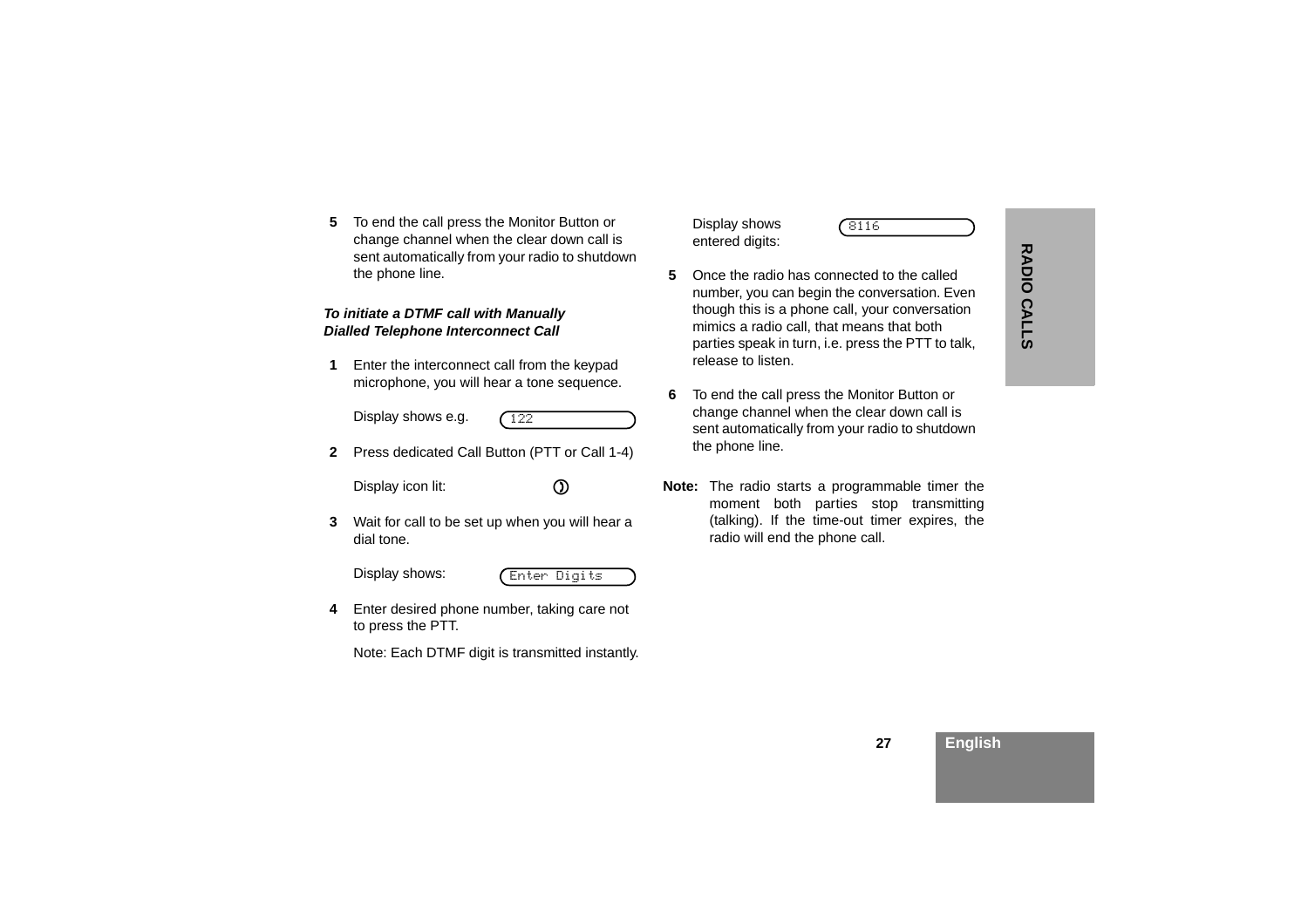#### **Permanent DTMF Mode**

Press the pre-programmed DTMF button once, to put the keypad microphone into permanent DTMF live dial mode. Press the DTMF button again to disable the DTMF live dial. The radio then returns tothe IDLE STATE and select calls can be made.

Alternatively, use the DTMF menu option to enable or disable permanent DTMF Mode.

**Note:** Permanent DTMF mode is not available inscan or during <sup>a</sup> call.

#### *Using the DTMF Button*

**1.** Press the **DTMF** button to switch **on** permanent DTMF Mode when the feature enable alert willsound, the display icon  $\Omega$  is lit and the display will show:



**2.** Press the **DTMF** button again to switch **off** permanent DTMF Mode when the feature disable alert will sound, the display icon  $\Omega$  is extinguished and the display will show:

DTMF Mode Off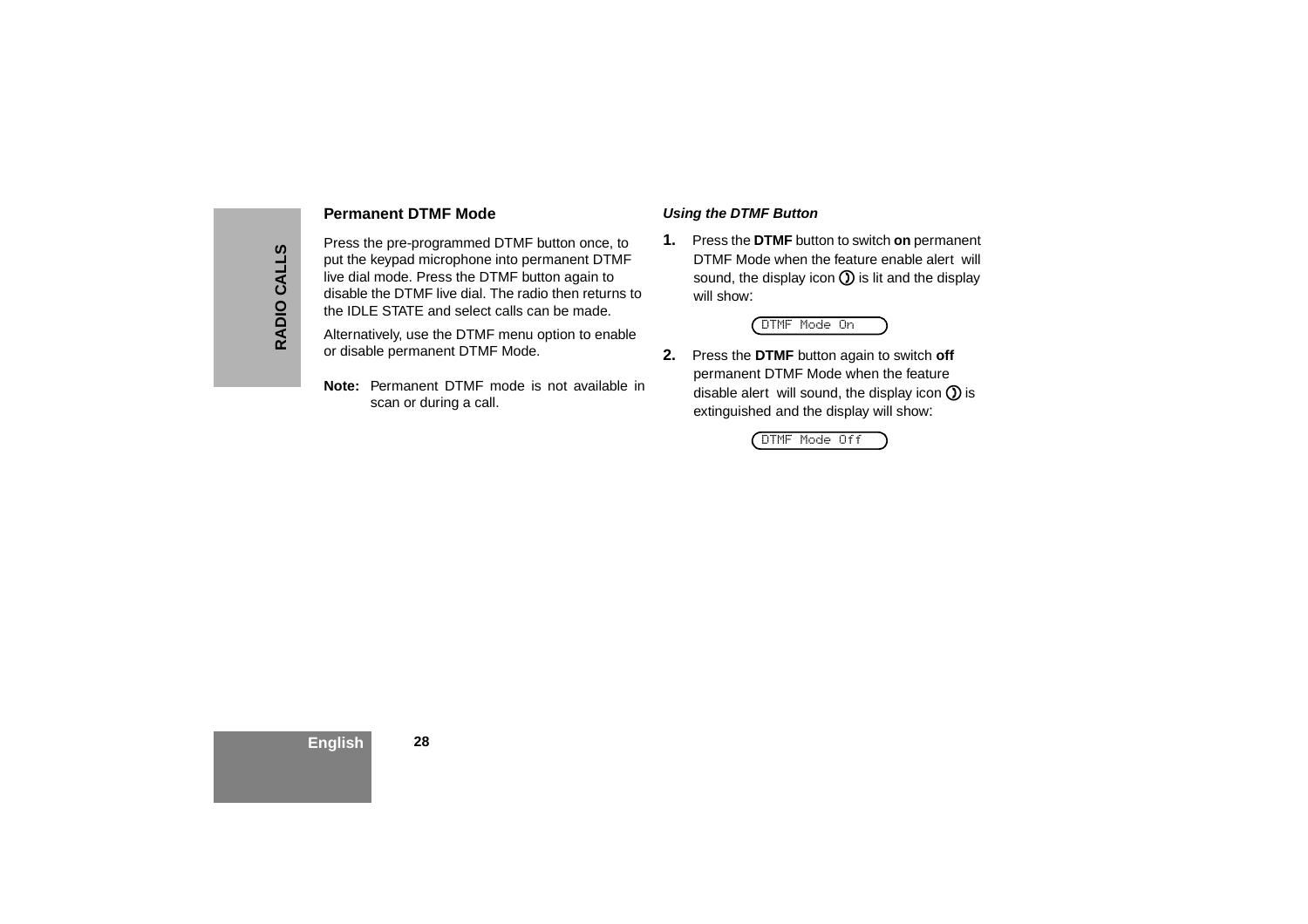#### *Using the Menu*

- **1**Ensure radio is in IDLE STATE.
- **2** $\odot$  to enter Menu Mode.
- **3** $\bigcirc$  or  $\bigcirc$  until: **4** $\curvearrowright$  to select
- **5** $\bigcirc$  *or*  $\bigcirc$  until:
- DTMF Mode

Utilities

Off

On

On

Selected

- **6** $\widehat{\mathcal{C}}$  to select
	- Display shows current status e.g. :
- **7** $\curvearrowright$  or  $\curvearrowright$  until:
- **8** $\widehat{\blacktriangledown}$  to select:

Display shows: (for 2 seconds)

**9** Radio exits menumode and display shows e.g.:

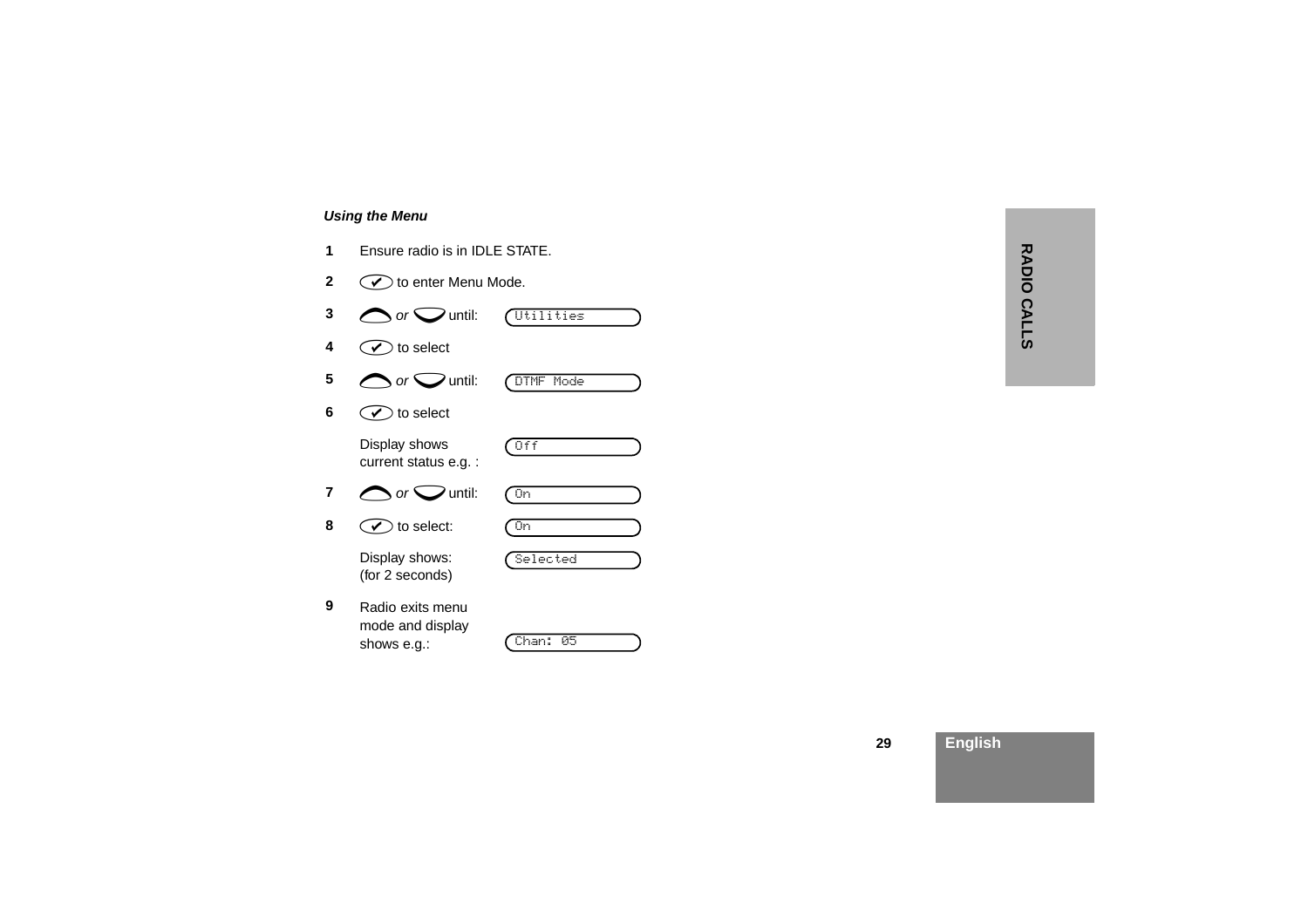#### *To initiate <sup>a</sup> DTMF call in permanent live dial*

**1** Enter the interconnect call from the keypad microphone, you will hear <sup>a</sup> tone sequence.

Display shows e.g.



**2** Wait for call to be set up when you will hear <sup>a</sup> dial tone.

Display shows:

Enter Digits

**3** Enter desired phone number, taking care not to press the PTT.

Note: Each DTMF digit is transmitted instantly.

Display shows entered digits:



**4** Once the radio has connected to the called number, you can begin the conversation. Even though this is <sup>a</sup> phone call, your conversation mimics <sup>a</sup> radio call, that means that both parties speak in turn, i.e. press the PTT to talk, release to listen.

**5** To end the call press the Monitor Button or change channel when the clear down call is sent automatically from your radio to shutdown the phone line.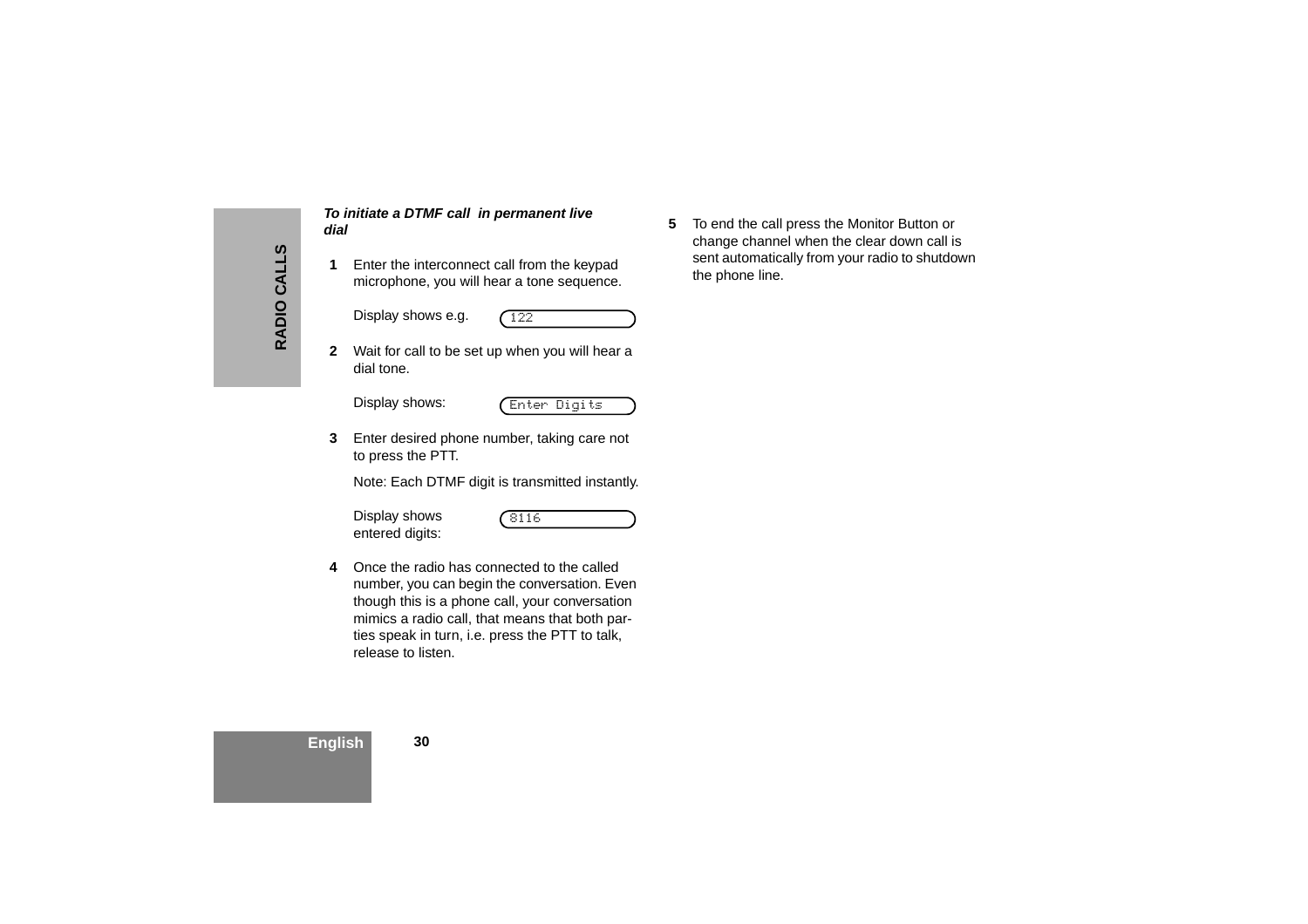### <span id="page-32-0"></span>**FEATURES**

#### <span id="page-32-1"></span>**VOICE STORAGE**

Voice storage allows you to perform various voice related tasks which include voicerecorder and an emergency message feature.

#### <span id="page-32-2"></span>**Voice Recorder**

You can record and playback incoming calls or make <sup>a</sup> memo using the voice recorder feature, which allows up to 2 minutes of recording.

To **record** an incoming call:

- **1** $\widehat{\mathcal{C}}$  to enter Menu Mode.
- **2** $\bullet$  *or*  $\bullet$  until: **3** $\alpha$  to select **4** $\sim$  *or*  $\sim$  until: **5** $\widehat{\mathcal{C}}$  to select **6** Display shows: **7** $\odot$  to delete emergency message pre-Voice Storage RecorderDel Msgs? ✔️✖
- recorded in Emergency Message feature.
- **8** $\alpha$  to remain in Emergency Message Feature.
- **9** Press and hold the Record/Playback button, the Voice Storage Recording alert sounds momentarily.
- **10** Record the call or part of the call.
- **11** The Voice Storage Warning alert sounds when the memory is nearly full.
- **12** The Voice Storage Full alert sounds when the memory is full and recording ceases.
- **13** Release the Record/Playback button at any time to stop recording.
- **14** Subsequent messages can be stored by repeating steps 9 to 13.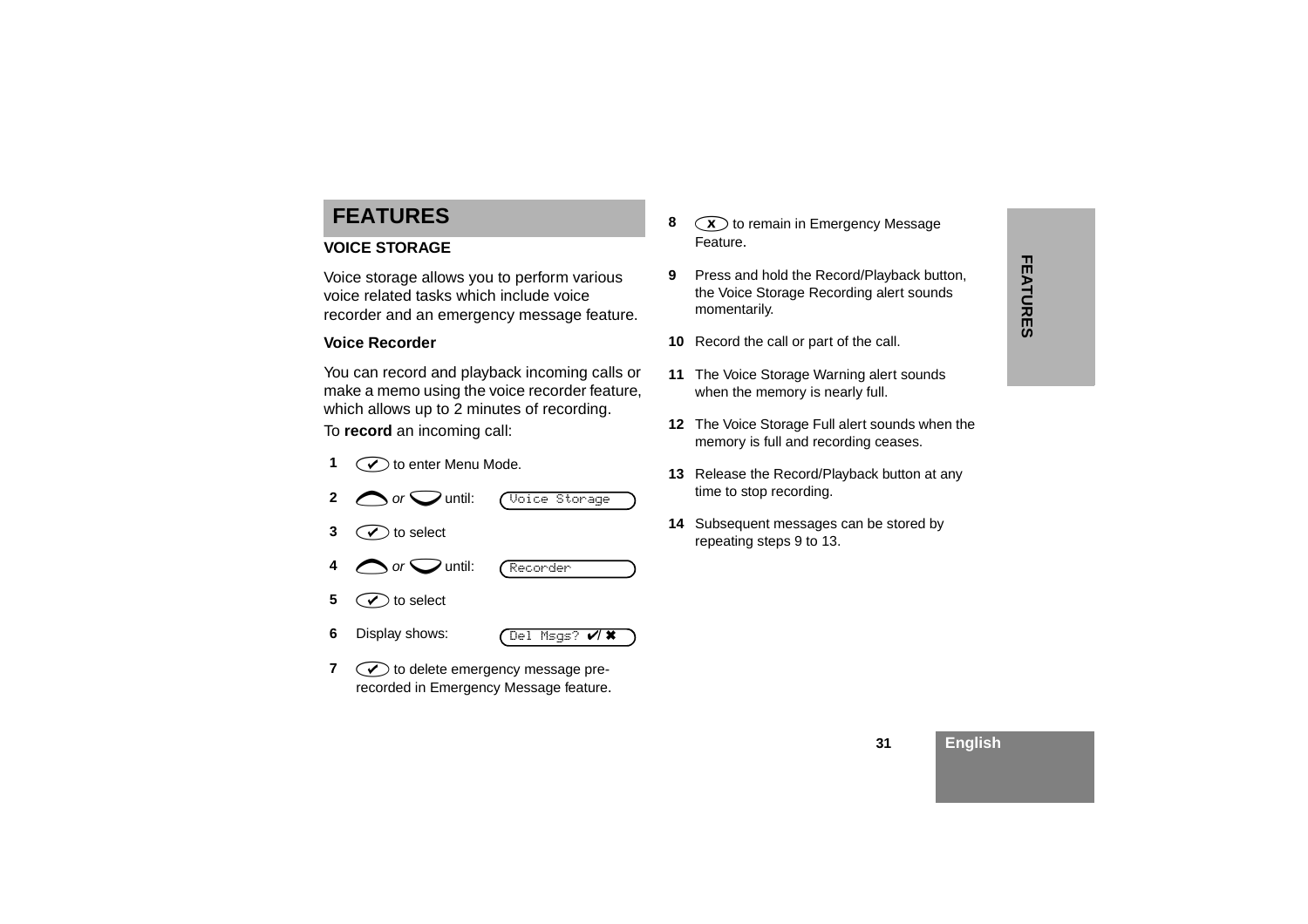#### To **record** a memo:

- **1**Ensure radio is in IDLE STATE.
- **2** $\odot$  to enter Menu Mode.
- **3** $or \sum$ until: **4**to select Voice Storage
- **5** $\bullet$  *or*  $\rightarrow$  until:
- Recorder
- **6** $\widehat{\mathcal{C}}$  to select
- **7** Press and hold the Record/Playback button, the Voice Storage Recording alert sounds momentarily.

You will see:

Recording

- **8** Speak clearly into the radio microphone to record your memo.
- **9** The Voice Storage Warning alert sounds when the memory is nearly full.

You will see:

Storage Low

**10** The Voice Storage Full alert sounds when the memory is full and recording ceases.

You will see:

Storage Full

- **11** Release the Record/Playback button at any time to stop recording.
- **12** Subsequent messages can be stored by repeating steps 7 to 11.

**English <sup>32</sup>**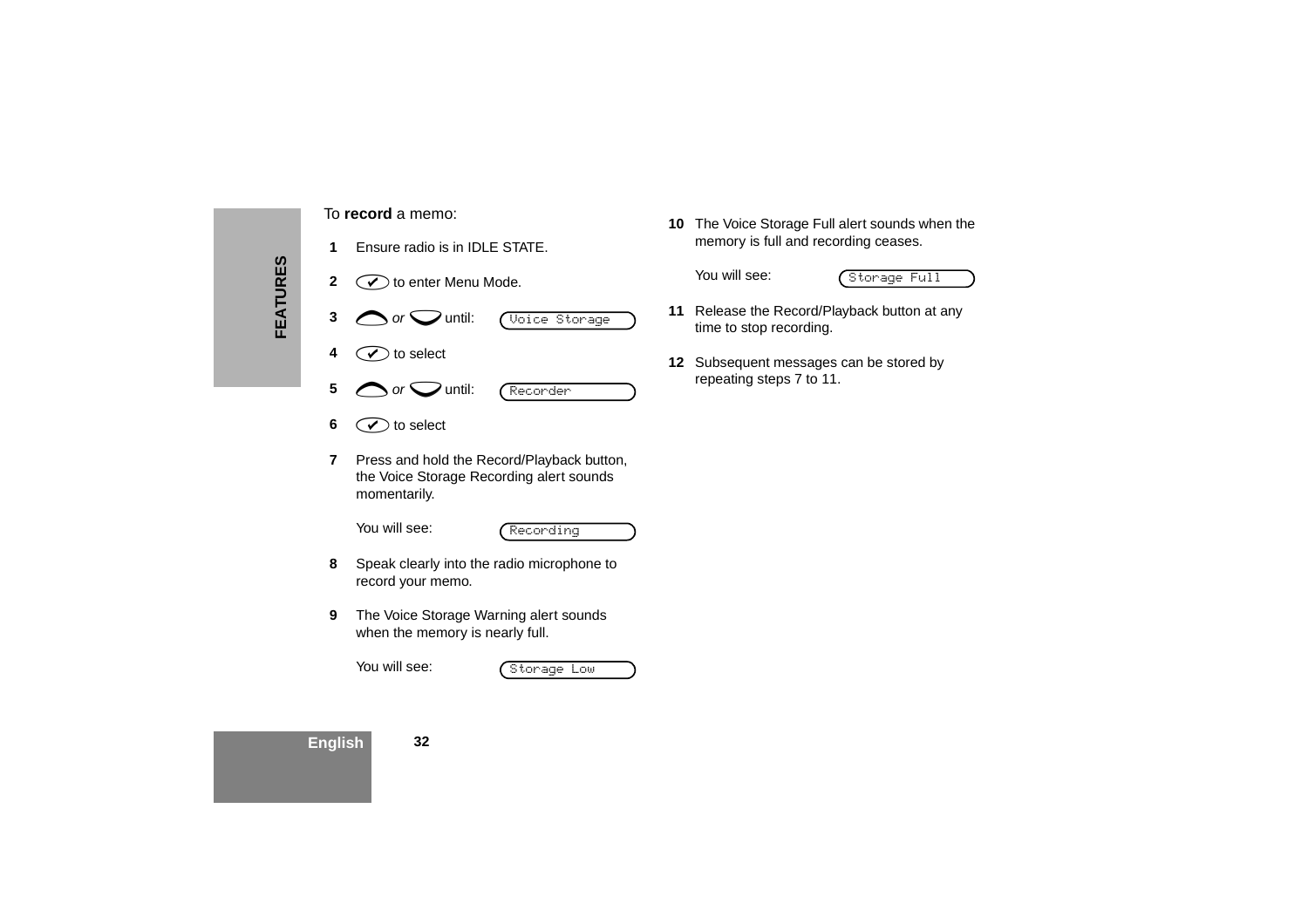#### To **playback** <sup>a</sup> recorded call or memo:

- **1**Ensure radio is in IDLE STATE
- **2** Press the Record/Playback button to playback the first recorded call or memo.

You will see:

Playing

**3** Press the Record/Playback button again to skip to the next message to be played back.

To **delete** a recorded call or memo:

- **1** Playback message as described in above procedure.
- **2** Press the Cancel button to delete the message currently being played back.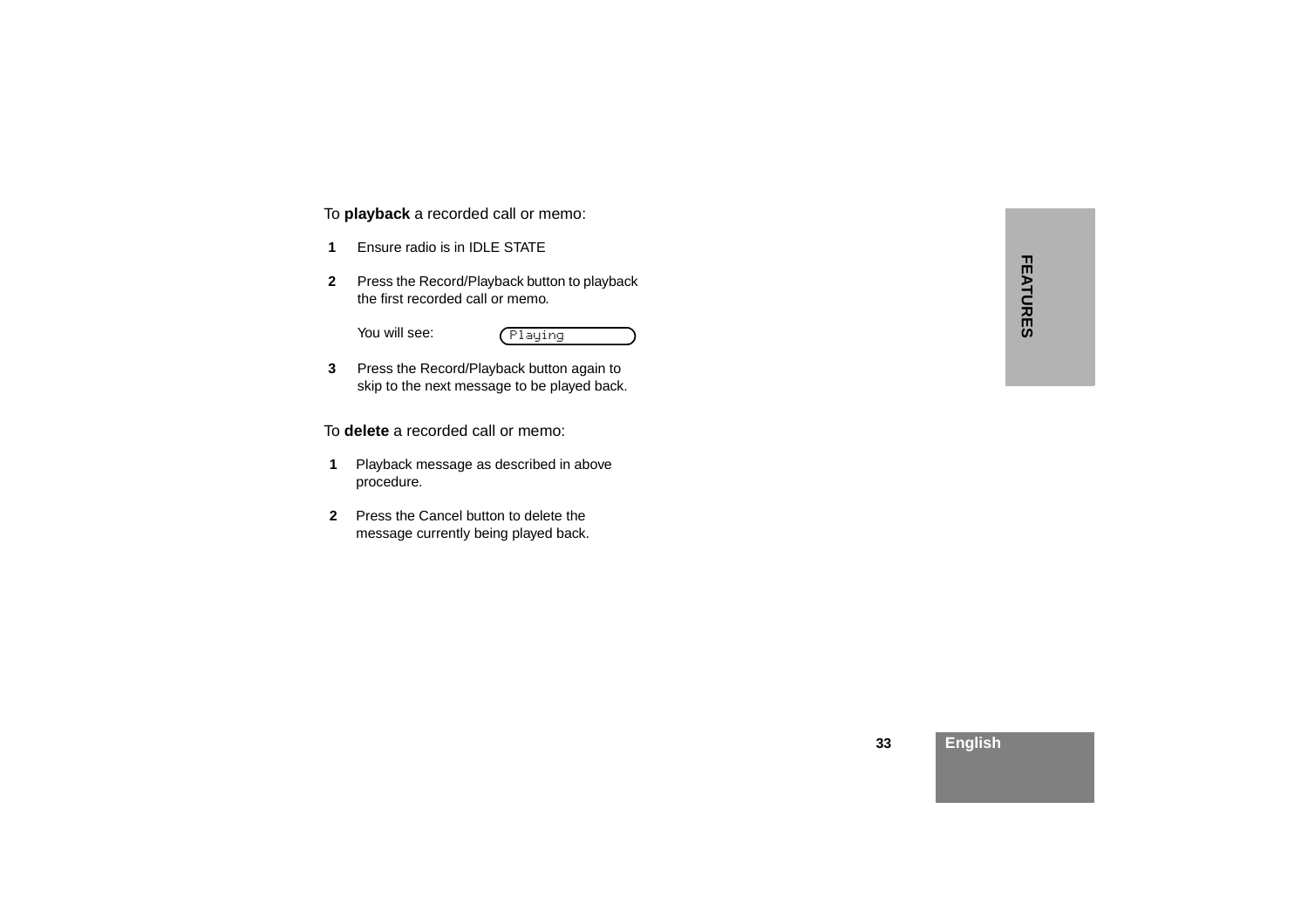#### <span id="page-35-0"></span>**Emergency Message**

You can pre-record an emergency message to be sent automatically when the emergency call feature is activated. This message may contain, for example, your location or status which may prove useful to the recipient. especially if, in the emergency situation, you are unable to talk.

To **pre-record** an emergency message:

- **1**Ensure radio is in IDLE STATE.
- **2** $\widehat{\mathcal{C}}$  to enter Menu Mode.
- **3***or* $\bigcirc$  until: Voice Storage
- **4**to select

**5**



- **6**to select
- **7**Display shows:



**8** $\odot$  to delete all messages recorded in Voice Recorder feature.

- **9** $\widehat{\mathbf{X}}$  to remain in Voice Recorder feature.
- **10** Press and hold the Record/Playback button, the Voice Storage Recording alert sounds momentarily.

You will see:

Recording

- **11** Speak clearly into the radio microphone to record your message.
- **12** The Voice Storage Warning alert sounds when the memory is nearly full. You will see:Storage Low
- **13** The Voice Storage Full alert sounds when the memory is full and recording ceases. You will see:
	- Storage Full
- **14** Release the Record/Playback button at any time to stop recording.
- **15** Press the Record/Playback button to playback the emergency message.

You will see:

Playing

**16** You can change the message at any time by repeating the above procedure.

**English <sup>34</sup>**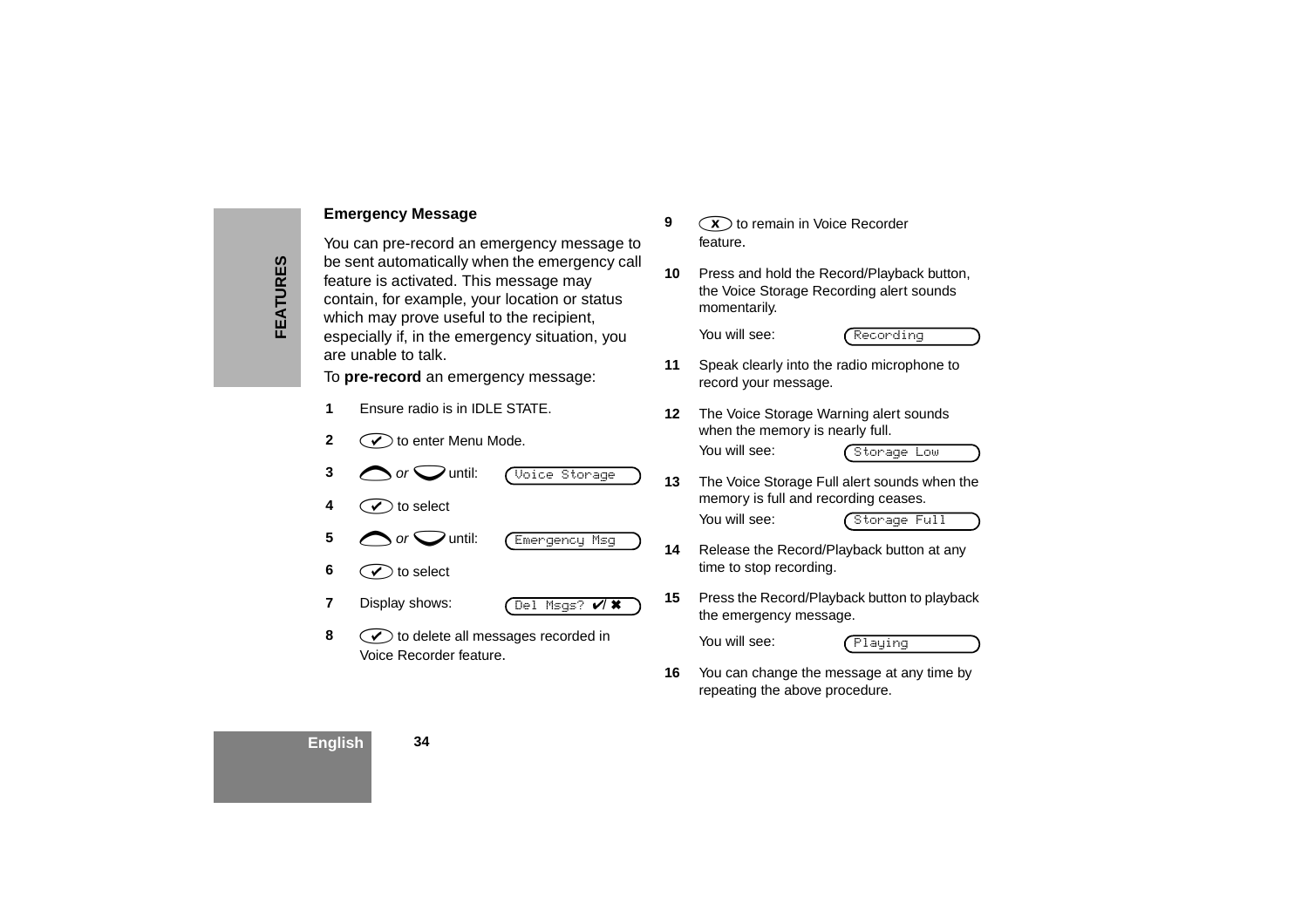#### <span id="page-36-0"></span>**PUBLIC ADDRESS MODE**

The Public Address mode allows you to use your radio audio as <sup>a</sup> public address system. You can use your radio microphone as normal and the audio is routed through the radio to an external loudspeaker fitted to your vehicle.

A switch, external to your radio, switches the audio from your radio to the external loudspeaker.

This feature is programmed and fitted by your dealer.

To access the Public Address system:

**1**Turn external switch to the **PA** position.

Display shows:

Public Address

- **2**Press microphone PTT and talk.
- **3** To exit PA mode, turn external switch to the **RADIO** position.

**Note 1:** While in PA mode you can still hear incoming radio calls as long as you **do not** press the PTT.

**Note 2:** You must exit PA mode in order to answer or make radio calls.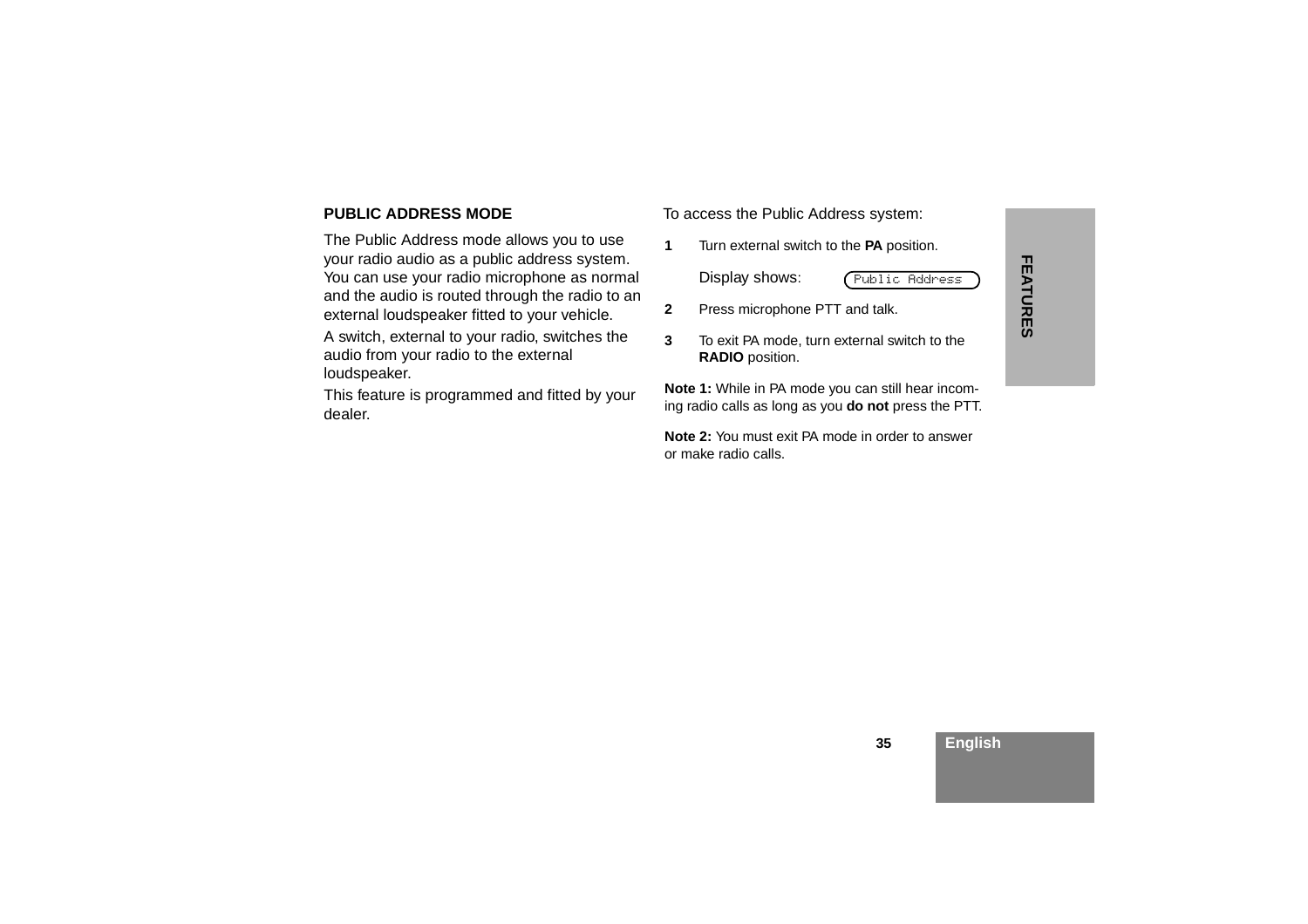#### <span id="page-37-0"></span>**CAR RADIO MUTE**

The Car Radio Mute feature automatically mutes your in-car audio entertainment system to allow you to hear incoming calls or to stop audio interference when you are making <sup>a</sup> call. This feature may be programmed into your radio by your dealer.

#### **English <sup>36</sup>**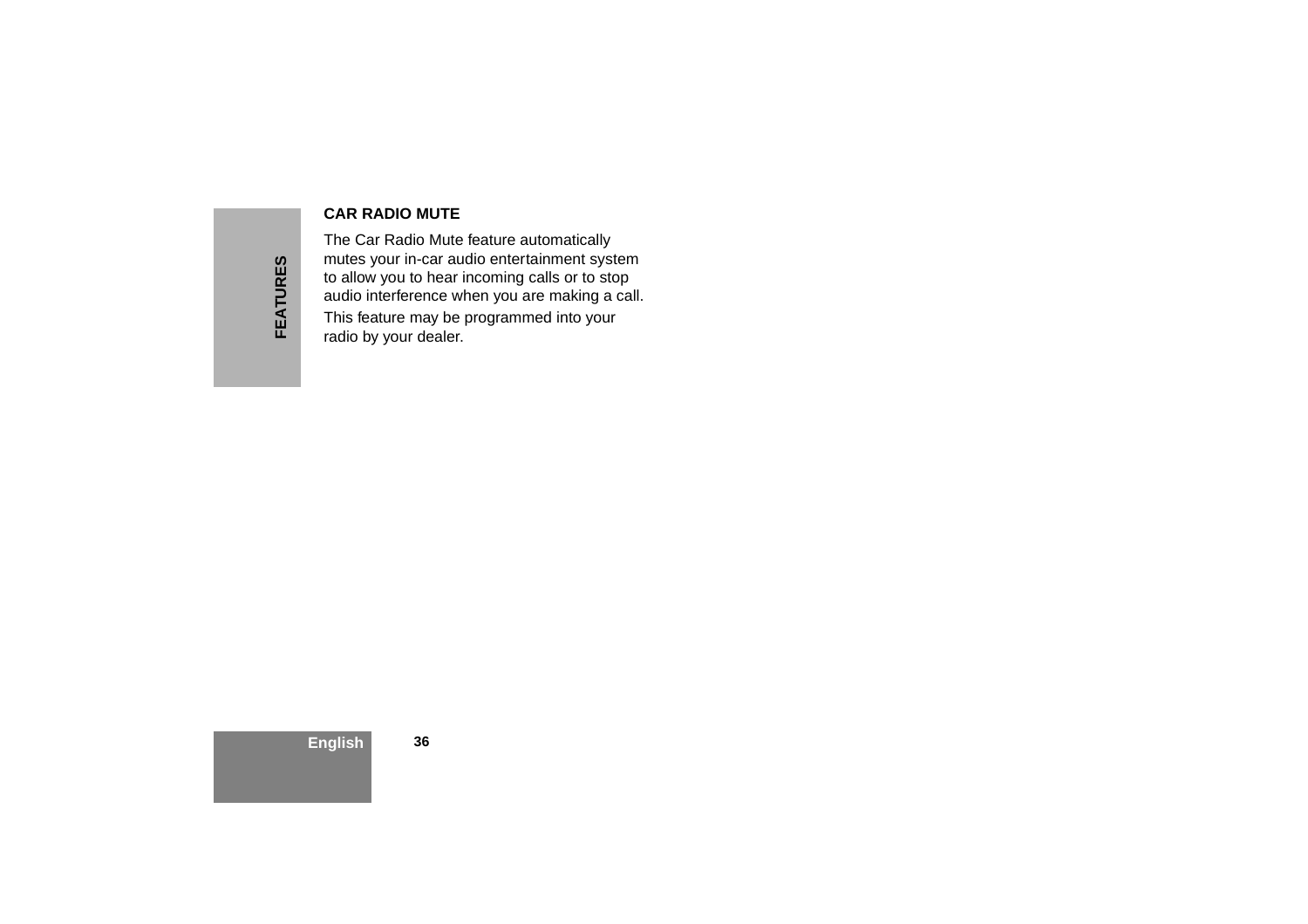## <span id="page-38-0"></span>**UTILITIES**

The utilities described below are programmed into your radio by your dealer and are accessible either via <sup>a</sup> programmable button or via the menu.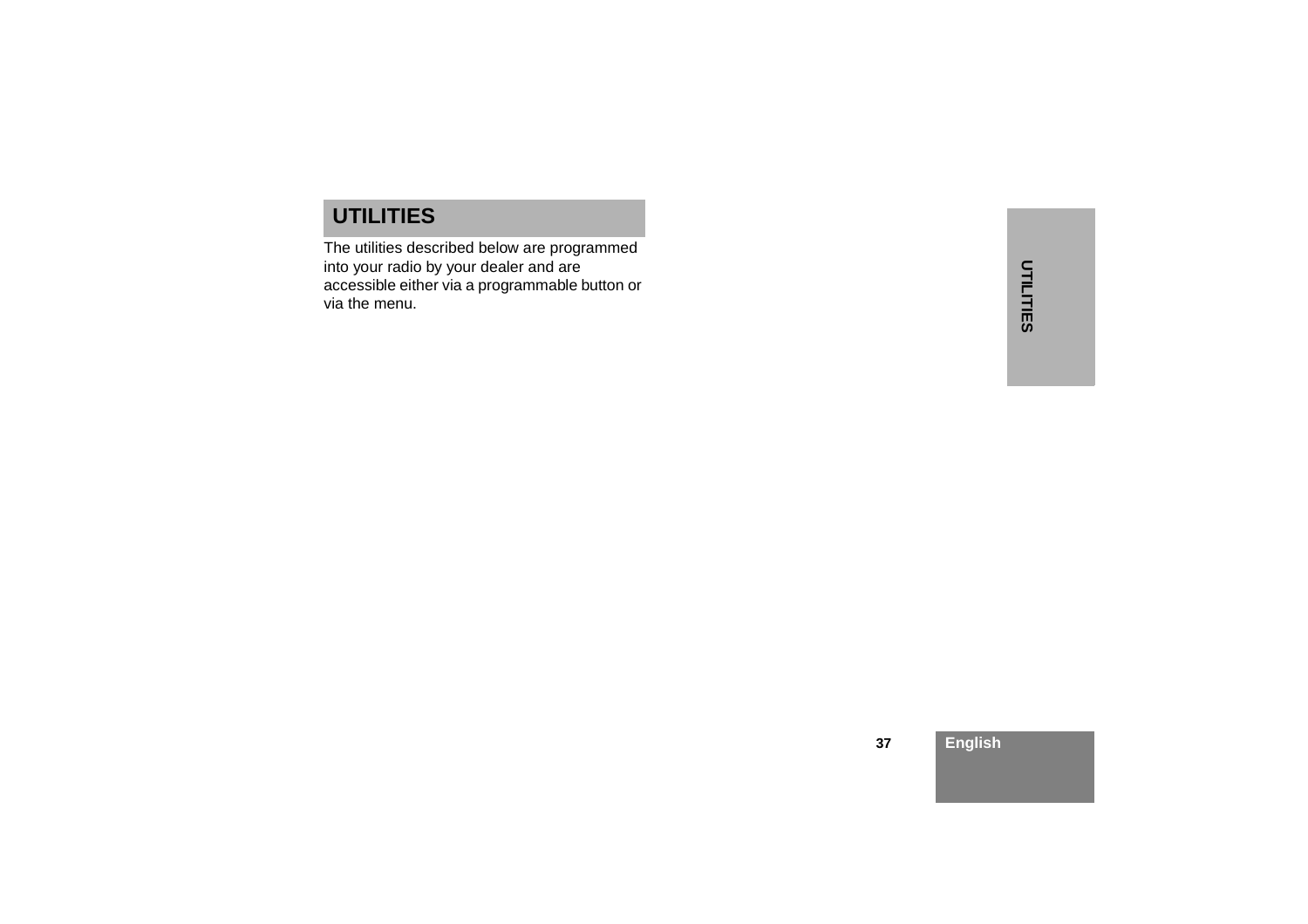#### **DTMF**

DTMF means Dual Tone Multi Frequency and is used when the radio is required to operate in <sup>a</sup> radio system with an interface to telephone systems.

You can switch **On** or **Off** Permanent DTMF Mode by using <sup>a</sup> pre-programmed **DTMF** button or via the menu, please refer to page [26](#page-27-0).

**Note:** You must be using <sup>a</sup> keypad microphone to perform DTMFcalls.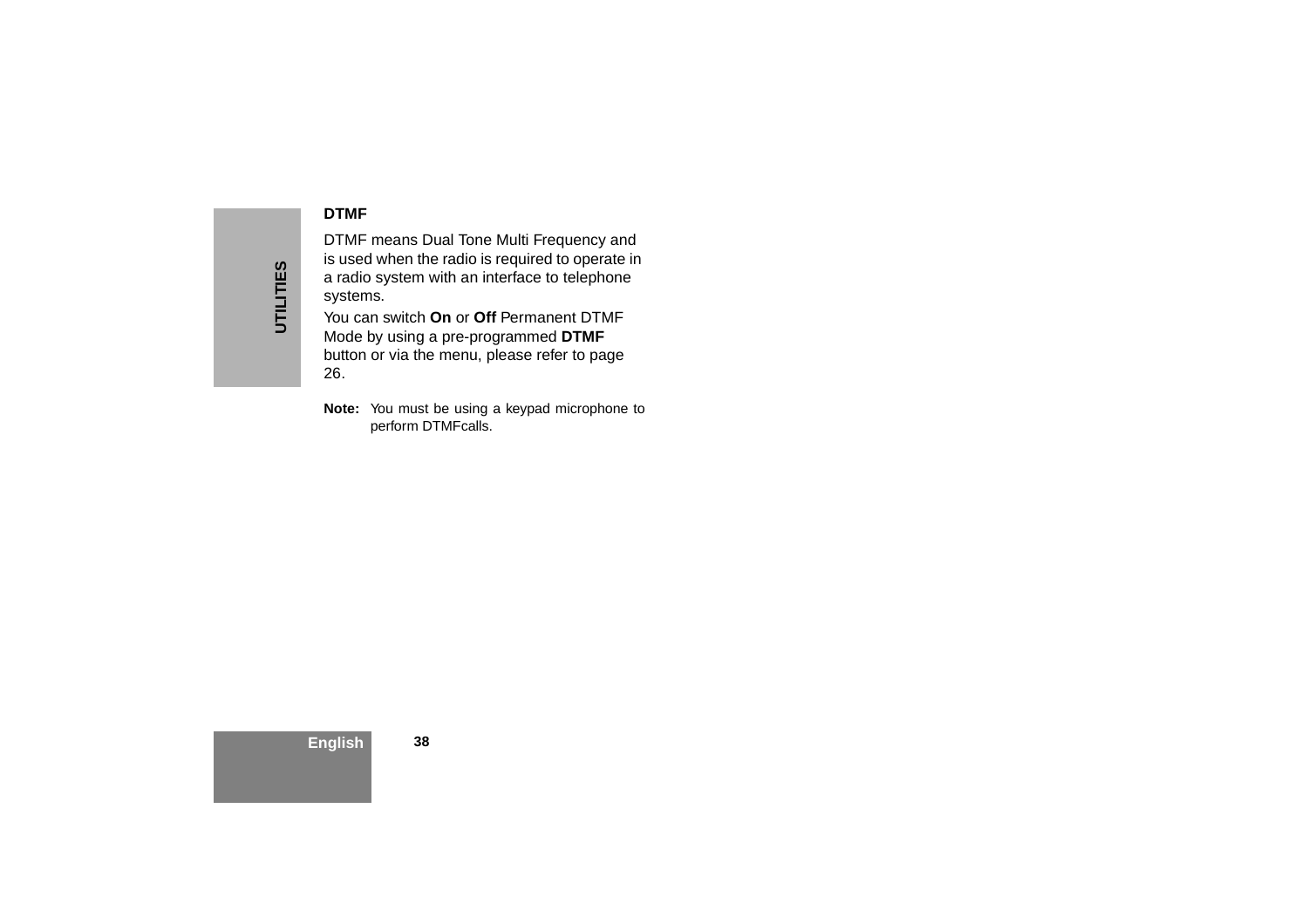#### <span id="page-40-0"></span>**SCAN**

You can monitor several channels in order toreceive any call that is transmitted on any of these channels. Sixteen different channels canbe programmed into each scan list. Each channel can share the same scan list or havedifferent scan lists assigned to them.

Once the radio's scan operation is activated and the radio detects <sup>a</sup> call coming through <sup>a</sup> channel in its scan list, it switches to that channel for you to receive the call.

#### **STARTING OR STOPPING SCAN**

You can start or stop <sup>a</sup> scan operation by using <sup>a</sup> pre-programmed **Scan** button or via the menu, either when the radio is in the IDLE STATE or when in a call.

#### **Using the Scan Button**

- **1.** Press the **Scan** button to start scanning. The scan start alert tone  $\square \square \square \square$  will sound and the display icon  $\mathbf{Z}$  lit.
- **2.** Press the **Scan** button again to stop scanning. The scan stop alert tone  $\blacksquare$   $\blacksquare$   $\blacksquare$  will sound and the display icon  $\mathbf{Z}$  is extinguished.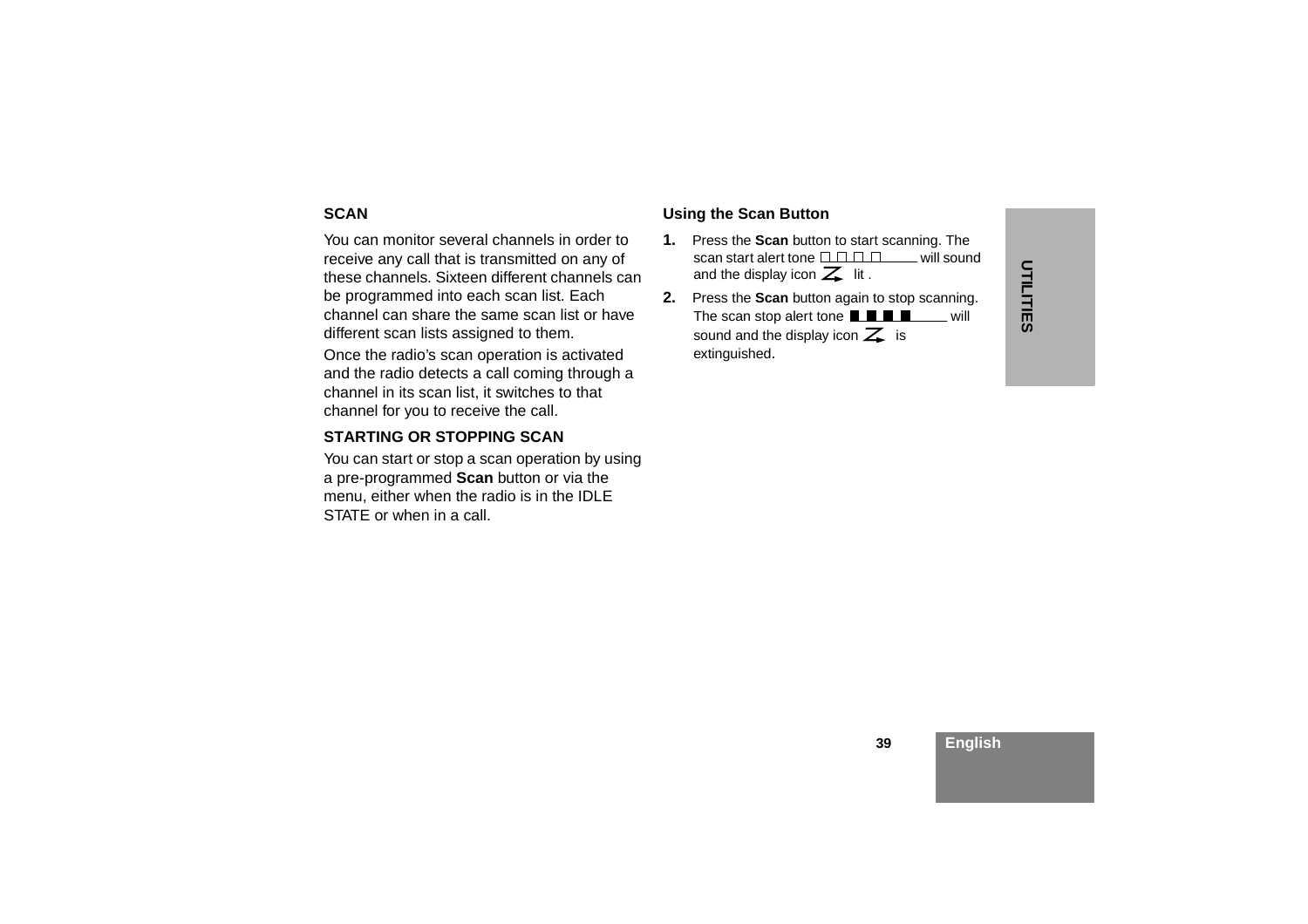- **1**Ensure radio is in IDLE STATE, or in <sup>a</sup> call.
- **2**to enter Menu Mode.



**Using the Menu The scan start alert tone will sound, the display Using the Menu** icon  $\mathbb Z$  will be lit and the LED indicator will blink green during <sup>a</sup> scan operation. When <sup>a</sup> call on <sup>a</sup> channel is detected the LED will stop blinking and the channel number will be displayed.

#### **PRIORITY CHANNEL**

A scan list may contain <sup>a</sup> priority channel. This means that <sup>a</sup> particular channel (for example, <sup>a</sup> commonly used channel) may be checked more frequently than other channels in the list during <sup>a</sup> scan operation. Priority channels are programmed into your radio scan lists by your dealer, however when <sup>a</sup> priority channel is included in <sup>a</sup> scan list, the scan icon changes from  $Z$  to  $Z$ .

#### **TALKBACK**

If the programmable Talkback option is set, you can respond to any calls received during the scan operation by pressing the PTT button before the programmed hang-time ends. Check with your dealer for details.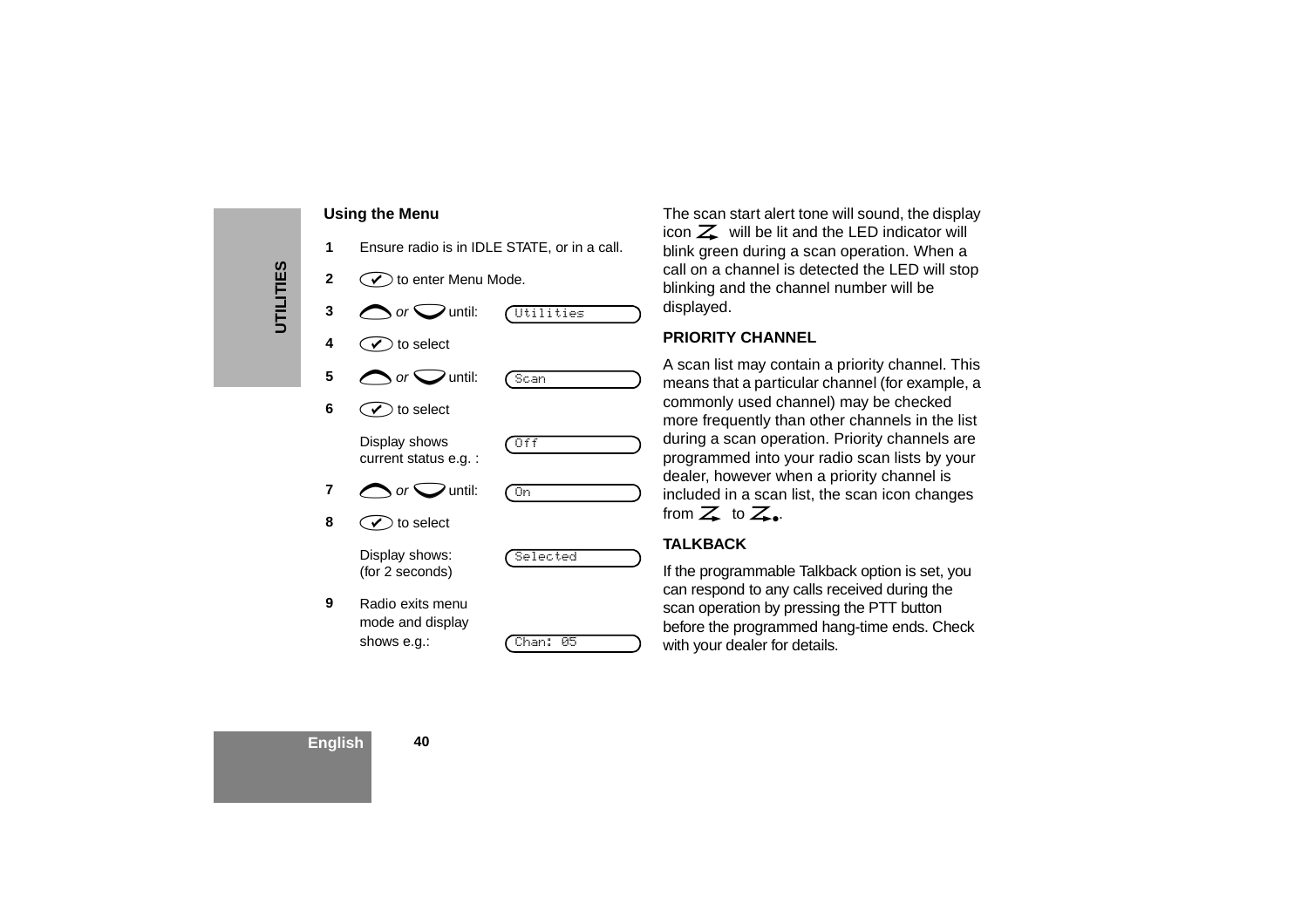#### **DELETING A NUISANCE CHANNEL**

If <sup>a</sup> channel continually generates unwanted calls/ noise (a "nuisance" channel), you can temporarily remove it from the scan list by performing <sup>a</sup> *Nuisance Channel Delete* operation:

- **1.** While the radio is on the Nuisance Channel, press and hold the **Nuisance Delete** button until you hear the scan start alert tone.
- **2.**Release the **Nuisance Delete** button.
- **Note:**You cannot perform <sup>a</sup> Nuisance Channel Delete on <sup>a</sup> priority channel or if there is only one remaining channel in the scan list.

#### **ADDING A DELETED NUISANCE CHANNELBACK INTO THE SCAN LIST**

#### **Using the Scan Button**

- **1.** Press the **Scan** button to stop scanning. The scan stop alert tone will sound.
- **2.** Press the **Scan** button again to re-start scanning. The scan start alert tone will sound, and the scan list will contain all programmed channels.

#### **Using the Menu**

- **1.** Follow the instructions for selecting **Scan On/Off** via the menu
- **2.** Select **Scan Off**. Your radio will stop scanning, the scan stop alert tone will sound, the display icon  $\boldsymbol{\mathcal{Z}}$  and the LED indicator will be extinguished.
- **3.** Select **Scan On**. Your radio will re-start scanning, the scan start alert tone will sound, the display icon  $\boldsymbol{\mathcal{Z}}$  will be lit , the LED indicator will blink green and the scan list will contain all programmed channels.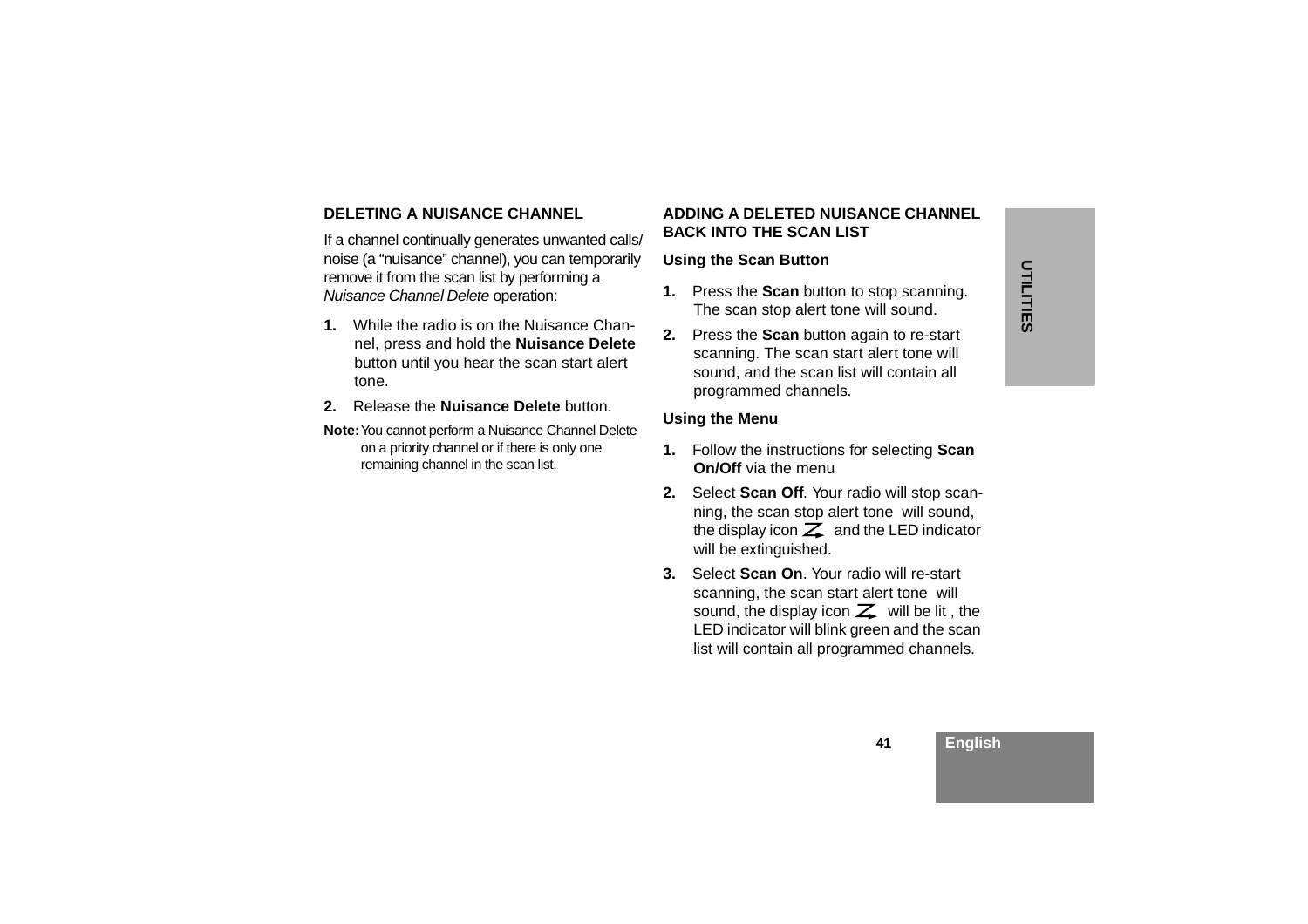#### <span id="page-43-0"></span>**CALL FORWARD**

You can call forward calls to your radio to another radio if you are unable to take calls or are away from your radio.

You can switch **On** or **Off** Call Forward by using <sup>a</sup> pre-programmed **Call Forward** button or via the menu.

#### **Using the Call Forward Button**

**1.** Press the **Call Forward** button to switch **on** Call Forward, when the feature enable alert will sound and the display will show:

Forwarded On

**2.** Press the **Call Forward** button again to switch **off** Call Forward when the feature disable alert will sound and the display will show:

Forwarded Off

#### **Using the Menu**

- **1** Ensure radio is in IDLE STATE. **2** $\widehat{\mathcal{C}}$  to enter Menu Mode. **3** $or$   $\bigcirc$  until: **4** $\widehat{\mathcal{C}}$  to select **5** $\bullet$  *or*  $\bigcirc$  until: **6** $\widehat{\mathcal{C}}$  to select Display shows current status e.g. : **7** $\bullet$  *or*  $\blacktriangleright$  until: **8** $\triangleright$  to select Display shows: (for 2 seconds) UtilitiesCall ForwardOffOnSelected
- **9**Radio exits menu and returns to IDLE STATE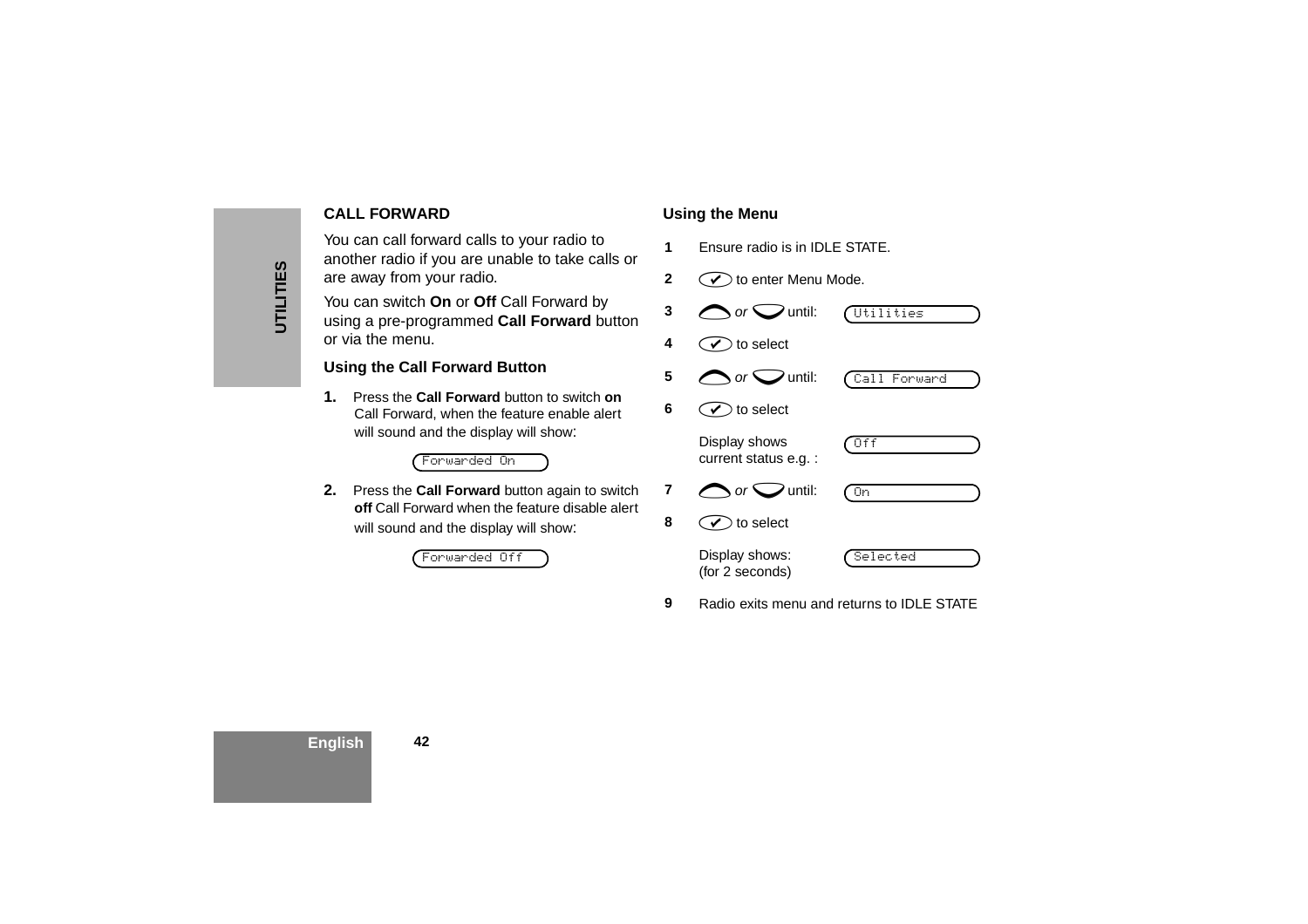## **UTILITIES**

#### <span id="page-44-0"></span>**TALKAROUND**

In your communications network, you may be using <sup>a</sup> system to cover <sup>a</sup> larger area than is possible with your radio. However, you can communicate with another radio within your radio's range without going through the system by using the Talkaround feature. This is especially useful when the system is down.

You can switch **On** or **Off** Talkaround by using <sup>a</sup> pre-programmed **Talkaround** button or via the menu.

#### **Using the Talkaround Button**

**1.** Press the **Talkaround** button to switch **on** Talkaround when the feature enable alert willsound, the display icon  $\rightarrow$  is lit and the display will show:

Talkaround On

**2.** Press the **Talkaround** button again to switch **off** Talkaround when the feature disable alert will sound, the display icon  $\rightarrow$  is extinguished and the display will show:

Talkaround Off

#### **Using the Menu**

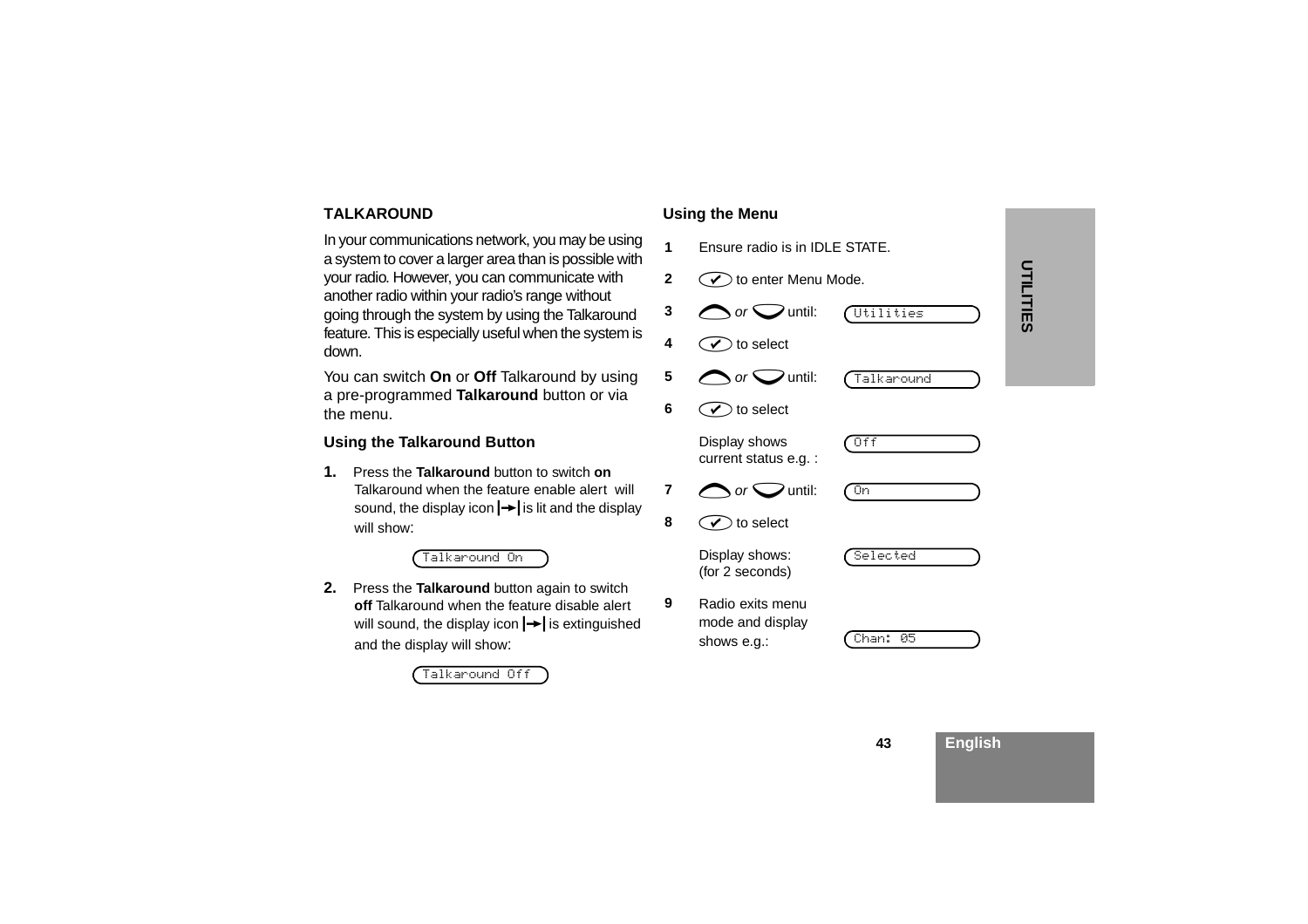#### <span id="page-45-0"></span>**EXTERNAL ALARM**

The external alarm feature activates thevehicle horn and/or lights to inform you of an incoming call when you are away from your vehicle.

You can switch **On** or **Off** External Alarm by using <sup>a</sup> pre-programmed **External Alarm** button or via the menu.

When the alarm is activated it can be cancelled by:

- **1.**Answering the call.
- **2.**The external alarm timer times out.

#### **Using the External Alarm Button**

**1.** Press the **External Alarm** button to switch External Alarm **on**, when the feature enable alert will sound, the display icon  $\Box$  is lit and the display will show:



**2.** Press the **External Alarm** button again to switch External Alarm **off**, when the feature disable alert will sound, the display icon  $\Box$  is extinguished and the display will show:



#### **Using the Menu**

- **1**Ensure radio is in IDLE STATE.
- **2** $\widehat{\mathcal{C}}$  to enter Menu Mode.



**English <sup>44</sup>**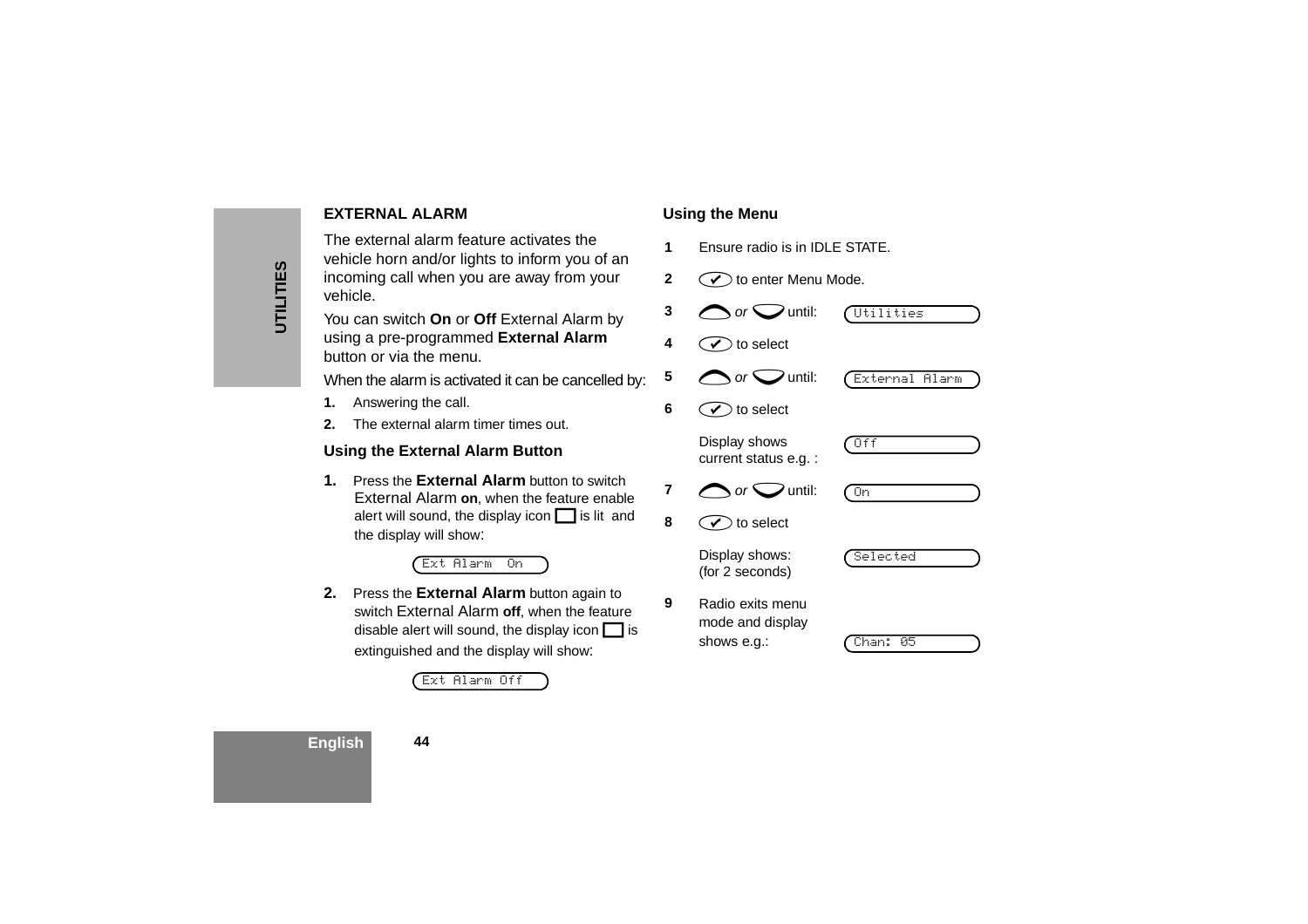## **UTILITIES**

#### <span id="page-46-0"></span>**LONE WORKER**

The Lone Worker feature enables you to work alone with added safety.

You can switch **On** or **Off** Lone Worker by using <sup>a</sup> pre-programmed **Lone Worker** button or via the menu.

#### **Using the Lone Worker Button**

**1.** Press the **Lone Worker** button to switch Lone Worker **on**, when the feature enable alert will sound and the display will show:

Lone Wkr On

- • If you have not pressed any buttons within <sup>a</sup> programmed time, you will be reminded that **Lone Worker** is switched **on** by <sup>a</sup> high pitched alert tone (Lone Worker Reminder) being sounded.
- Press **any button** to respond and cancel the alert, if you do **not** the radio will enter the Emergency state.
- **2.** Press the **Lone Worker** button again to switch Lone Worker **off**, when the feature disable alert will sound and the display will show:



**3.** You may also switch off Lone Worker by changing the channel or switching radio **off** and **on** again.

#### **Using the Menu**

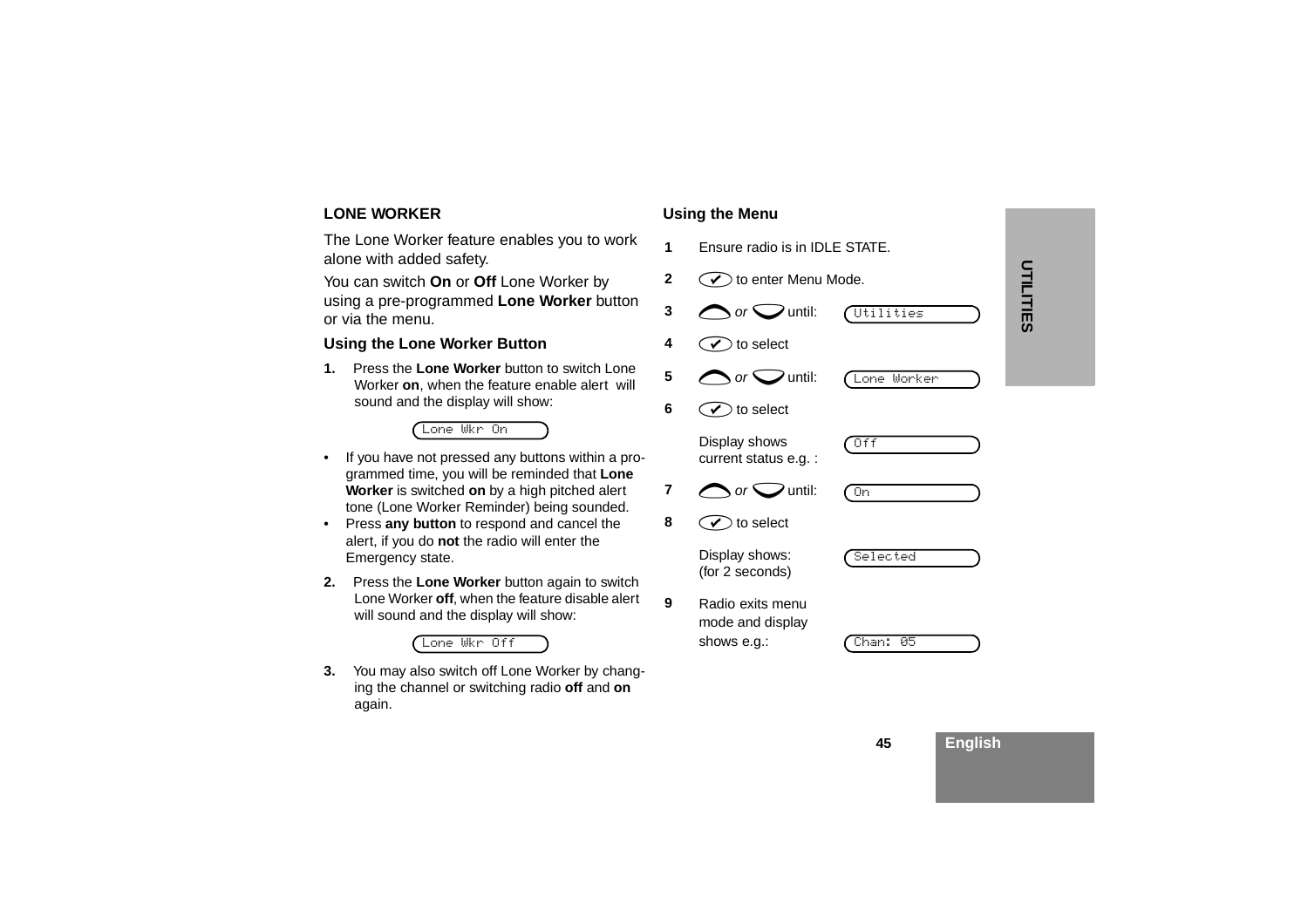#### <span id="page-47-0"></span>**POWER LEVEL**

You can transmit your calls at different transmit power levels. A higher level means you can reach <sup>a</sup> radio that is farther away. A lower power level reduces the possibility of interference. Use the high power setting only when necessary.

You can switch between **high** and **low** power levels by using <sup>a</sup> pre-programmed **Power Level** button or via the menu.

#### **Using the Power Level Button**

**1.** Press the **Power Level** button to switch to **high power** when the feature enable alert will sound, the display icon **H** is lit and the display will show:



**2.** Press the **Power Level** button again to switch to **low power** when the feature disable alert will sound, the display icon **L** is lit and the display will show:

**Low Power** 

#### **Using the Menu**

**1** Ensure radio is in IDLE STATE. **2** $\widehat{\mathcal{C}}$  to enter Menu Mode. **3** $or$   $\bigcirc$  until: **4**to select **5** $or$   $\bigcirc$  until: **6** $\alpha$  to select Display shows current status e.g. : **7** $or \sum$ until: **8**to select Display shows: (for 2 seconds) **9** Radio exits menumode and display shows e.g.: UtilitiesPower LevelLow**High** SelectedChan: 05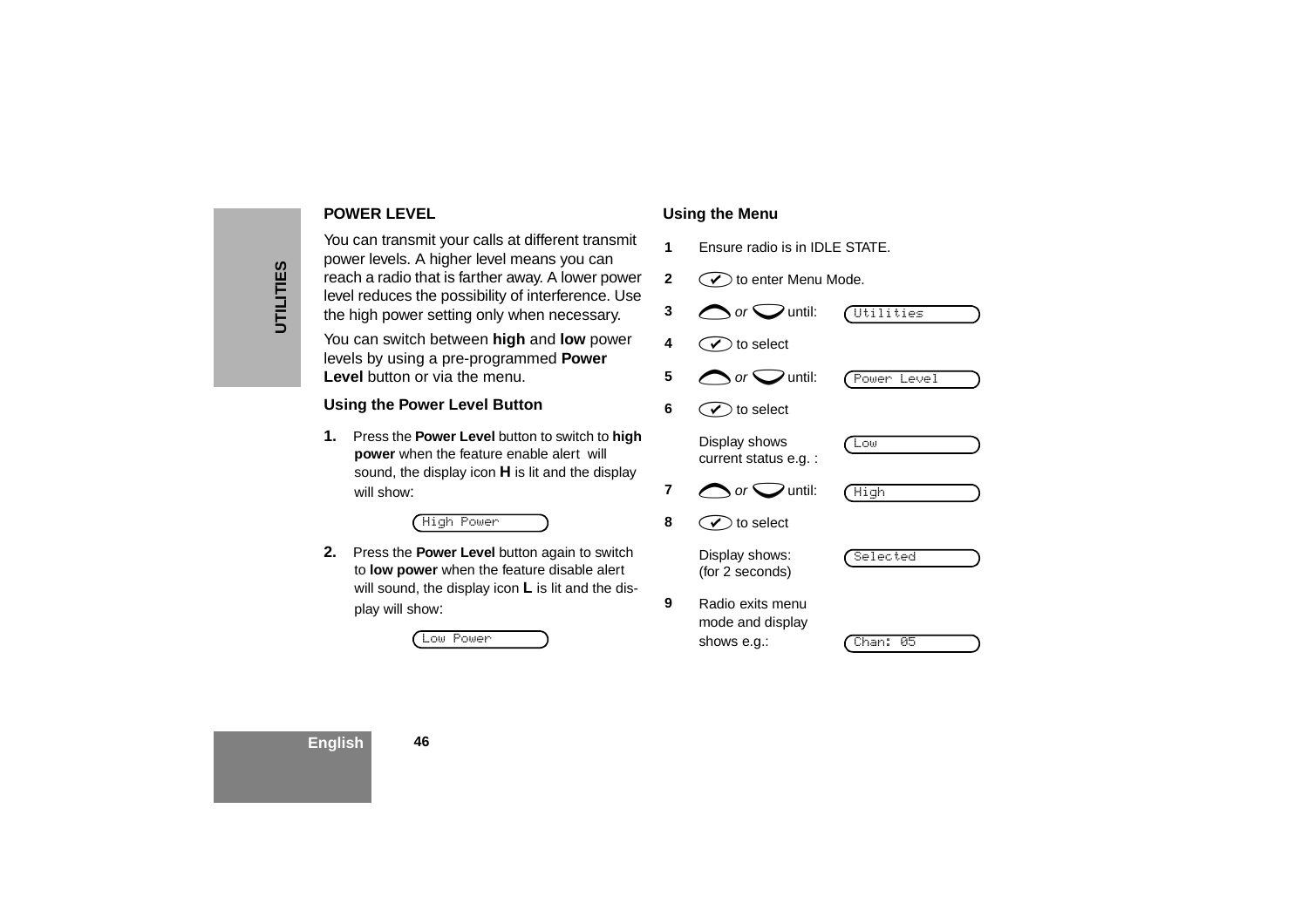## **UTILITIES**

#### <span id="page-48-0"></span>**COMPANDING**

Companding is <sup>a</sup> collective term to define **comp**ressing the audio signal on transmission and exp**anding** the audio signal on reception. The overall effect is to reduce noise in thereceived signal, giving you crisper, clearer audio clarity. Companding should only be used when other radios in your system have the same companding feature available.

You can switch **On** or **Off** Companding by using <sup>a</sup> pre-programmed **Companding** button or via the menu.

#### **Using the Companding Button**

**1.** Press the **Companding** button to switch Companding **on**, when the feature enable alert will is lit and the display icon **inclusion** is lit and the display will show:

Companding On

**2.** Press the **Companding** button again to switch Companding **off**, when the feature disable alert will sound, the display icon ( $\sum 1$  extinguished and the display will show:

Companding Off

#### **Using the Menu**



**47**

#### **English**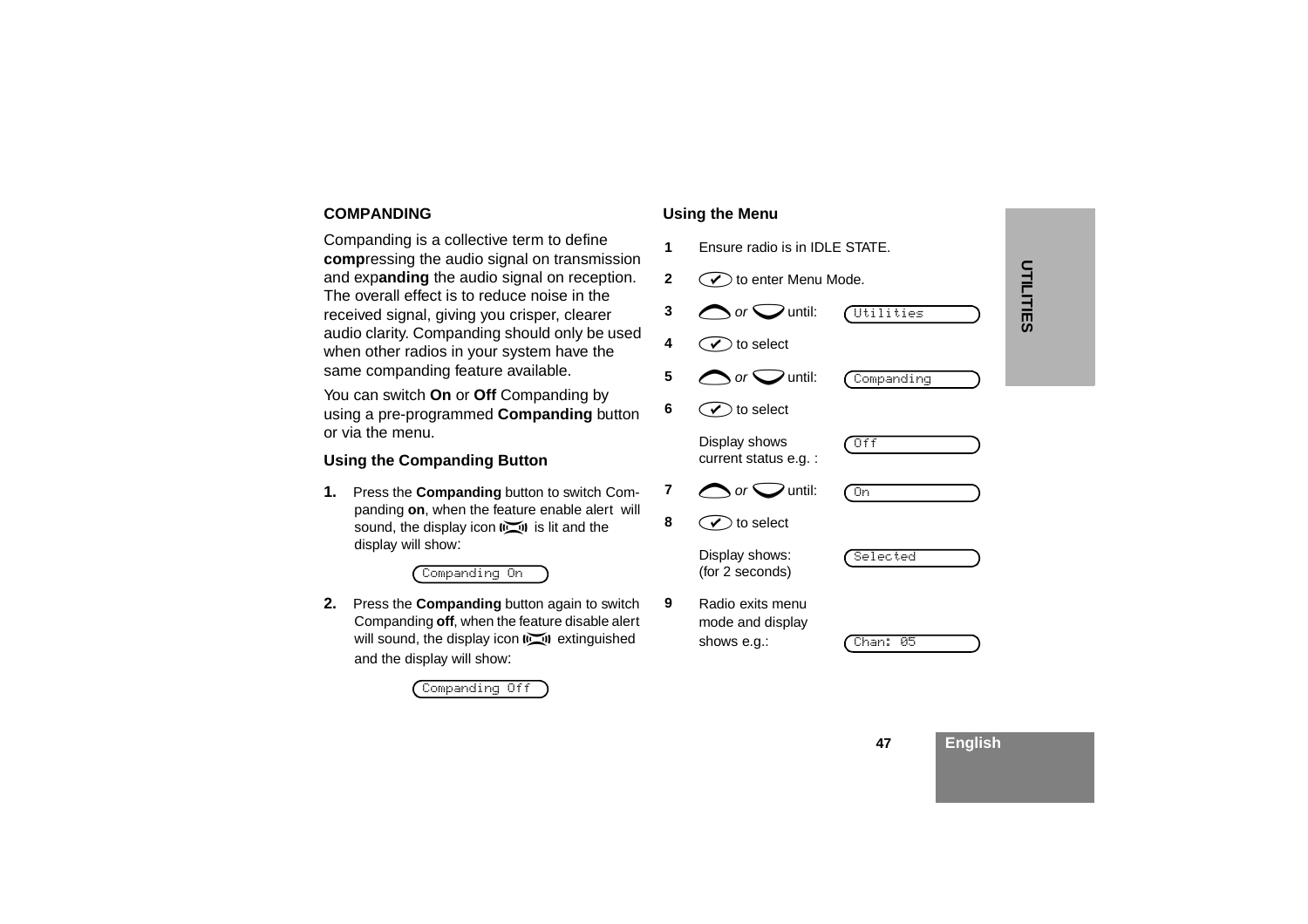#### <span id="page-49-0"></span>**BACKLIGHT**

Backlight illuminates the radio display and menu navigation keys.

Your radio can be programmed to have the backlight permanently on, permanently off or <sup>a</sup> timed period, when any new information being displayed causes the backlight to remain on for 10 seconds.

You can switch **On** or **Off** the Backlight by using <sup>a</sup> pre-programmed **Backlight** button or via the menu.

#### **Using the Backlight Button**

**1.** Press the **Backlight** button to switch Backlight **on**, when the feature enable alert will sound and the display will show:

Backlight Tmd *or* Backlight On

**2.** Press the **Backlight** button again to switch Backlight **off**, when the feature disable alert will sound and the display will show:

Backlight Off

#### **Using the Menu**

**1** Ensure radio is in IDLE STATE. **2** $\widehat{\mathcal{C}}$  to enter Menu Mode. **3** $or$   $\bigcirc$  until: **4** $\widehat{\mathcal{C}}$  to select **5** $or \sum$  until: **6** $\alpha$  to select Display shows current status e.g. : **7** $or \sum$ until: or**8** $\widehat{\mathcal{C}}$  to select e.g.: Display shows: (for 2 seconds) **9** Radio exits menumode and display shows e.g.: UtilitiesBacklight OffOnTimedTimedSelectedChan: 05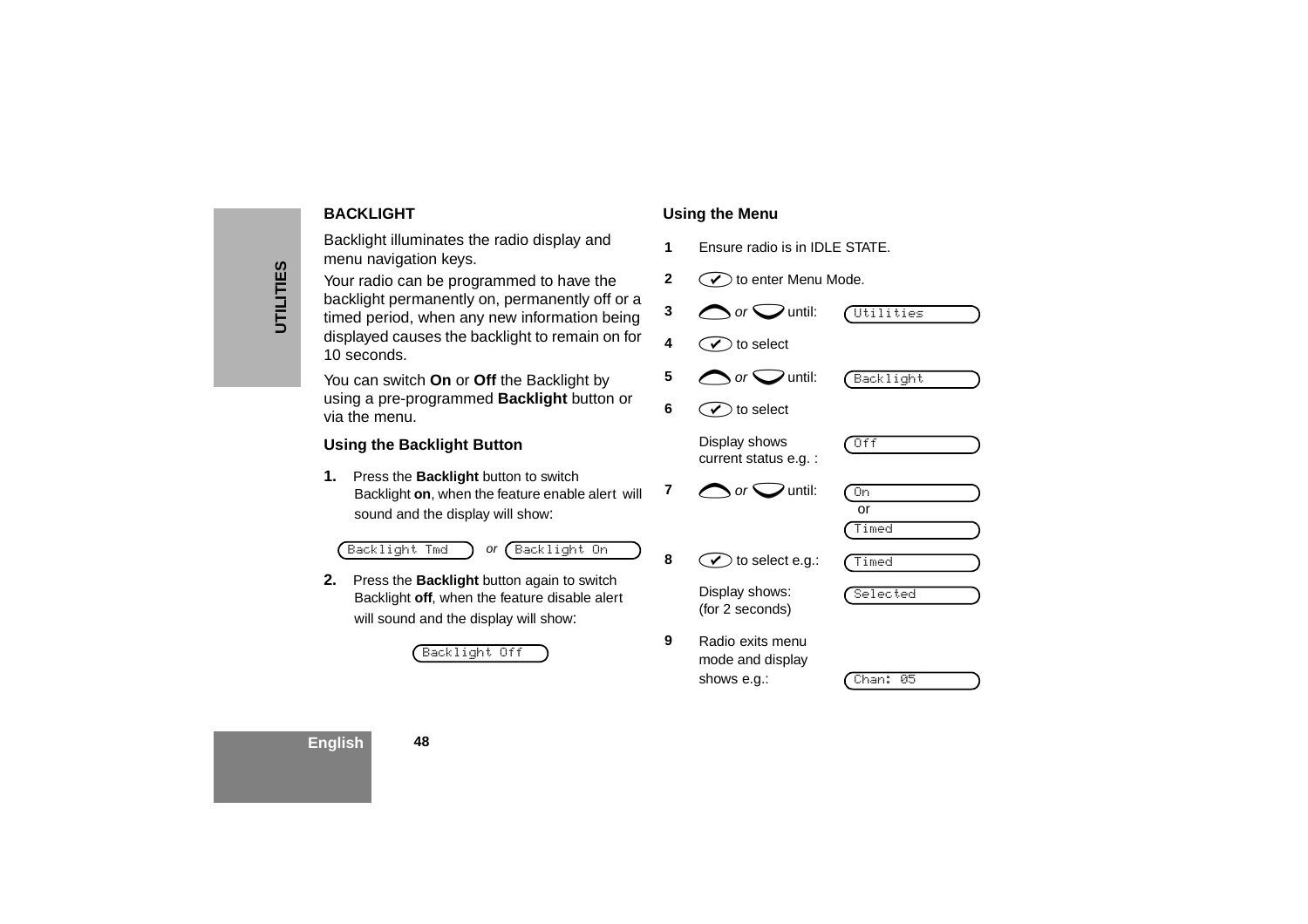## **UTILITIES**

#### <span id="page-50-0"></span>**BRIGHTNESS**

This feature allows you to alter the brightness of the radio display and menu keys to suit conditions.

You can only alter the brightness feature via the menu.

#### **Using the Menu**

- **1** Ensure radio is in IDLE STATE and Backlight is set to On.
- **2** $\widehat{\mathcal{C}}$  to enter Menu Mode.



- **5** $\bigcirc$  *or*  $\bigcirc$  until: **Brightness**
- **6** $\curvearrowright$  to select
- **7** $\sim$  *or* $\heartsuit$  to alter brightness to one of nine levels.
- **8** $\odot$  to select required level.

Display shows: (for 2 seconds)

|  | ecter<br>a |  |
|--|------------|--|
|  |            |  |
|  |            |  |

**9** Radio exits menumode and display shows e.g.:

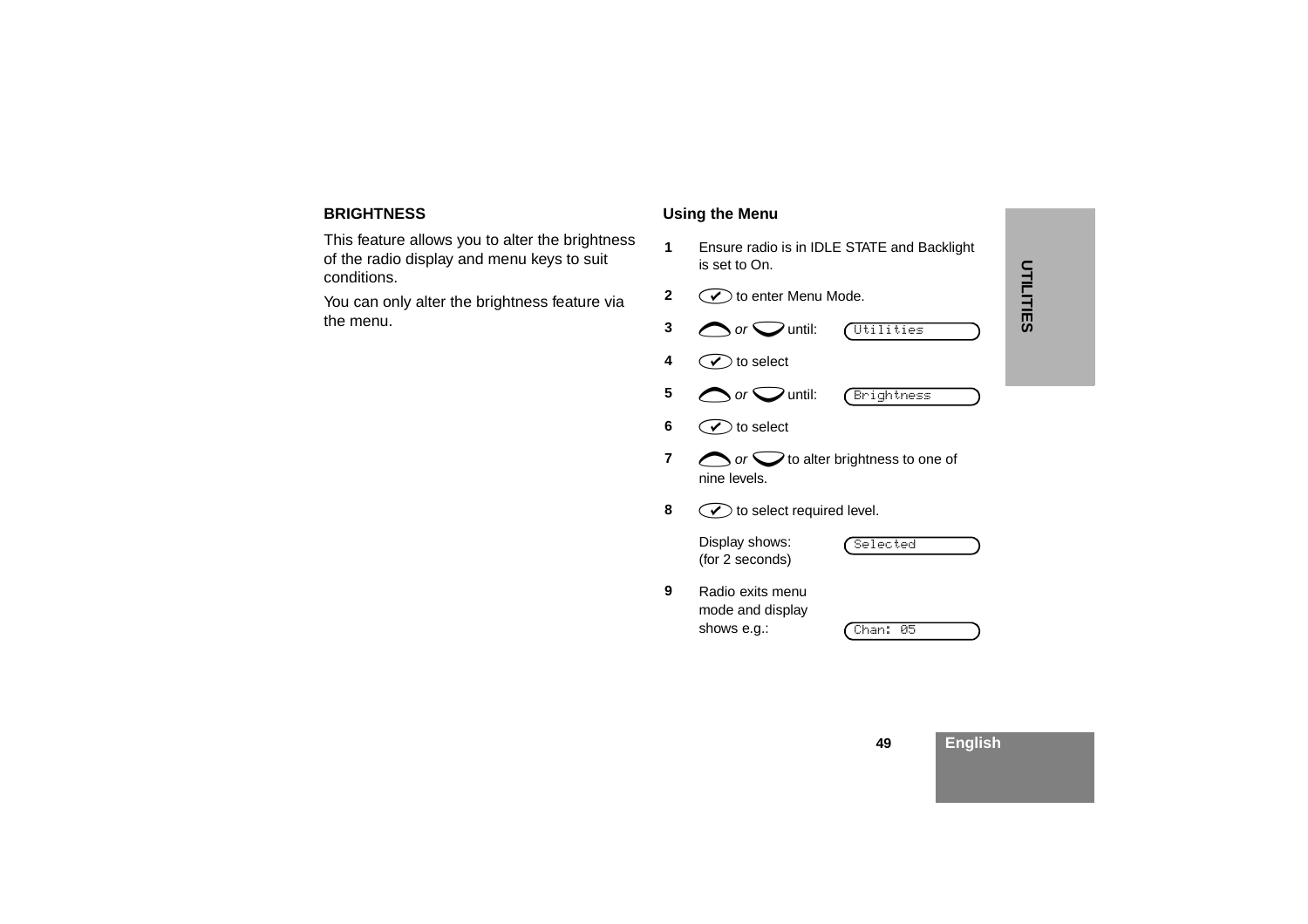#### <span id="page-51-0"></span>**OPTION BOARD**

Your radio is capable of being fitted with an option board. Each board will extend the capability of your radio by adding <sup>a</sup> new feature such as voice storage, voice scrambler or trunking. See your dealer for the availability and suitability of the various option boards.

You can switch **On** or **Off** the Option Board by using <sup>a</sup> pre-programmed **Option Board** button or via the menu.

#### **Using the Option Board Button**

**1.** Press the **Option Board** button to switch the Option Board **on**, when the feature enable alert will sound, the option board icon  $\ddot{\bullet}$  is lit and the display will show:

Option Brd On

**2.** Press the **Option Board** button again to switch the Option Board **off**, when the feature disable alert will sound, the option board icon  $\ddot{\bullet}$ extinguished and the display will show:

Option Brd Off

#### **Using the Menu**

**1** Ensure radio is in IDLE STATE. **2** $\widehat{\mathcal{C}}$  to enter Menu Mode. **3** $or$   $\bigcirc$  until: **4**to select **5** $or$   $\bigcirc$  until: **6** $\bigcirc$  to select Display shows current status e.g. : **7** $or \sum$  until: **8**to select Display shows: (for 2 seconds) **9** Radio exits menumode and display shows e.g.: UtilitiesOption Board OffOnSelectedChan: 05

**English <sup>50</sup>**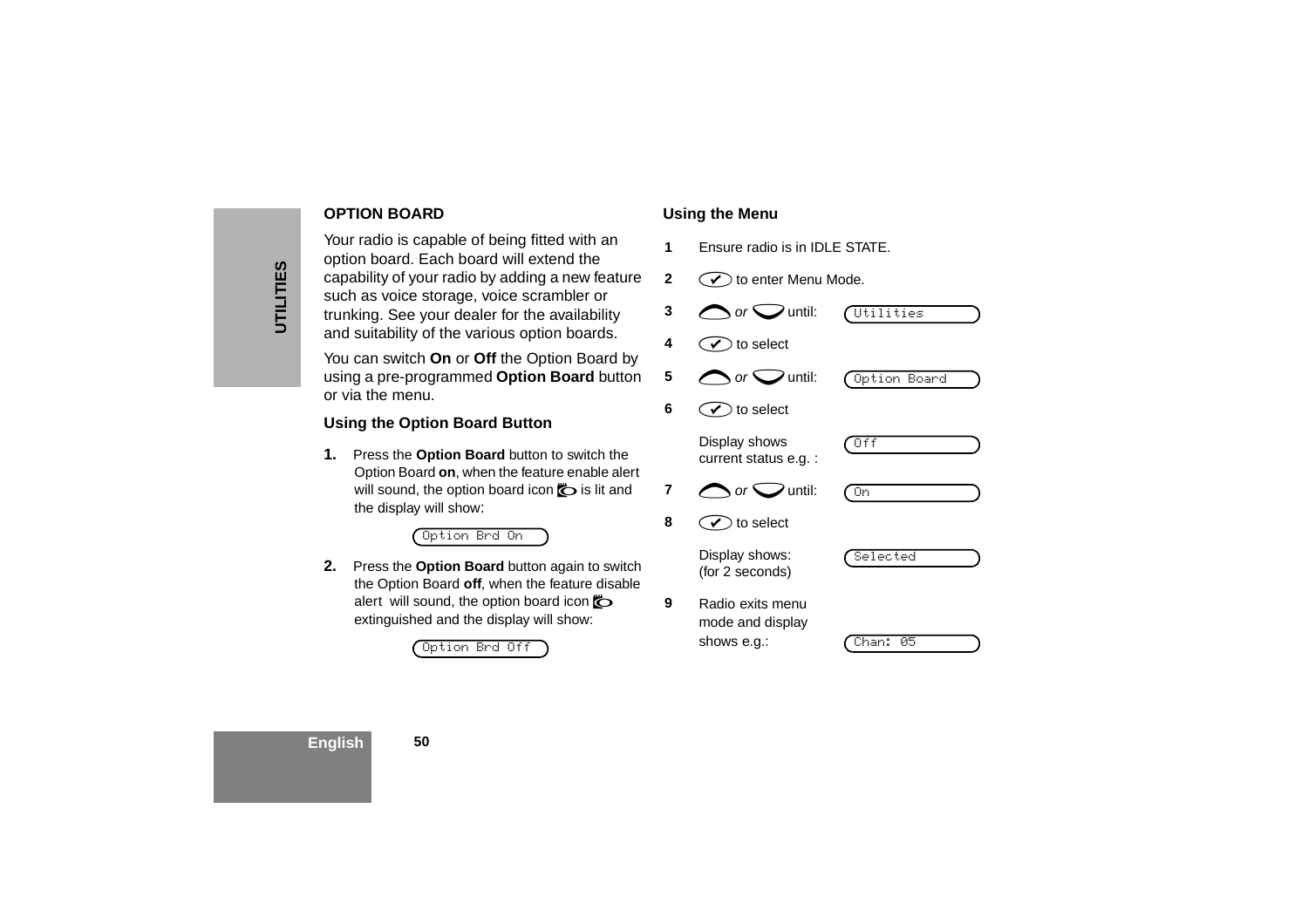#### <span id="page-52-0"></span>**VOICE OPERATED TRANSMIT (VOX)**

When the VOX accessory is connected, your radio may be used with hands-free operation.

The VOX feature intelligently senses background noise, so that it adapts automatically to the noise level in the environment in which you are working.

To start the VOX feature:

- **1.** Ensure that the VOX accessory is connected to the rear accessory connector of the radio.
- **2.** Switch the radio to a VOX channel.

You can disable the VOX feature by pressing the PTT button on the hand held microphone. This allows you to use the hand held microphone as normal.

To re-enable the VOX feature:

**1.** Change channel away from and back to the VOX channel.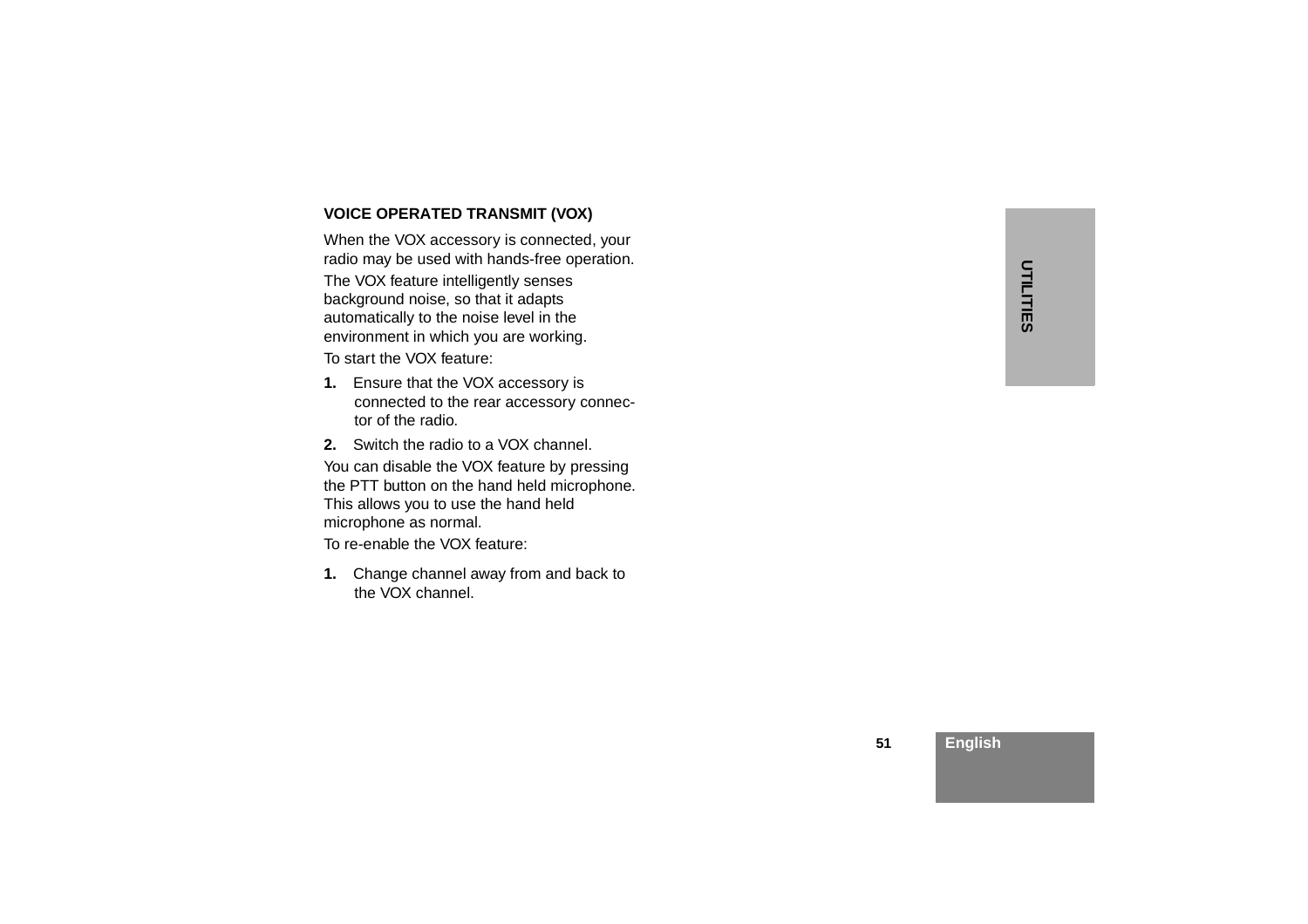#### <span id="page-53-0"></span>**STUN/UNSTUN**

For added security and to avoid abuse of the radio system in which you operate, <sup>a</sup> feature known as **Stun/Unstun** is included in your radio.

This feature can only be activated by your system manager or administrator.

For example, if your radio is stolen and is being used illegally, your system administrator can send <sup>a</sup> signal which will **stun** the radio making it incapable of being used. This feature is also useful if the system is being abused by <sup>a</sup> user who is not complying with the correct communications protocol.

The radio can only be unstunned, i.e. returned to operational use, by an **unstun** signal sent from the system administrator or returning the radio for reprogramming.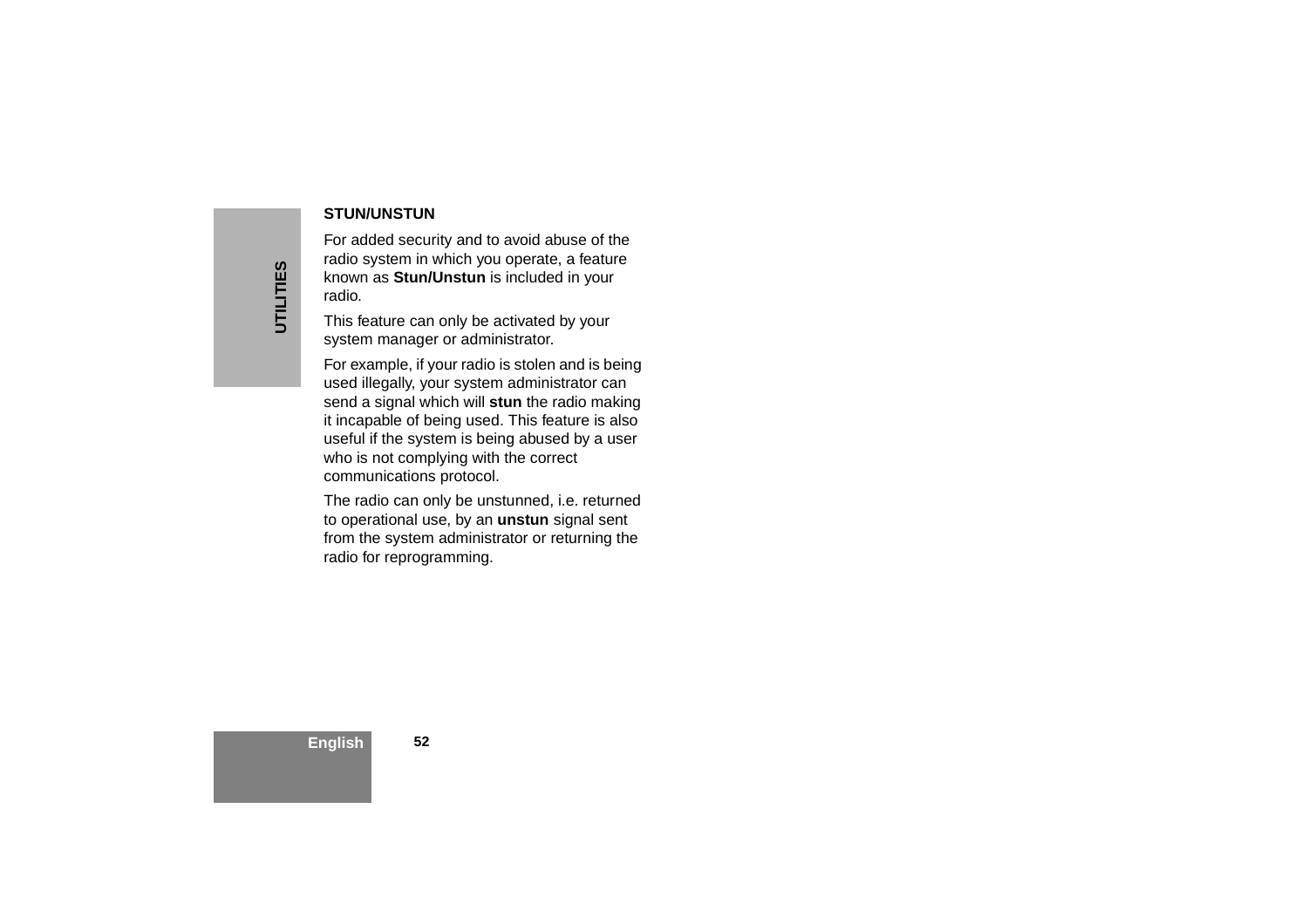- •Software (SW) version
- •Codeplug (CP) version
- •Software (SW) part number
- •Codeplug (CP) part number

#### **To access Radio Information**

<span id="page-54-0"></span>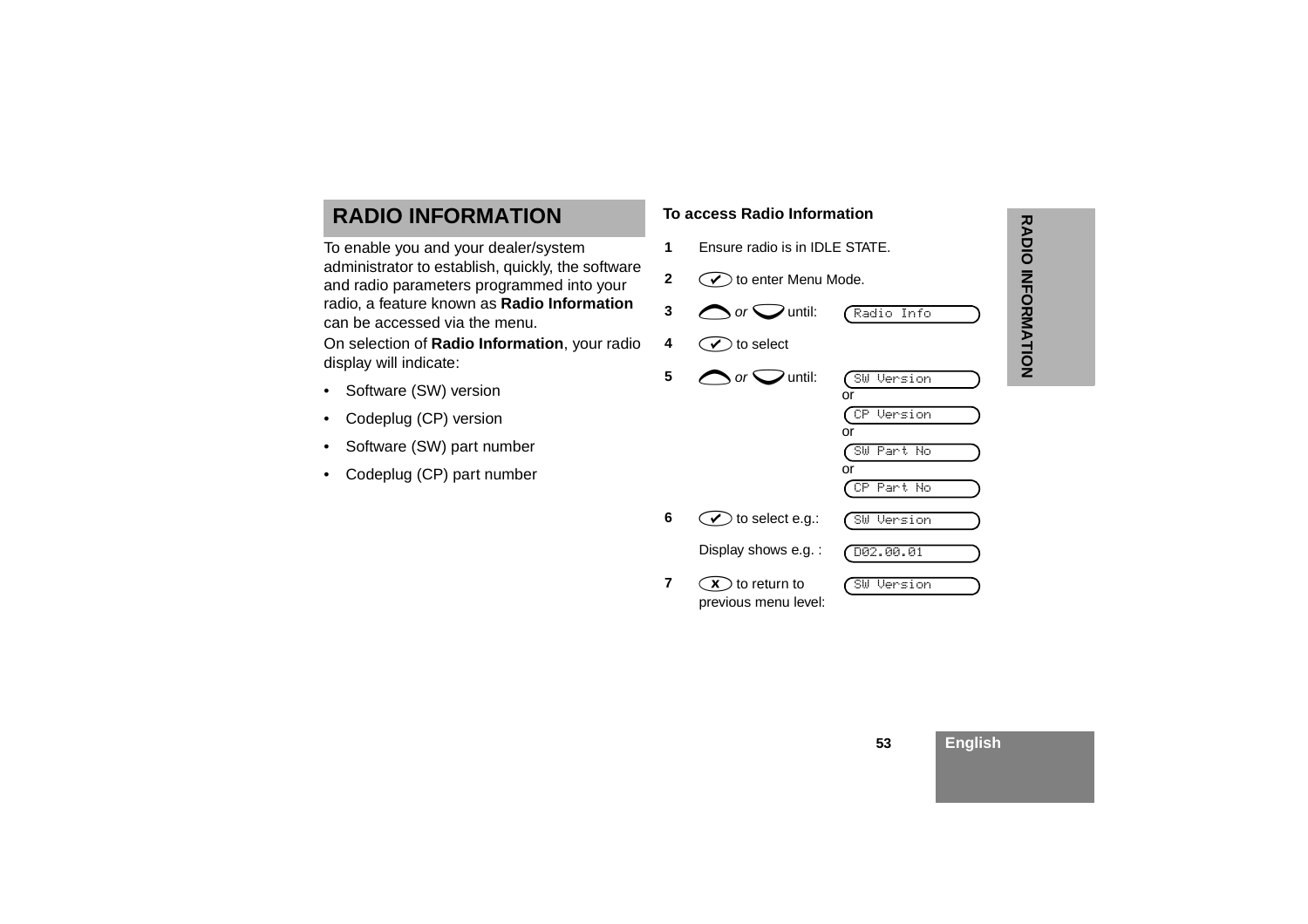| ADIO INFORMATION | 8 | $\sum$ or $\sum$ for<br>further selections<br>following steps<br>6 and 7: | SW.<br>Version<br>Version<br>or<br>SW Part No |
|------------------|---|---------------------------------------------------------------------------|-----------------------------------------------|
|                  | 9 | $\mathbf{x}$ $\mathbf{y}$ to exit                                         | oı<br>CP Part No                              |

menu mode , display shows e.g.:

|--|--|--|--|--|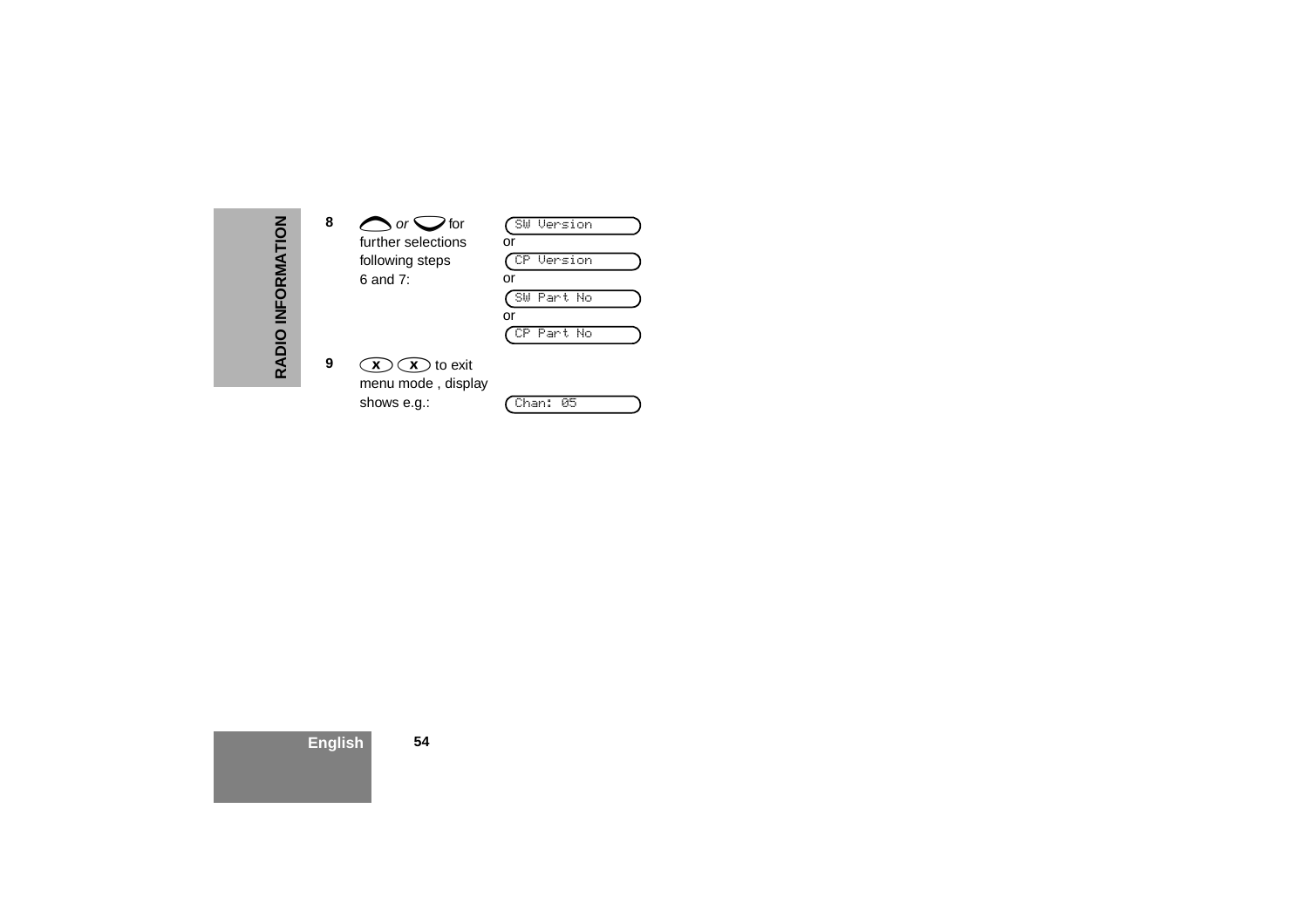### <span id="page-56-2"></span>**SAFETY INFORMATION**

#### <span id="page-56-1"></span>**Safe and Efficient Operation of Motorola Two-Way Radios**

This section provides information and instructions for the safe and efficient operation of Motorola Mobile Two-Way Radios.

For information regarding radio use in hazardous areas, please refer to the Factory Mutual (FM) approval manual supplement or Instruction Card which is included with radio models that offer this capability.

#### <span id="page-56-0"></span>*Exposure To Radio Frequency Energy*

National and International Standards andGuidelines

Your Motorola Two-Way Radio, which generates and radiates radio frequency (RF) electromagnetic energy (EME) is designed to comply with the following National and International Standards and Guidelines regarding exposure of human beings to radio frequency electromagnetic energy:

- Federal Communications Commission Report and Order No. FCC 96-326 (August 1996)
- • American National Standards Institute(C95.1 - 1992)
- • National Council on Radiation Protection andMeasurements (NCRP - 1986)
- • International Commission on Non-Ionizing Radiation Protection (ICNRP - 1986)
- • European Committee for Electrotechnical Standardisation (CENELEC)
	- ENV. 50166-11995 EHuman Exposure to Electromagnetic Fields Low Frequency (0Hz to 10kHz)
	- ENV. 50166-21995 E
	- • Proceedings of SC211/8 1996
- Human Exposure to Electromagnetic Fields High Frequency (10kHz to 300GHz)
- Safety Considerations for Human Exposure to E.M.F.s from Mobile Telecommunications Equipment (M.T.E.) in the Frequency Range 30MHz - 6 GHz (E.M.F. - Electromagnetic Fields)

To assure optimal radio performance and that human exposure to radio frequency electromagnetic energy is within the guidelines set forth in the above standards, always adhere to the following procedures:

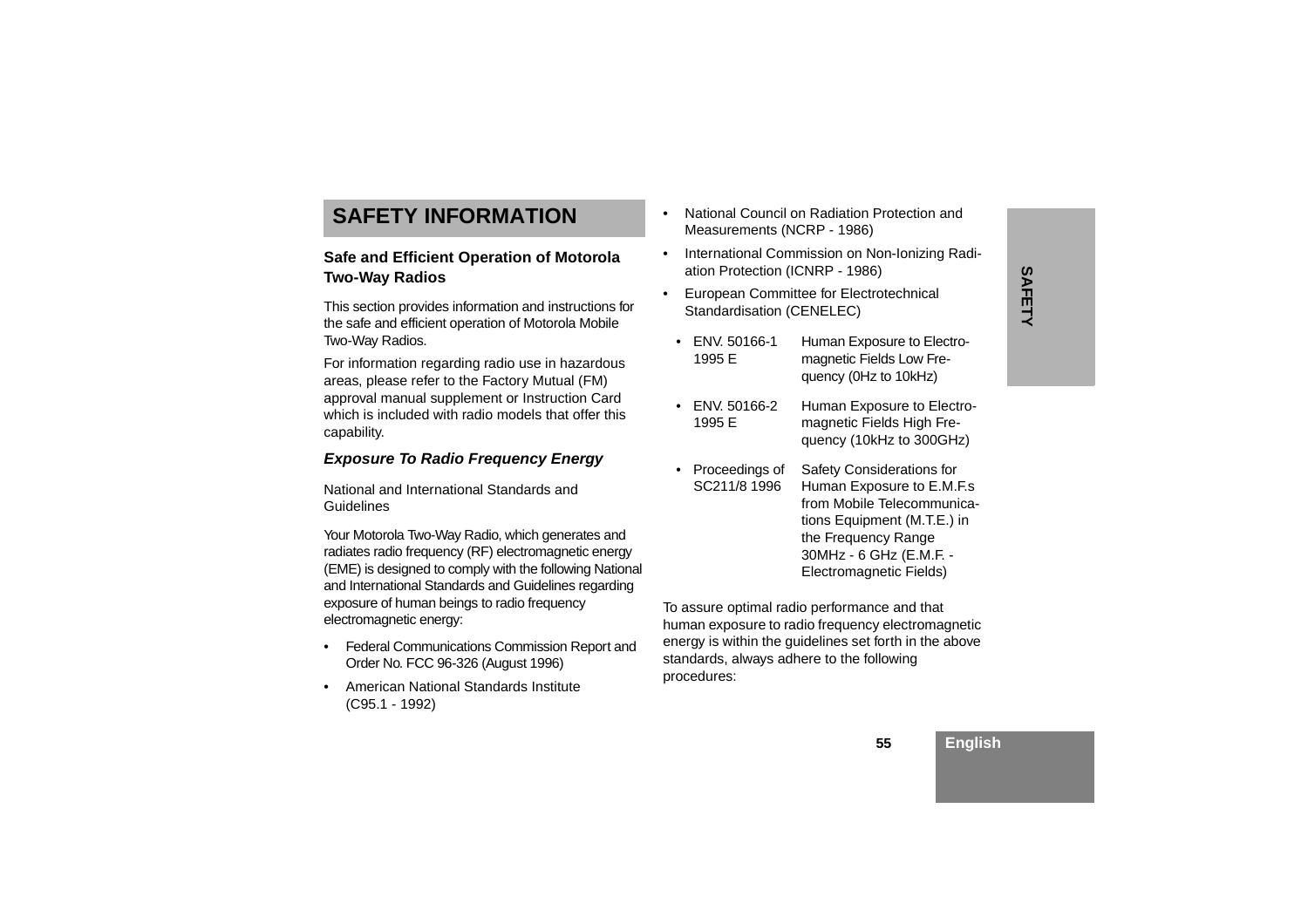#### <span id="page-57-3"></span>**Electromagnetic Interference/Compatibility**

**Note:** Nearly every electronic device is susceptible to electromagnetic interference (EMI) if inadequately shielded, designed or otherwise configured for electromagnetic compatibility.

To avoid electromagnetic interference and/or compatibility conflicts, turn off your radio in any facility where posted notices instruct you to do so. Hospitals or health care facilities may be using equipment that is sensitive to external RF energy. When instructed to do so, turn off your radio when on board an aircraft. Any use of <sup>a</sup> radio must be in accordance with airline regulations or crew instructions.

#### <span id="page-57-2"></span>**Operational Warnings**



#### *Vehicles With an Air Bag*

Do not place communications equipment in the area over an air bag or in the air bag deployment area. Air bags inflate with great force. If communications equipment is placed in the air bag deployment area and the air bag inflates, it may be propelled with

great force and cause serious injury to occupants of the vehicle.

#### <span id="page-57-1"></span>*Potentially Explosive Atmospheres*

Turn off your two-way radio when you are in any area with <sup>a</sup> potentially explosive atmosphere.

Sparks in <sup>a</sup> potentially explosive atmosphere can cause an explosion or fire resulting in bodily injury or even death.

#### <span id="page-57-0"></span>*Blasting Caps and Areas*

To avoid possible interference with blasting operations, turn off your radio when you are near electrical blasting caps, in <sup>a</sup> blasting area, or in areas posted: "Turn off two-way radio." Obey all signs and instructions.

#### **Note:**

The areas with potentially explosive atmospheres referred to above include fueling areas such as: below decks on boats; fuel or chemical transfer or storage facilities; areas where the air contains chemicals or particles, such as grain, dust or metal powders; and any other area where you would normally be advised to turn off your vehicle engine. Areas with potentially explosive atmospheres are often but not always posted.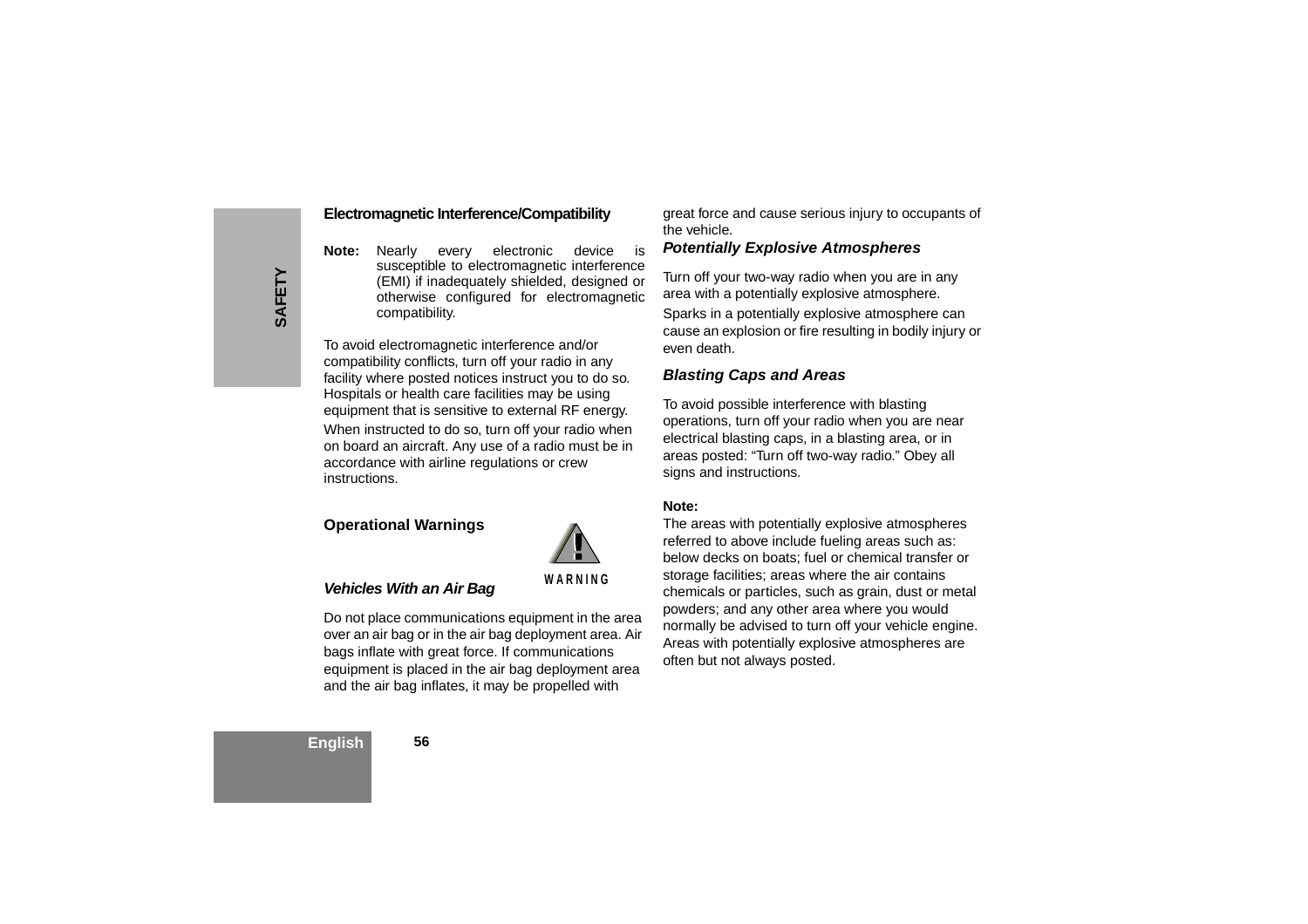#### <span id="page-58-2"></span>**Mobile Radio Operation and EME Exposure**

To assure optimal radio performance and that human exposure to radio frequency electromagnetic energy is within the guidelines referenced earlier in this document, transmit only when people inside and outside the vehicle are at least the minimumdistance away from <sup>a</sup> properly installed, externally mounted antenna.

Table 1 lists the minimum distance for severaldifferent ranges of radiated power.

Table 1: Radiated Power and Distance

| <b>Radiated Power of</b><br><b>Vehicle-installed</b><br><b>Mobile Two-way Radio</b> | <b>Minimum Distance</b><br><b>From Transmitting</b><br>Antenna |
|-------------------------------------------------------------------------------------|----------------------------------------------------------------|
| 7 to 15 Watts                                                                       | 30.5 cm(1 Foot)                                                |
| 16 to 50 Watts                                                                      | 61 cm (2 Feet)                                                 |
| More than 50 Watts                                                                  | 91.5 cm (3 Feet)                                               |

#### <span id="page-58-1"></span>**Mobile Antenna Installation**

Install the vehicle antenna *external* to the vehicle and in accordance with:

- • The requirements of the antenna manufacturer/ supplier
- •Instructions in the Radio Installation Manual

#### <span id="page-58-0"></span>**Control Station Operation**

When radio equipment is used to operate as a control station, it is important that the antenna be installed outside the building and away from places where people may be in close proximity. Refer to Table 1 for rated power and minimum distant values for transmitting antennas.